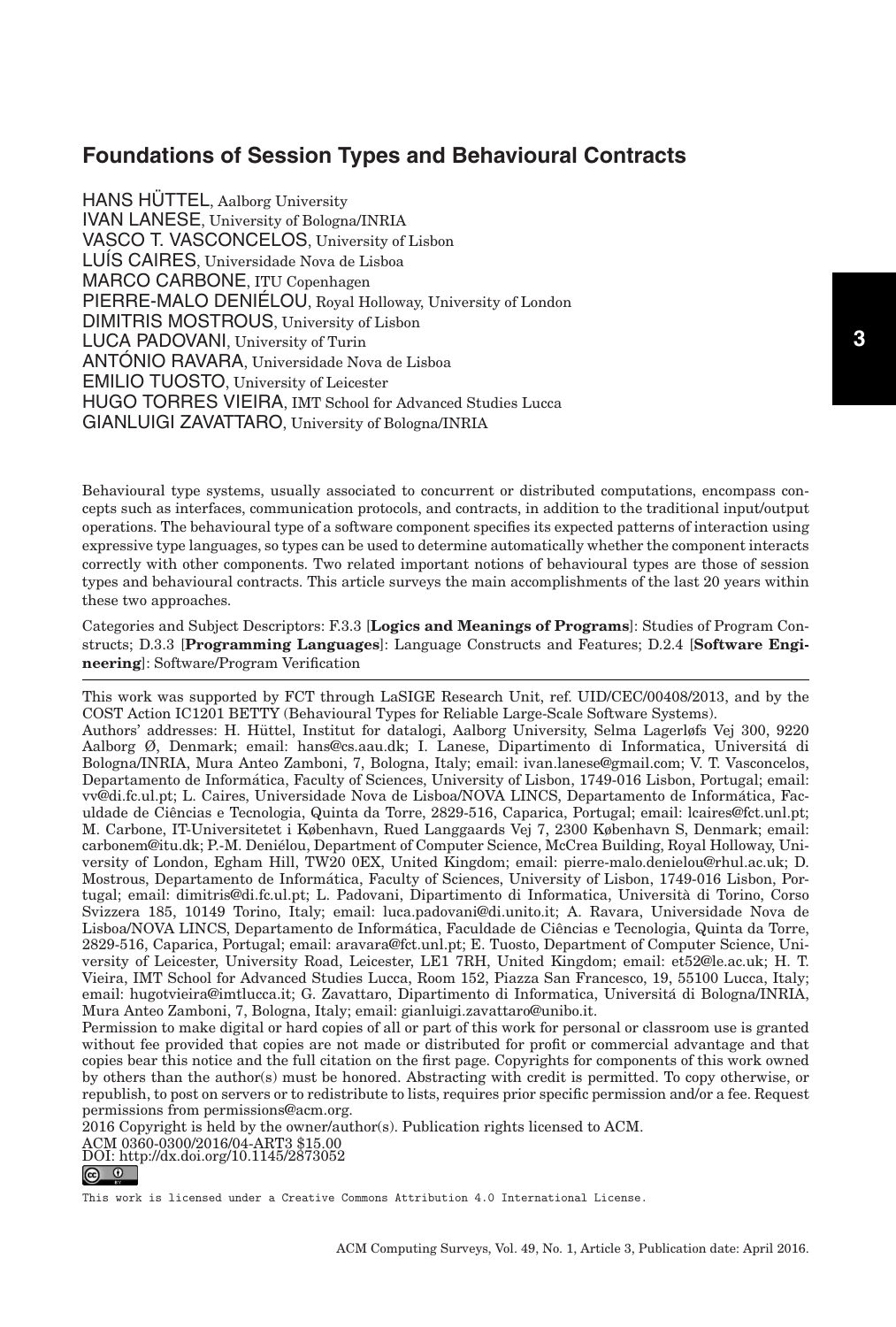General Terms: Theory, Languages, Verification

Additional Key Words and Phrases: Behavioural types

#### **ACM Reference Format:**

Hans Hüttel, Ivan Lanese, Vasco T. Vasconcelos, Luís Caires, Marco Carbone, Pierre-Malo Deniélou, Dimitris Mostrous, Luca Padovani, Antonio Ravara, Emilio Tuosto, Hugo Torres Vieira, and Gianluigi Zavattaro. 2016. ´ Foundations of session types and behavioural contracts. ACM Comput. Surv. 49, 1, Article 3 (April 2016), 36 pages.

DOI:<http://dx.doi.org/10.1145/2873052>

#### **1. INTRODUCTION**

Types make it possible to classify entities of a program and to describe the permissible results of a computation. A type discipline can guarantee that well-typed programs are well behaved. Traditionally the focus of the work on type systems has been on the outcome of computations, that is, on *what* the result of a computation should be.

During the 1990s, program semantics, in particular concurrency theory and especially the study of type disciplines for process calculi, inspired notions of typing that are also able to describe properties associated with the behaviour of programs and in this way also describe *how* a computation proceeds. This often includes accounting for notions such as causality, choice, and resource usage. Type disciplines that describe such notions directly are often referred to as *behavioural types*.

There is no hard and fast line of demarcation between behavioural type systems and other type systems. The work on behavioural types arose in the context of type systems that capture properties of computations in process calculi. While these systems do not describe the behavioural information directly as part of the type language, some of them have been instrumental in the development of the behavioural type systems presented in the current article, for example, by introducing notions of separation between *capabilities* for names [Pierce and Sangiorgi [1996;](#page-34-0) Kobayashi [2003\]](#page-33-0), by considering *linear* usage of names [Kobayashi et al. [1999;](#page-33-1) Kobayashi [2003\]](#page-33-0), and by making case analyses of *variant* types [Sangiorgi [1998\]](#page-35-0).

Like many other type disciplines, most of the approaches to behavioural type systems are compositional in the sense that the type of a composite program depends on the types of its immediate constituents.

Two notions of behavioural types that have attracted interest are those of session types and behavioural contracts, and in this article we provide a survey of the most relevant work on the foundations of these two notions of behavioural type and outline the relation to other notions.

The structure of the article is as follows. Section [2](#page-1-0) sketches approaches to behavioural types that are related to those of session types and behavioural contracts. Section [3](#page-6-0) describes session types and behavioural contracts for sessions involving two participants only, called *binary sessions*. Section [4](#page-12-0) goes on to describe notions of session types and behavioural contracts that focus on multiparty interaction. Section [5](#page-18-0) describes approaches to subtyping, refinement, and polymorphism in these settings.

The remaining sections describe the expressiveness and algorithmic properties of session types and behavioural contracts. Section [6](#page-20-0) outlines what is known about the relationship between session types and logic. Section [7](#page-23-0) show how safety and liveness properties can be addressed using behavioural types. Section [8](#page-26-0) describes how the various approaches to behavioural types interrelate. Finally, Section [9](#page-27-0) deals with algorithmic properties, including decidability results for typing and subtyping.

#### **2. OTHER APPROACHES TO BEHAVIOURAL TYPES**

<span id="page-1-0"></span>This section briefly presents approaches to behavioural types that relate to session types and behavioural contracts. Some of these have been important sources of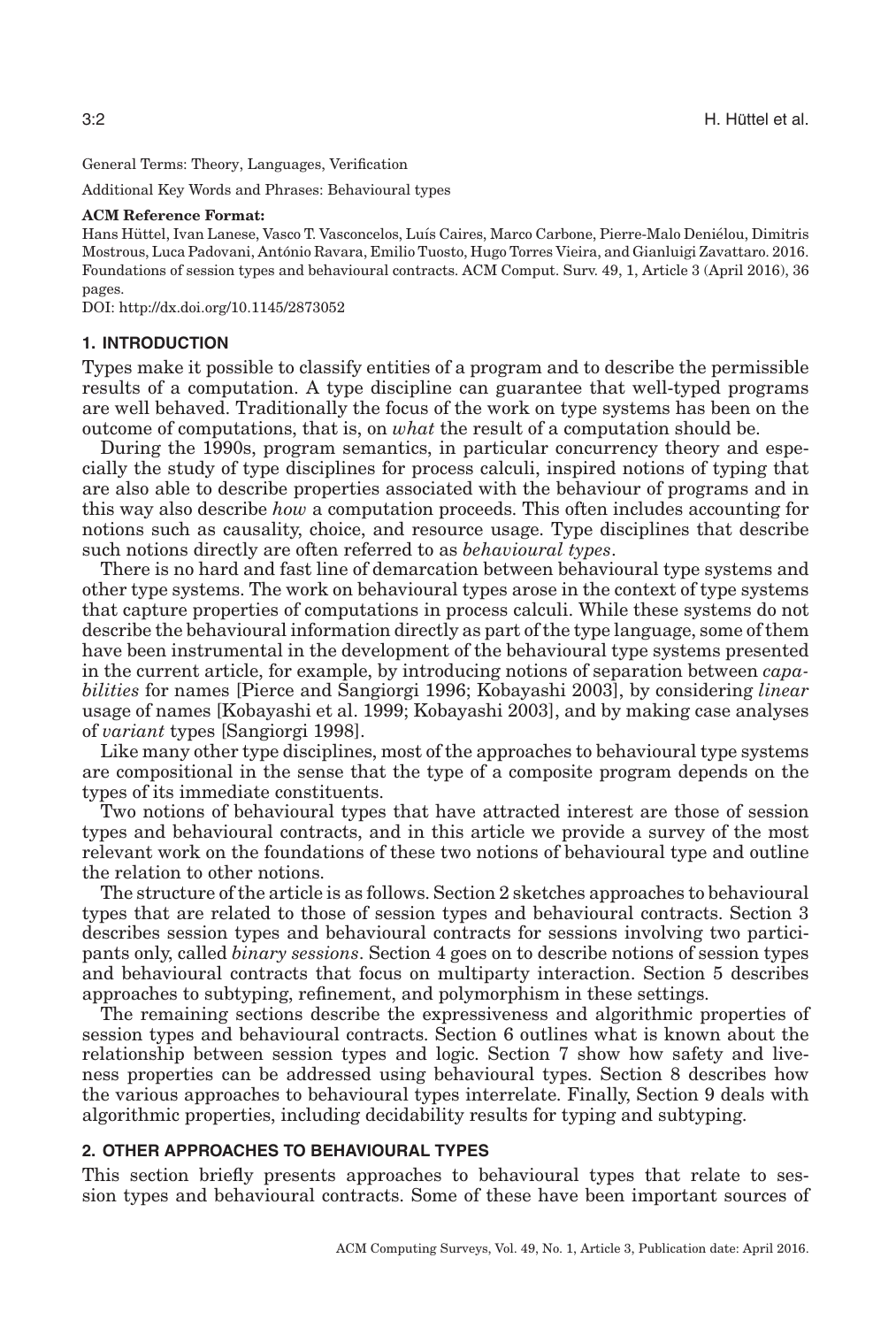inspiration in the development of the theory of session types and behavioural contracts. In what follows we shall restrict our attention to the trends which had more impact on the development of session types and behavioural contracts.

#### **2.1. Intersection Types**

An intersection type system introduces a type constructor  $\wedge$ ; an entity has type  $T_1 \wedge T_2$ if it has both type  $T_1$  and type  $T_2$ . This makes it possible to type a program that can exhibit behaviour corresponding to  $T_1$  as well as behaviour corresponding to  $T_2$ , thereby enabling a notion of (ad hoc) polymorphism.

Intersection types first arose in the setting of typed  $\lambda$ -calculi [Barendregt et al. [1983\]](#page-29-0) and are closely related to the model theory of  $\lambda$ -calculus [Barendregt et al. [2013\]](#page-29-1). In some intersection type systems, typability characterises normalisation behaviour of terms in the  $\lambda$ -calculus (including exact characterisation of the strongly normalising terms [Pottinger [1980;](#page-34-1) Dezani-Ciancaglini et al. [2005\]](#page-31-0)). Intersection types have first been integrated into a programming language by Reynolds [\[1997\]](#page-35-1). They have also been used to express behavioural abstractions of program behaviour in settings including abstract interpretation [Coppo and Ferrari [1993\]](#page-31-1), type refinement [Freeman and Pfenning [1991\]](#page-32-0), model checking [Naik and Palsberg [2005;](#page-34-2) Kobayashi and Ong [2009\]](#page-33-2), and synthesis [Rehof [2013\]](#page-34-3). As a consequence, intersection type systems can be regarded as premier examples of behavioural type systems.

The dual notion of *union types* has often been introduced alongside intersection types [Pierce [1991;](#page-34-4) Barbanera et al. [1995;](#page-29-2) Dunfield and Pfenning [2003;](#page-31-2) Igarashi and Nagira [2007;](#page-32-1) Dunfield [2012\]](#page-31-3). Union types are used to express the *uncertainty* as to which type an entity has. For instance, a union type Int∨String describes a value that can be either an Int or a String and a program using such a value must account for both possibilities.

It is interesting to note the connection between more traditional type theory and process-oriented behavioural types. Bettini et al. [\[2008\]](#page-29-3) combine session types and union types while Padovani [\[2010b\]](#page-34-5) traces a correspondence between intersection/ union types and selection/branching constructs of binary session types.

## **2.2. Typestates**

Typestates are a notion of behavioural types dating back to Strom and Yemini [\[1986\]](#page-35-2). In this approach, the type of an entity depends on the operations that are permitted for the entity, when at a particular state. Each type has associated with it a set of typestates, partially ordered; operations on entities of the type are correct if the resulting values are of a typestate reachable by a typestate transition (following the order).

Therefore, typestates are akin to finite-state machines, and a language equipped with a static type system based on them can check at compile time if all possible sequences of operations are valid with respect to a correct use of the application.

The original work on typestates considered imperative languages without objects but the notion has since been taken up by as a behavioural type discipline for object-oriented programming languages. DeLine and Fähndrich [\[2004\]](#page-31-4) describe a programming language called Fugue, while Sunshine et al. [\[2011\]](#page-35-3) have developed the Plaid programming language. In Plaid, typestates incorporate into the traditional notion of class type (the interface, or the collection of method signatures) the representation (the fields) and the behaviour (the actual implementations of methods). Typestates may change over time, and the type system of Plaid makes it possible to track these changes. Gay et al. [\[2010\]](#page-32-2) give semantics to a distributed concurrent object-oriented programming language by means of a unified treatment of communication channels and their session types (See Section [3\)](#page-6-0) together with a notion of typestates that supports nonuniform objects (See Section [2.4\)](#page-3-0).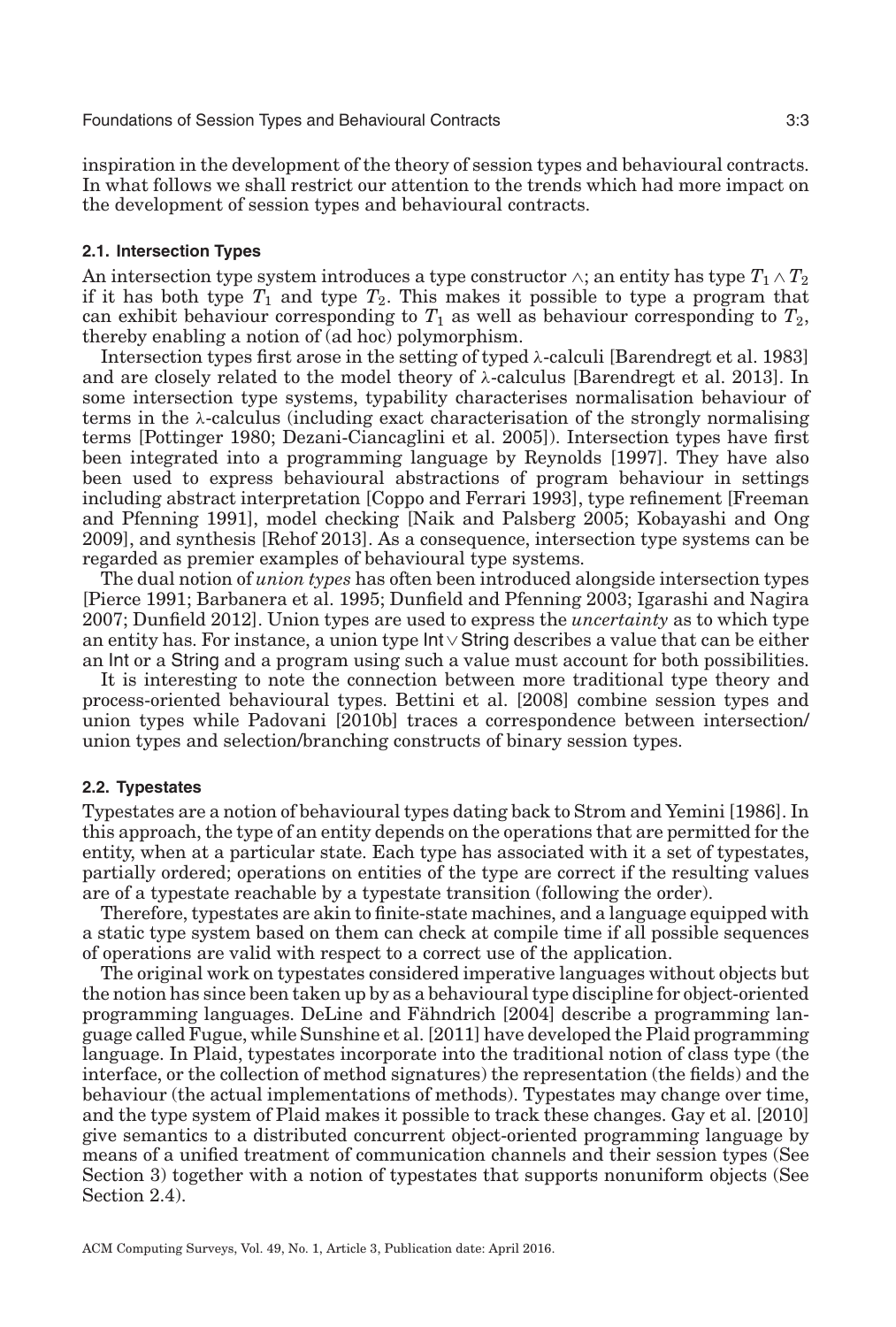## **2.3. Types and Effects**

The first proposal of behavioural types for concurrency was, to our knowledge, made by Nielson and Nielson [\[1993\]](#page-34-6) in the setting of the concurrent functional language Concurrent ML and then extended in Nielson and Nielson [\[1996\]](#page-34-7). The authors develop a *type and effect discipline*. A type and effect system makes it possible to statically describe intensional aspects of a computation alongside the extensional information that is captured by usual notions of type. The distinction is that the type describes *what* an expression will compute (sets of values), while the effect describes *how* an expression will compute (the behaviour). In this approach, type judgements for programs *P* are of the form  $\Gamma \vdash P : T \& B$ . Here  $\Gamma$  denotes a type environment recording the types of free variables, *T* denotes the type of *P*, and *B* the effect associated with executing *P*. The intent is *not* to reject a well-typed program based on the shape of its effects but to provide an upper bound on the actual effect that will be exhibited by *P* during its computation.

In a polymorphic functional language, a type and effect system can be used to control resource usage, such as memory management. When the programming language includes the notions of communication and concurrency, effects (also called *behaviours*) are terms of a process algebra and can, just like the programming language itself, be given a labelled transition semantics [Nielson et al. [1999\]](#page-34-8). A main feature of these type systems is that whenever a well-typed program performs a communication *c*, the effect of the residual of the program is the effect of the entire program minus the effect corresponding to the communication *c*. Note that session types evolve in a similar way, changing as far as the computation progresses and communications are performed.

## <span id="page-3-0"></span>**2.4. Types for Nonuniform Objects**

In the context of object-oriented programming, Nierstrasz [\[1995\]](#page-34-9) observed that class types as static interface types did not cope with the notion of *nonuniform method availability*: In an object, each of its methods can be enabled or disabled according to its internal state. A simple example is that of a queue (the dequeue method is disabled if the queue is empty), and another is that of a finite buffer (here the write method is disabled if the buffer is full). *Nonuniform objects* are those that may dynamically change behaviour, and a typing discipline for ensuring the absence of "message-notunderstood" errors will need to take this dynamic behaviour into consideration.

There are several ways of dealing with this issue. Nierstrasz [\[1995\]](#page-34-9) uses the traces of menus offered by objects as a notion of behavioural types and proposes a notion of subtyping, *request substitutability*, that generalizes the Liskov Substitution Principle [Liskov and Wing [1994\]](#page-33-3). This substitution principle requires that whenever *S* is a subtype of *T*, we can replace an object of type *T* with another object of type *S*; the resulting program will still have the behaviour of the original program. This means that a service can be refined as long as the original promises are still kept. According to the extension relation defined by Brinksma et al. [\[1995\]](#page-30-0), request substitutability gives rise to a preorder which is close to the failures model of Communicating Sequential Processes (CSP) [Hoare [1985\]](#page-32-3).

Colaco et al. [\[1997,](#page-31-5) [1999\]](#page-31-6) define an actor calculus supporting nonuniform objects. The process language is inspired both by the (functional) Object Calculus [Abadi and Cardelli [1996\]](#page-29-4) and by Typed Concurrent Objects (an asynchronous  $\pi$ -calculus with input-guarded labelled sums and output selections [Vasconcelos [1994\]](#page-35-4)), following the actor model [Hewitt et al. [1973\]](#page-32-4). The authors define a type system that detects "orphan messages." These are messages that may fail to ever be accepted by any actor, because dynamic changes to the interface of the actor cause the service requested not to be available anymore. Types describe interfaces annotated with multiplicities (that is,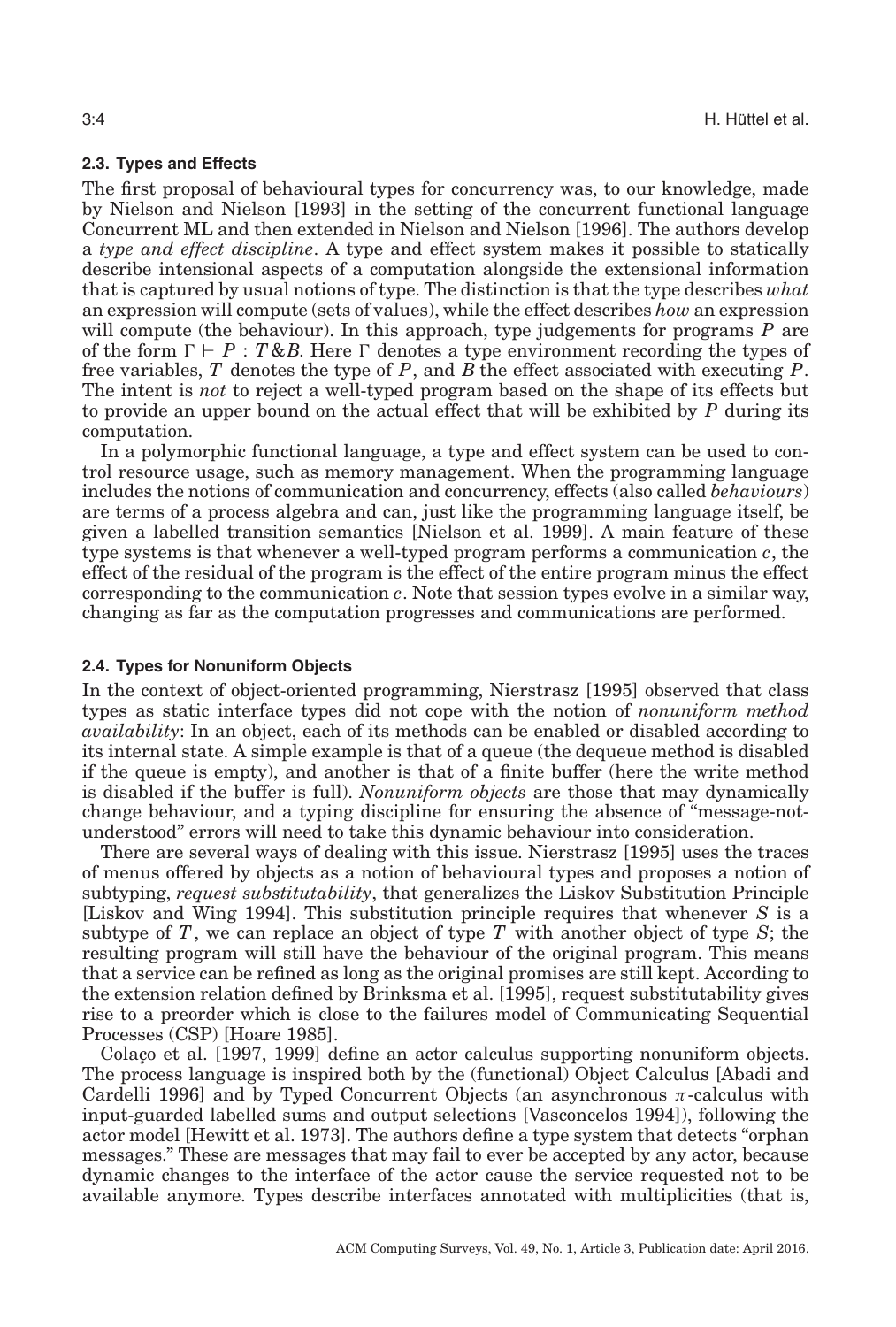how often a method can be invoked), and the type system involves complex operations on a lattice of types. The authors give a type inference algorithm for this type system, based on the familiar notion of solving set constraints by resolution.

Najm and Nimour [\[1997\]](#page-34-10) define another calculus of nonuniform objects , based on the asynchronous  $\pi$ -calculus. The calculus is complemented by a type system [Najm and Nimour [1997;](#page-34-10) Najm et al. [1999a,](#page-34-11) [1999b\]](#page-34-12) that handles dynamic method offers in interfaces and guarantees a liveness property, namely that every pending request will eventually be processed. In this case, a type is defined as a set of deterministic guarded parametric equations that describe a transition system (which may be infinite). The type system has notions of type equivalence, compatibility, and subtyping defined using this transition system approach; in particular, the notion of subtyping is based on the notions of strong simulation and strong bisimulation and is decidable. Moreover, the authors are able to define a type inference algorithm for their system.

Puntigam [\[2001a,](#page-34-13) [2001b\]](#page-34-14) and Puntigam and Peter [\[2001\]](#page-34-15) also define a calculus of nonuniform objects in which process types impose constraints on the ordering of messages. A static type inference system ensures that even when the set of acceptable messages changes dynamically for an object, every message sequence sent to it will eventually be received.

Several authors adopted the processes-as-types approach (see Section [2.5\)](#page-5-0) to deal with the issue of nonuniform objects. Ravara and Vasconcelos [\[2000\]](#page-34-16) developed a behavioural type system for Typed Concurrent Objects (TyCO) [Vasconcelos [1994\]](#page-35-4) to ensure the absence of "message-never-understood" errors in nonuniform concurrent objects (the property is an adaptation of the usual "message-not-understood," as a message can momentarily be not understood due to the nonuniform method availability). The type safety result guarantees that every message has a chance of being received if it requires a method that may become enabled at some point in the future. The type language is the process algebra Algebra of Behavioural Types (ABT) [Ravara et al. [2012\]](#page-34-17).

More recently, Caires and Seco [\[2013\]](#page-30-1) introduce the concept of *behavioural separation*. Behavioural separation is a general principle for controlling interference in concurrent, higher-order imperative programs (written in languages such as ML or Java). Behavioural separation types combine notions originating in behavioural type theories, separation logics, and behavioral-spatial types [Caires [2008\]](#page-30-2). They make it possible to enforce fine-grained interference control disciplines and at the same time preserve compositionality, information hiding, and flexibility. Behavioural separation types specify how the values of a program can be used safely by client code by integrating behavioural operations such as parallel  $(T | U)$  and sequential  $(T; U)$  composition and intersection  $(T \& U)$  within a substructural type theory. Basic functional  $(T \rightarrow V)$  and qualification  $(l:T)$  types describe single usages of a value as a function and as a record, respectively. For example, the safe usage for a dictionary abstract data type *d* for key type *K* and value type *V* can be specified by the behavioural separation type assertion,

$$
d:\text{rec}(X)(assoc:K\mapsto V\mapsto 0\ \&\ !(find:K\mapsto V));X
$$

This specifies that at each moment either a single client of *d* can call the *assoc* operation or an arbitrary number of clients (! denotes shared resources) can concurrently call the *find* operation. On the other hand, a lock-serialised dictionary *c* will be well typed under the more flexible type

$$
c:!(assoc:K \mapsto V \mapsto 0) | !(find:K \mapsto V)
$$

that allows an arbitrary number of clients to concurrently and safely call either operation.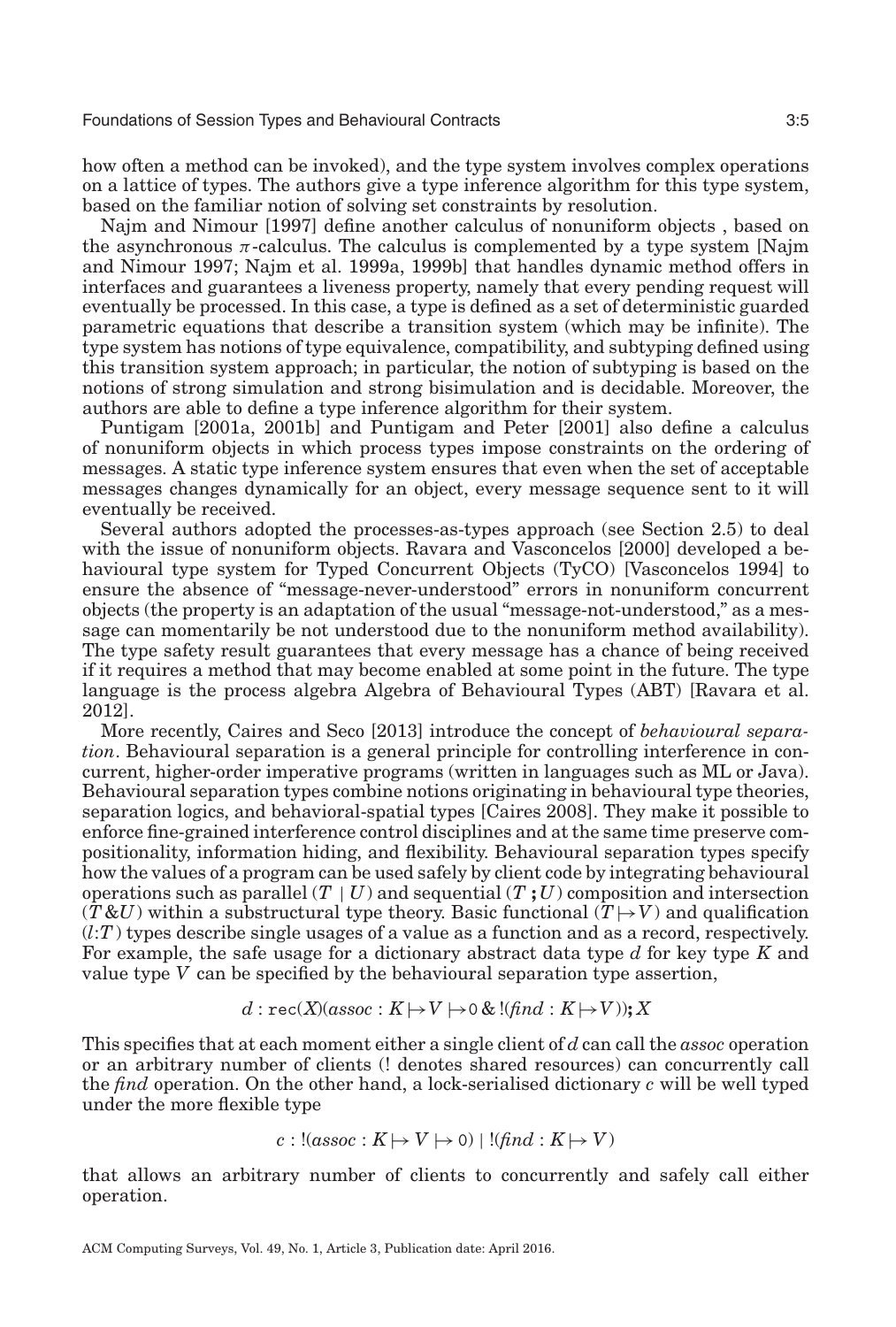### **2.5. Processes as Types**

<span id="page-5-0"></span>Another approach, originating from work on type and effect systems, is that of considering processes as types. Here types are processes that are sound abstractions of the behaviour of programs, and an analysis of the type thus becomes an analysis of the behaviour of the program. Since program properties are checked at the level of types, not programs, these properties are often decidable, and therefore this approach can benefit from the advantages of type checking as well as model checking. Similarly, session types can be seen as processes abstracting the protocol followed by programs.

Boudol [\[1997\]](#page-30-3) describes a dynamic type system for the Blue Calculus, which is a version of the  $\pi$ -calculus that directly incorporates the  $\lambda$ -calculus. In this type system, types are functional types in the sense of the simply typed  $\lambda$ -calculus but now also incorporate a version of recursive Hennessy-Milner logic in which modalities are interpreted as named resources. In this type system, types are inhabited by processes, and the type system is able to express a form of causality in the way names are used within a process. This ensures that messages sent to a name will meet a corresponding offer.

Kobayashi [\[2000\]](#page-33-4) and Kobayashi et al. [\[2000\]](#page-33-5) study type systems for detecting deadlock and livelock in a synchronous  $\pi$ -calculus. In these systems, the type of a channel carries information about both the arity of the channel and its *usage*. The usage contains information about the admissible sequences of input and output actions, about when the channel may be used, and whether it must be used.

Igarashi and Kobayashi [\[2004\]](#page-32-5) describe a so-called Generic Type System. This is a general framework that makes it possible to develop type systems that capture various properties of  $\pi$ -calculus processes. In the Generic Type System, types are processes from the restriction-free fragment of Calculus of Communicating Systems (CCS) and the type system involves a general subtype relation and a consistency condition on types. Type systems for concrete properties can now be obtained from the generic type system by instantiating the general subtyping relation and the consistency condition. The properties of the particular type system follow from the general properties of the Generic Type System. All one needs to prove is that reductions on types preserve consistency and that consistency on types implies the desired condition on processes. The Generic Type System is able to capture specific type systems for safety properties (including arity mismatch, race freedom, and even deadlock freedom) but not liveness properties.

#### **2.6. Interface Automata**

Interface automata [de Alfaro and Henzinger [2001\]](#page-31-7) constitute an automata-based approach to behavioural types for specifying extensional program properties. Interface automata are now used to specify interfaces of components, and a *refinement* relation is used to compare abstract and concrete interface specifications. In much of this work the focus is not on establishing explicit typing rules for an underlying programming language but instead on defining notions of conformance, compatibility, and composition. Interface automata are similar in aim to session types and behavioural contracts, but their automata-based presentation makes the two approaches differ technically.

Lee and Xiong [\[2004\]](#page-33-6) give a behavioural type system based on interface automata for the Ptolemy II framework (for composing concurrent components) that captures the dynamic interaction in an environment for component-based design. The interaction types and component behaviour are given as interface automata, and type checking is carried out via composition of automata. Chouali et al. [\[2010\]](#page-31-8) present a formal approach, based on interface automata and protocol specifications, that allows one to adapt components and eliminate possible behavioural mismatches that occur in interactions. The approach ensures that components can be reused in diverse situations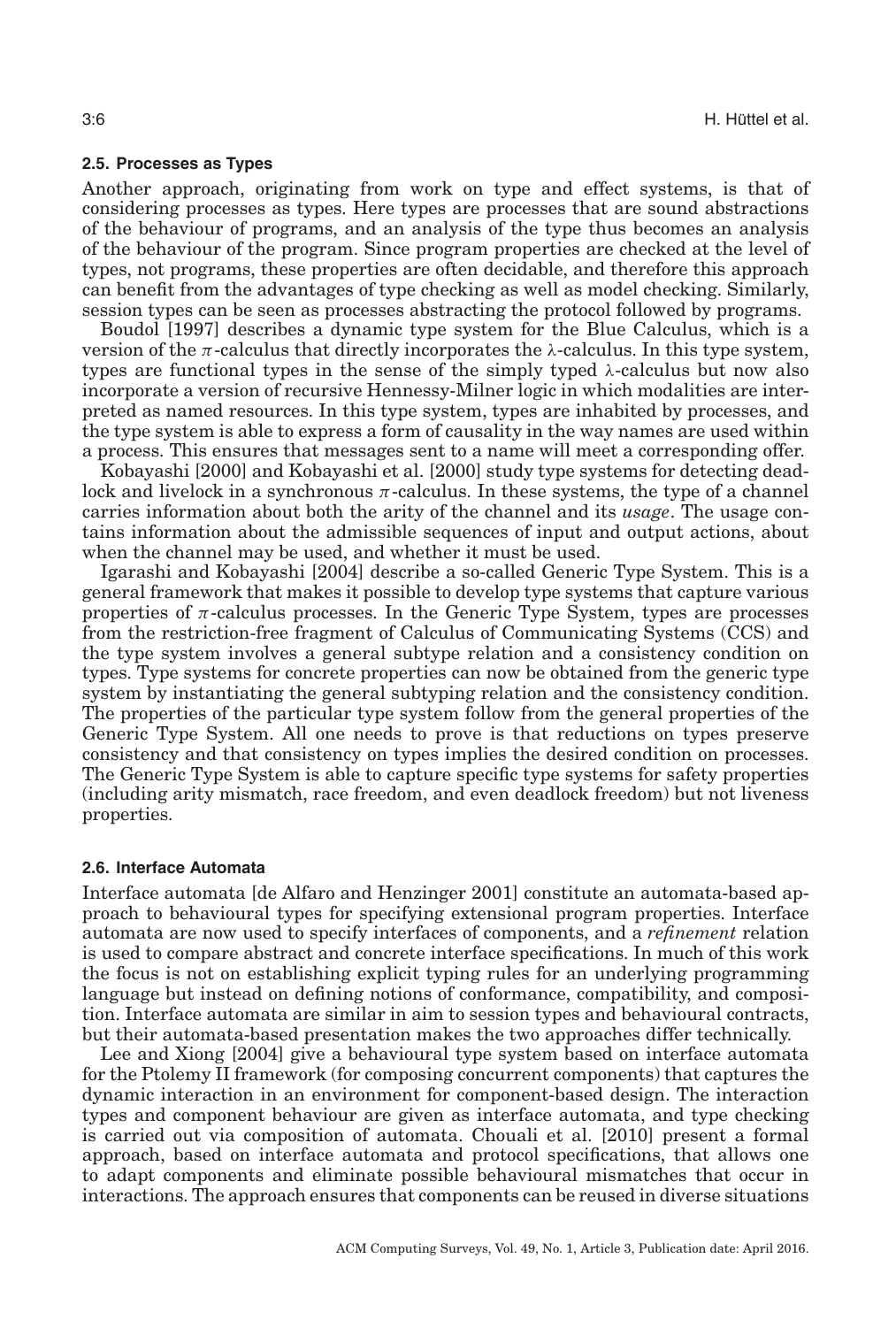without their code being affected. Chouali and Hammad [\[2011\]](#page-31-9) describe an approach that uses a combination of component models and interface automata to assemble components and to formally verify that they are interoperable.

Carrez et al. [\[2003\]](#page-30-4) define the notions of behavioural interfaces, contracts, and contract satisfaction as basis for studying the sound assembly of components.

## **3. BINARY SESSIONS**

<span id="page-6-0"></span>This section describes session types and contracts for communications involving exactly two participants. We first discuss input/output types and linear types, which have been a main source of inspiration for this line of work.

#### **3.1. Input/Output Types and Linear Types for the** *π***-Calculus**

The simplest type system for the  $\pi$ -calculus, Milner [\[1993\]](#page-33-7), only keeps track of the number of arguments channels may carry, thus preventing "arity mismatches" where the number of channels sent by a client differs from the number expected by a server. Types are tuples (of types again) of the form  $(T_1, \ldots, T_n)$  describing communication channels able of carrying *n* (with  $n \geq 0$ ) channels of types  $T_1$  to  $T_n$ . For example, a type (nat,(nat)) describes a channel on which a server expects a pair of values, composed of a natural number and of a channel on which it may reply another natural number (e.g., its successor).

A type environment  $\Gamma$  is a map (a partial function of finite domain) from names to types, and one can think of a type judgement  $\Gamma \vdash P$  as stating that the behaviour of process  $P$  is given by the type information in  $\Gamma$ .

This kind of type system can be refined by including more information on how channels are used in computations. One such refinement, input/output types [Pierce and Sangiorgi [1996\]](#page-34-0), includes an optional *polarity* (or directionality) in each type, so a type of the form  $?({T_1},\ldots,{T_n})$  can only be used for input (processes can only read on the associated channel) and a type  $!(T_1,\ldots,T_n)$  can only be used for output (processes can only write on the channel). The type of the server above can now be refined as ?(nat, !(nat)), so the channel can only be used to read a pair of values, the second of which can only be used to write a natural number.

Such a refinement not only is useful to prevent programming mistakes (where, for example, the server after reading the pair of channels, tries again to read on the second channel, thus leaving the client forever waiting for the reply) but also provides for more powerful reasoning techniques. The input/output system was used to prove the preservation of beta-equivalence on a translation [Milner [1992\]](#page-33-8) of the  $\lambda$ -calculus into the  $\pi$ -calculus.

A further refinement introduces *multiplicities* on top of polarities, yielding what is known as the linear  $\pi$ -calculus [Kobayashi et al. [1999\]](#page-33-1). The type system uses ideas from linear logic [Girard [1987\]](#page-32-6) on controlling the number of times a hypothesis can be used in a proof. In the linear  $\pi$ -calculus type system, the multiplicity of a channel controls the number of times it can be used. For example, a channel of type  $!^{1}(T_{1},...,T_{n})$ can only be used once (and for output) and is called *linear*. A type  $\mathcal{C}(T_1,\ldots,T_n)$  can be used zero or more times (for input only). We can then define a notion of type addition  $T_1 + T_2$ ; this operation is partial and only defined for types of the same multiplicity and for appropriate polarities. For instance, we have that  $\binom{1}{r_1},\ldots,\binom{r_n}{r_r}=\binom{r_1,\ldots,r_n}{r_r}$  $\{?, !\}^1(T_1, \ldots, T_n).$ 

We are now in a position to refine the type of our server. A type  $?^\omega$ (nat,  $!^1$ (nat)) describes a channel that can be read multiple times: the server is supposed to serve multiple requests on a same channel. The second value in one such message is a channel that must be used exactly once for output: Servers are expected to reply exactly once to each request. Communication on linear channels cannot be interfered by other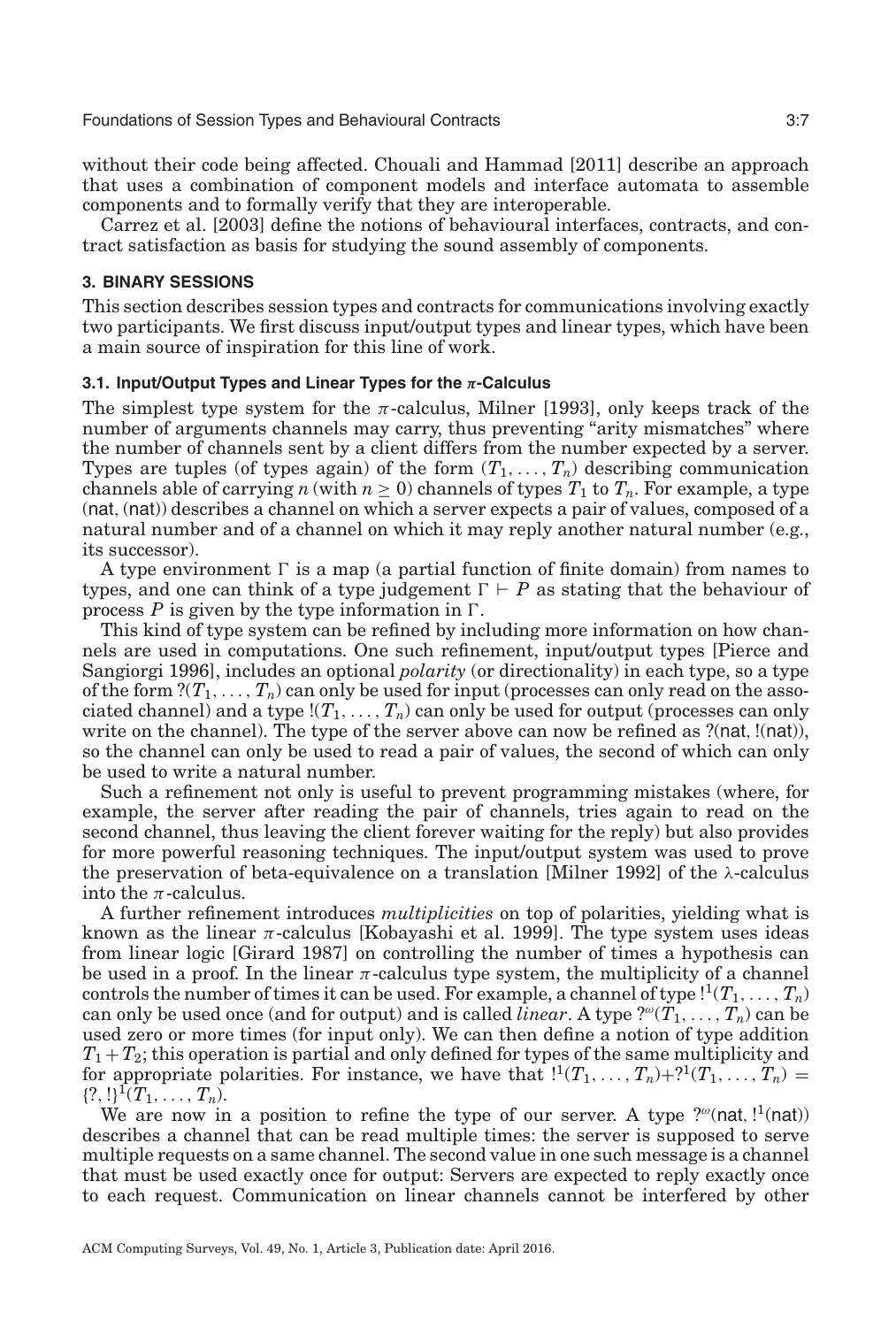computations and cannot affect these. This provides for further process equivalences that could not be established with weaker type systems.

In the linear type discipline, we define addition of type environments by a pointwise extension of type addition:

$$
(\Gamma_1 + \Gamma_2)(x) = \begin{cases} \Gamma_1(x) + \Gamma_2(x) & \text{if } x \in dom(\Gamma_1) \cap dom(\Gamma_2) \\ \Gamma_1(x) & \text{if } x \in dom(\Gamma_1) \setminus dom(\Gamma_2) \\ \Gamma_2(x) & \text{if } x \in dom(\Gamma_2) \setminus dom(\Gamma_1) \end{cases}
$$

If we read the above from the right to left, then this describes how a type environment can be split into two subenvironments. The rule for typing a parallel composition  $P_1 \mid P_2$ is crucial. We must split the resources in  $\Gamma$  into the resources  $\Gamma_1$  used to type  $P_1$  and the resources  $\Gamma_2$  used to type  $P_2$ :

<span id="page-7-0"></span>
$$
\frac{\Gamma_1 \vdash P_1 \quad \Gamma_2 \vdash P_2}{\Gamma \vdash P_1 \mid P_2} \quad \text{where } \Gamma = \Gamma_1 + \Gamma_2.
$$

This type rule is directly inspired by the proof rule for multiplicative conjunction in linear logic and versions of it also appear in the binary session type systems that we shall now describe.

## **3.2. Binary Session Types**

Session types further refine the linear type system introduced in the previous section. Here we are concerned with *binary* session types, types that describe communication patterns involving exactly two participants. A binary session type describes a protocol as seen from the point of view of one of the two participants.

The basic constructs denote the two contributions to a message exchange. One writes !nat to denote the *output* of a natural number, and one writes ?nat to denote the *input* of a natural number. Types may be composed by means of a *prefix* operator. If *T* is a type, then !nat.*T* is also a type and denotes an interaction that starts with the output of a natural number, followed by the behaviour prescribed by *T*. The completed protocol, that is, the protocol on which no further interaction is possible, is denoted by end. Putting all these pieces together one can write a session type

#### !nat.?bool.end

describing a series of message exchanges, starting with the output of a natural number, followed by the input of a Boolean value, followed by termination of the protocol.

The above type describes an interaction as seen from one of the participants' point of view. The type for the second participant is the complementary, or the *dual*, obtained as follows. The dual of output is input, the dual of input is output, and the dual of end is end. In either case, input or output, the types of the values exchanged in messages remain unchanged. In this way, the dual of !nat.?bool.end is ?nat.!bool.end.

A further important construct usually present in session types is *choice*. Again we have two points of view: that of a participant that offers the menu of options and that of the participant that selects a particular option. A choice between depositing or withdrawing money at some Automated Teller Machine (ATM) can be written, from the point of view of the client, as  $\bigoplus \{ deposit : T_1, withdraw : T_2\}$ , where  $T_1$  describes the behaviour subsequent to the selection of the deposit operation and  $T_2$  that after the selection of withdraw. The ATM, on the other hand, offers a menu, written as  $\&$ {*deposit* :  $T_3$ , *withdraw* :  $T_4$ }. Here  $T_3$  and  $T_4$  describe the behaviours after the reception of a deposit or a withdraw operation. Duality also applies to choice. The above two types are dual if  $T_1$  is a dual of  $T_3$  and  $T_2$  is a dual of  $\hat{T_4}$ .

So far, session types can only offer series of fixed-length interactions. Often the exact number of messages exchanged (and choices performed) cannot be determined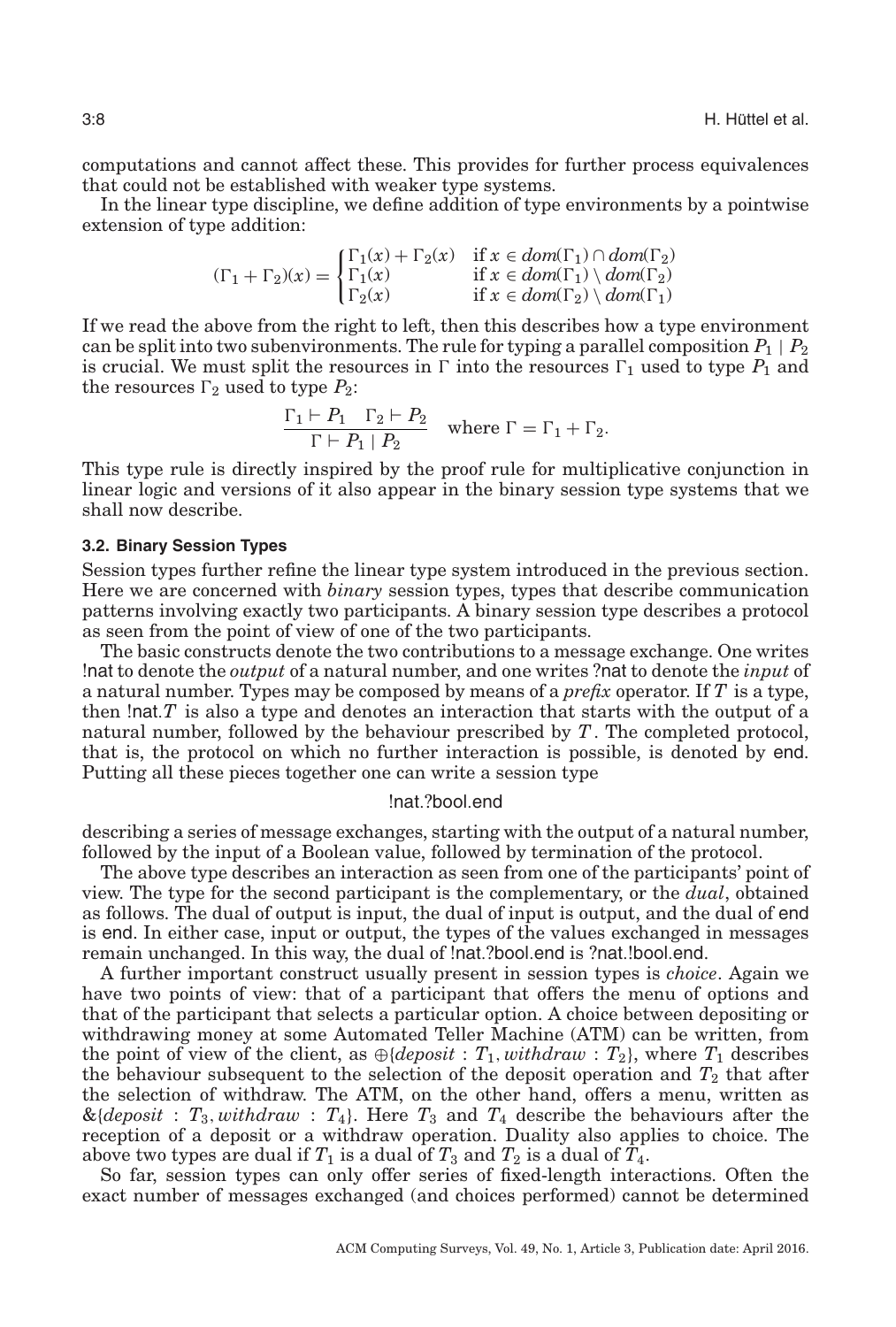in advance. Just think of the type describing a typical session between a client and an ATM: after selecting option withdraw and providing the amount, the client would like to have all her choices available again, so, for example, she may then check the remaining balance. Potential infinite behaviour in session types is usually introduced by means of recursion operator: If  $T$  is a type and  $\alpha$  is a type variable, then rec $\alpha$ . and *a* are also types. The duality relation for recursive types is defined co-inductively [Gay and Hole [2005\]](#page-32-7). We are now in a position to introduce the type  $T_{\text{ATM}}$  for our ATM machine, as seen from the point of view of a client. Clients start by providing their userid in the form of a string; the authentication details are omitted. They are then offered a four-way menu. If *withdraw* is picked, then clients must provide a nat describing the amount to be withdrawn, to which the ATM then answers with a *dispense* or *overdraft* option. In either case, the client is again provided with the four-choice menu:

> !string.rec *a*. ⊕ {*deposit* : !nat.*a withdraw* : !nat.&{*dispense* : *a*, *overdraft* : *a*}, *balance* : ?nat.*a*, *quit* : end}

From the point of view of the ATM machine the type is the dual, which can be obtained by swapping  $\oplus$  with  $\&$  and ! with ? in the type above.

The type for the ATM, even if revealing, is first order: The messages exchanged by the client and the ATM server are composed of uninterpreted labels and natural numbers. A more interesting type theory, introduced by Honda et al. [\[1998\]](#page-32-8), allows for higher-order messages, that is, for messages to carry arbitrary session types. The phenomenon is called *delegation* and remains today the norm in session type systems. Suppose the authentication against the ATM server and the subsequent interaction are to be performed by different processes. We can arrange our computation so an initial process conducts the authentication part of the protocol and then *delegates* the communication channel to the second process. The channel on which delegation is performed may be of type !(rec *a*. ⊕ {*deposit* : !nat.*a*,..., *quit* : end}).end. The interplay between delegation and recursion in the definition of duality is discussed by Bernardi and Hennessy [\[2014\]](#page-29-5).

The types discussed so far describe sessions, that is, interactions meant to be run without interference. These types are usually called *linear*. Complementary to these, we need types whose objects may be *shared* and that can in particular be used to establish new (linear) sessions. Note that shared types may be communicated over linear types, but the continuation of a linear type is, in most of the approaches, a linear type. When it comes to shared types there are a few variants in the literature. For Gay and Hole [\[2005\]](#page-32-7), a shared type *S* is either a base type, such as nat or bool, or else a type ˆ[*T*] describing an object capable of carrying a session of type *T*. As an example, the shared name of an ATM is of type ˆ[*Tatm*]. Honda et al. [\[1998\]](#page-32-8) make it explicit that the type is capable of generating both session ends, by writing instead  $\langle T_\text{\tiny ATM},\tilde T'_\text{\tiny ATM}\rangle,$ where  $T'_{\text{ATM}}$  is a dual of  $T_{\text{ATM}}$ .

Vasconcelos [\[2012\]](#page-35-5) eliminates the stratification of types into linear and shared, by classifying each prefix with a lin (linear) or un (unrestricted or shared) qualifier. The type of the shared name of the ATM becomes rec  $b$ .un! $T_{ATM}$ . $b$ . Eliminating stratification allows for describing channels that start as linear and end as unrestricted (see examples by Vasconcelos [\[2012\]](#page-35-5)). In order to capture within a single type the capabilities of both ends of a channel, Giunti and Vasconcelos [\[2016\]](#page-32-9) use *pair types*  $(T_1, T_2)$ , where  $T_1$ describes the behaviour of one end and  $T_2$  the behaviour of the other. Contrary to Honda et al.  $[1998]$ , types  $T_1$  and  $T_2$  need not be dual of each other. Brogi et al.  $[2004]$  and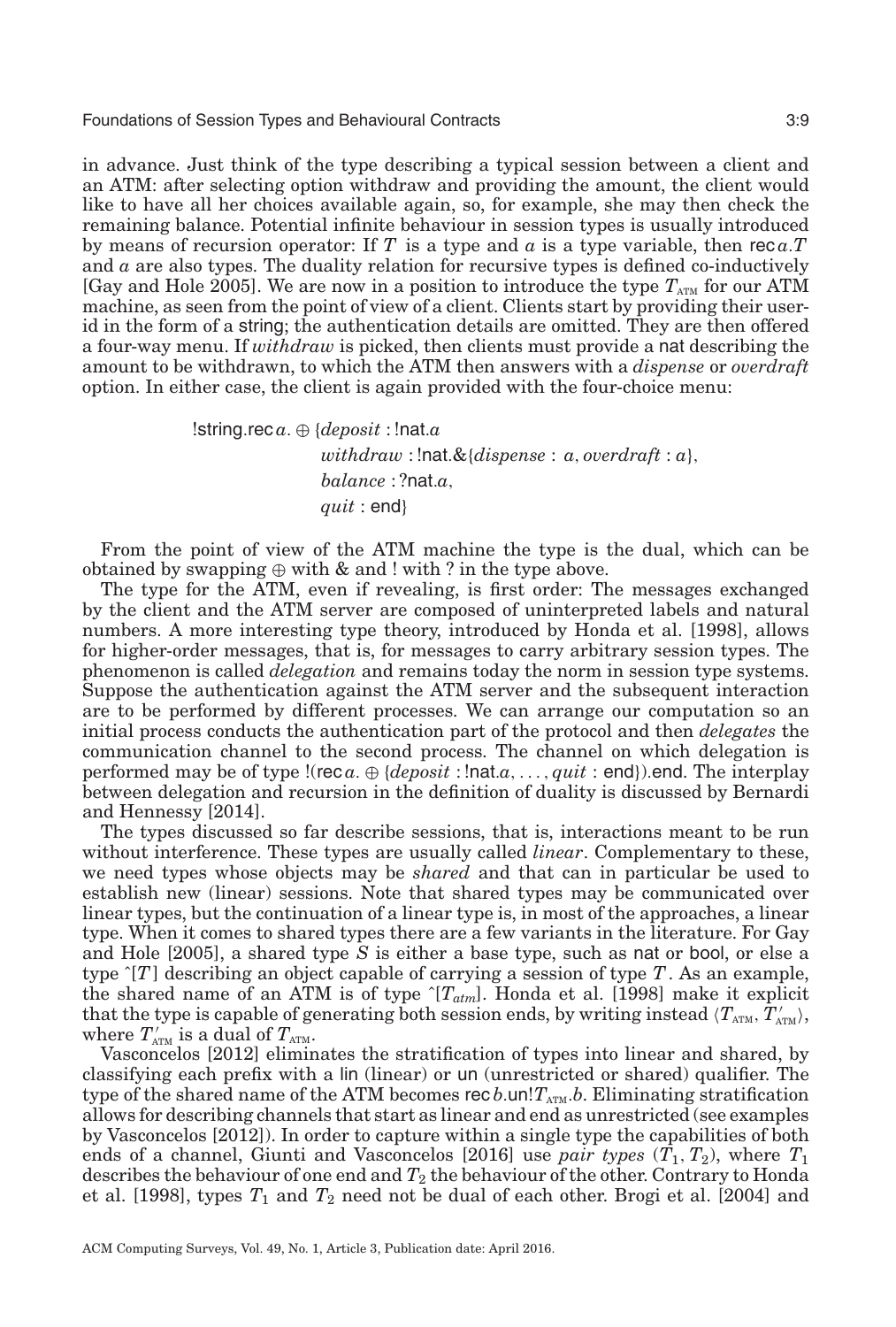Vallecillo et al. [\[2006\]](#page-35-6) use binary session types to study the safe interaction of software components.

#### **3.3.** *π***-Calculi for Binary Session Types**

<span id="page-9-0"></span>Types need programming languages. Session types were initially developed in the realm of the  $\pi$ -calculus. They have since then been incorporated in functional and object-oriented languages (early references are Dezani-Ciancaglini et al. [\[2005\]](#page-31-10) and Vasconcelos et al.  $[2006]$ ). Here we focus on the  $\pi$ -calculus.

Session types require mild variations of the  $\pi$ -calculus as introduced by Milner et al. [\[1992\]](#page-33-9). In the  $\pi$ -calculus, types are assigned to channels. If channel x is of type  $T_1$ .  $T_2$ and value v is of type  $T_1$ , then one may write  $x!v.P$  to denote a process that writes v on *x* and continues as prescribed by process *P*. The type of *x* in *P* is  $T_2$ . Conversely, if *x* is of type  $?T_1.T_2$ , then  $x?y.P$  denotes a process that reads a value from channel x, binds it to *y*, and continues as *P*. In *P*, channel *y* is of type  $T_1$  and *x* is of type  $T_2$ .

Processes are typed against *typing contexts*, essentially a map from channels to types. *Sequents* are of the form  $\Gamma \vdash P$  and say that process P is well typed under context  $\Gamma$ . Following the description above, the typing rules for input and output (of linear values on linear channels) [Honda et al. [1998\]](#page-32-8) should be easy to understand,

$$
\frac{\Gamma, x: T_2 \vdash P}{\Gamma, y: T_1, x: !T_1.T_2 \vdash x!y.P}
$$
\n
$$
\frac{\Gamma, y: T_1, x: T_2 \vdash P}{\Gamma, x: ?T_1.T_2 \vdash x?y.P}.
$$

In order to deal with choice, Honda et al. [\[1998\]](#page-32-8) introduce two new language constructs, called *branch* and *select*. If *x* is of type  $\&{l_1 : T_1, l_2 : T_2}$ , then  $x \triangleright {l_1 : P_1, l_2 : P_2}$ denotes a process (usually called *branching*) that offers two options and behaves as *P*<sup>1</sup> if option  $l_1$  is selected and as  $P_2$  if option  $l_2$  is selected. Conversely, if x is of type  $\bigoplus \{l_1 : T_1, l_2 : T_2\}$ , then  $x \triangleleft l_2$ . *P* selects the  $l_2$  option on channel *x* and proceeds as *P*.

The fundamental change to the  $\pi$ -calculus often required by session types forces the syntactic distinction of the two ends of a channel. Gay and Hole [\[2005\]](#page-32-7) write *x*<sup>+</sup> and *x*<sup>−</sup> to speak about the two ends of channel *x*. In the π-calculus [Milner et al. [1992\]](#page-33-9) the parallel composition of processes  $P_1$  and  $P_2$  is denoted  $P_1 \mid P_2$ , and channels are created by means of the *ν* constructor, as in  $(vx : T)P$ . Gay and Hole [\[2005\]](#page-32-7) write  $(vx : T)P$  and use *x*<sup>+</sup> of type *T* and *x*<sup>−</sup> of a type dual of *T* in process *P*, as in

$$
(vx:!nat.U)(x^+!5.P_1 | x^-?z.P_2),
$$

which reduces in one step to  $(\nu x : U)(P_1 \mid P_2[5/z])$ , where  $P_2[5/z]$  denotes process  $P_2$ with the free occurrences of channel *z* replaced by the value 5. An alternative formulation uses (nonannotated) identifiers to describe the two ends of a channel [Vasconcelos [2012\]](#page-35-5). In this case, when creating a new channel we explicitly name its two ends using a pair of conventional variables, as in  $(vxy : \text{Inat } U)(x!5.P_1 | y?z.P_2)$ .

The syntactic distinction between the two ends of channels is required only when both the situations below arise together:

- (1) Processes may obtain both ends of a channel and use them in *sequence*, as in *x*?*y*.*x*!*y*.*y*?*z*, where the first *x* denotes one end, whereas *y* denotes the other end of a same channel, and
- (2) Types describe only one end of a channel, as in !nat.end.

Yoshida and Vasconcelos [\[2007\]](#page-35-8) and Giunti and Vasconcelos [\[2016\]](#page-32-9) further discuss the problem. The type system by Honda et al. [\[1998\]](#page-32-8) does not require the distinction between the two channel ends because the particular nature of channel passing (bound output) precludes processes from obtaining both ends of a channel, thus avoiding condition (1). The same happens in the interpretation of session types in intuitionistic linear logic discussed in Section [6.1.](#page-20-1) The system by Giunti and Vasconcelos [\[2016\]](#page-32-9) uses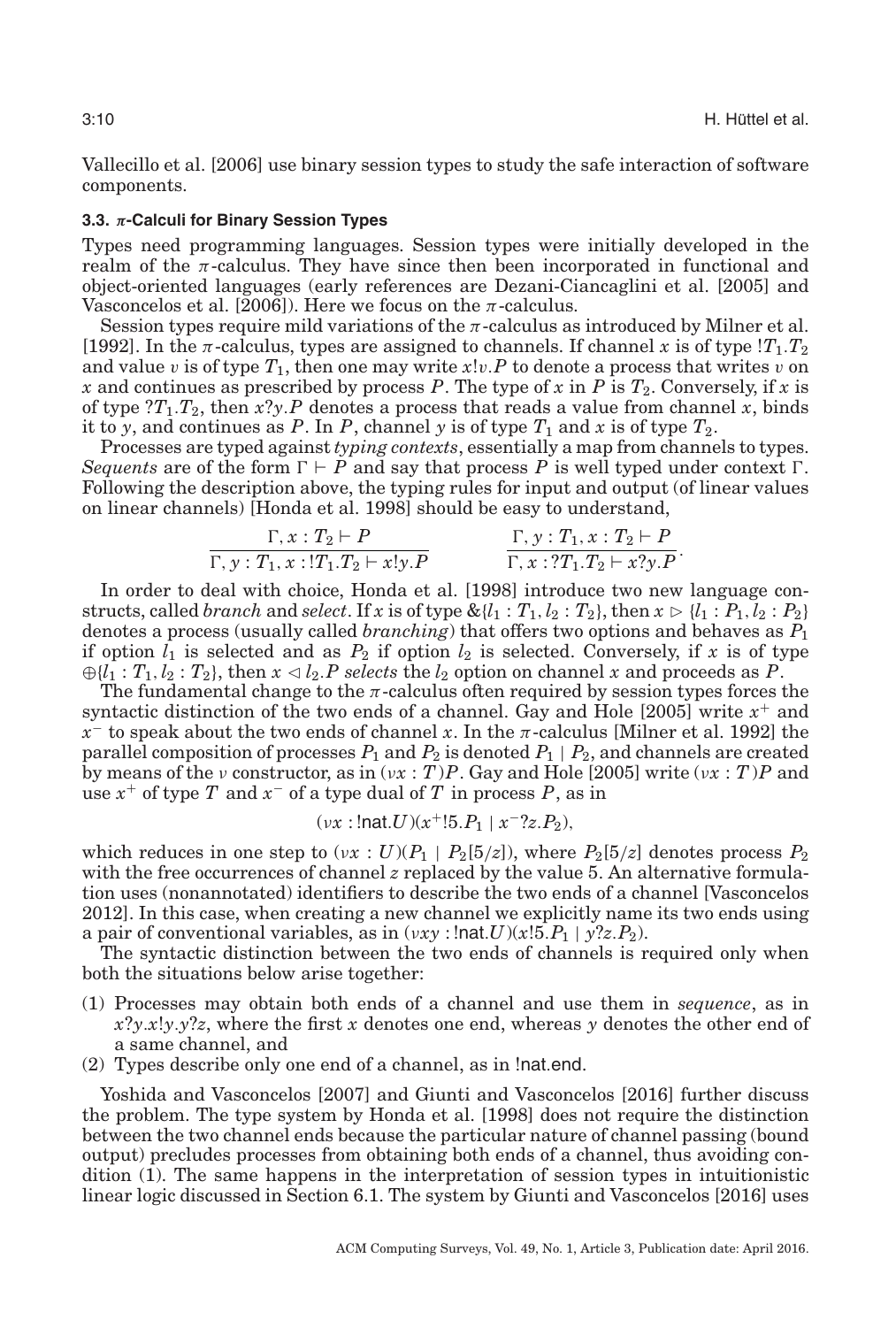types that describe *both* ends of a channel, as in (!nat.end, ?nat.end), thus steering clear from condition (2).

The type system just sketched describes the behaviour of the (free) channels in programs, thus providing an abstract description of the communication patterns of a program. In addition it prevents certain kinds of *runtime errors*, described in Section [7.1.](#page-23-1)

## **3.4. Binary Contracts**

<span id="page-10-0"></span>Contracts take an approach that differs from session types by using process algebra-like languages or labelled transition systems for describing abstractions of the communication behaviour of programs. Before reviewing the most relevant literature, we present a simple example of a contractlike description of the binary interaction between a client and an ATM in the example reported in Section [3.2.](#page-7-0) The behaviour of the ATM from the point of view of the server is described as follows:

# ?*auth*; (?*deposit*; ?*amount*+?*withdraw*; ?*amount*; (!*dispense*+!*overdraft*) + ?*balance*; !*amount*) <sup>∗</sup>; ?*quit*

While the prefixes in a binary session type describe the types that are communicated or (in the case of branching and selection) the choices that are possible, the labels in a contract directly describe the actions allowed by the ATM.

The input action *auth* identifies the initial authentication data sent by the client to the ATM. After this step, the ATM enters a cycle offering three functionalities: *deposit* an amount indicated by the client, *withdraw* or show the current *balance*. The cycle is terminated by the *quit* action. The behaviour of a client interested in asking for the balance and then performing a withdraw action can be represented as follows.

#### !*auth*; !*balance*; ?*amount*; !*withdraw*; !*amount*; (?*dispense*+?*overdraft*); !*quit*

Intuitively, the two contracts are compatible in the sense that their combination guarantees the completion of the expressed protocols. The articles on contracts that we review below formalize appropriate notions of compatibility between contracts.

Fournet et al. [\[2004\]](#page-31-11) introduce the notion of contract as the description of the inputoutput behaviour of processes. They use the process calculus CCS to denote contracts; a main contribution of this work is the formalization of the notion of *stuck-free conformance*: a CCS process  $P$  conforms to a contract  $C$  if  $P$  can replace  $C$  in every context preserving stuck-freedom (roughly, stuck-freedom corresponds to absence of local deadlocks). Conformance checking is not decidable for the full CCS calculus but the authors show how conformance checking can in some cases be handled using a model checker.

This approach has inspired several subsequent works. Carpineti et al. [\[2006\]](#page-30-6) consider a similar language for the description of contracts and processes. They introduce a different notion of conformance, namely an asymmetric client-service compliance notion: a client and a service are compliant when in every computation the client is guaranteed to reach a successful state. Such a kind of contract has been subsequently extended in two directions: Laneve and Padovani [\[2007\]](#page-33-10) introduce the notion of input and output alphabet associated to a contract, while Castagna et al. [\[2009b\]](#page-30-7) propose dynamic filters that can be associated to services in order to eliminate interactions on nonadmitted channels. Both approaches aim at relaxing the conformance relation, thus extending the set of processes that can safely replace a given service. Variants of this approach deal with dynamic communication topologies [Castagna and Padovani [2009\]](#page-30-8) or with the standard languages for the description and composition of Web Services [Laneve and Padovani [2013\]](#page-33-11).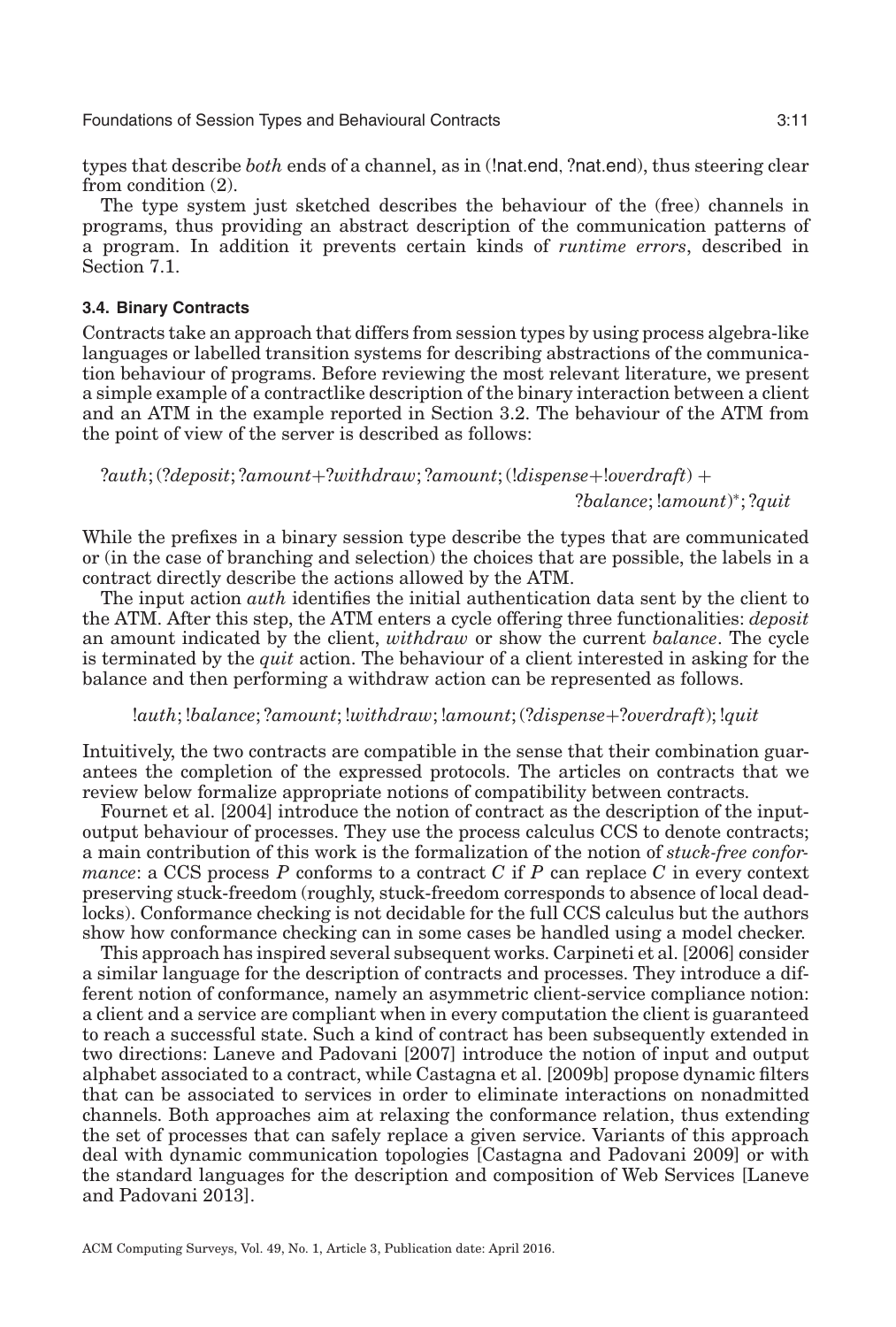## **3.5. Variations and Extensions of Binary Sessions**

<span id="page-11-0"></span>Different session calculi have been proposed in the literature, either by extending the types above with new features or by changing the operational semantics of the underlying languages.

*Asynchronous Semantics*. Gay and Vasconcelos [\[2010\]](#page-32-10) study a functional language with asynchronous (buffered) semantics. In the context of the  $\pi$ -calculus with sessions, Kouzapas et al. [\[2016\]](#page-33-12) consider a semantics based on order-preserving asynchronous communication inside each session and asynchronous message arrival for general channels.

*Event-Driven Programming*. Kouzapas et al. [\[2016\]](#page-33-12) extend session types with nonblocking detection of message arrival (events) and dynamic inspection of session types to model event-driven programming. As a result, they can encode event selectors, a central component of event-driven systems, enabling the development of type-safe eventdriven applications. They also define a systematic transformation from multithreaded to event-driven processes which is type and semantics preserving.

*Exceptions*. Carbone et al. [\[2008\]](#page-30-9) extend binary sessions with a throw primitive to raise exceptions, and exception handlers for handling them. Exceptions that require coordinate handling from both the session participants are considered. Both safety and liveness properties are ensured.

*Service-Oriented Programming*. Service-Oriented Computing (SOC) applications are generated by dynamically looking for available services on the network and composing them so as to obtain the desired functionalities. The different services communicate by exchanging messages over the network. While current standards only check syntactic compatibility of service signatures, session types have been proposed to ensure also behavioural compatibility. Some calculi to model SOC systems have been proposed.

- —Service-Centered Calculus (SCC) [Boreale et al. [2006\]](#page-29-6) was the first attempt to define a calculus able to directly model SOC systems in a  $\pi$ -calculus style. In particular, SCC features service definition and invocation as primitive operators. When a service is invoked, a private session is created to allow communication between the two processes. Results computed inside the session are propagated to the upper level using a return primitive. This primitive alone is, however, not enough to model the complex patterns needed to coordinate different client/service pairs. New calculi have been developed to address this issue. A type system based on session types to guarantee deadlock freedom in SCC is presented by Bruni and Mezzina [\[2008\]](#page-30-10).
- —Calculus of Sessions, Pipelines and Services (CASPIS) [Boreale et al. [2008\]](#page-29-7) extends SCC with pipelines, allowing the definition of flows of data between services, thus improving the modeling of complex communication patterns.
- —Stream-Based Service-Centered Calculus (SSCC) [Cruz-Filipe et al. [2014;](#page-31-12) Lanese et al. [2007\]](#page-33-13) also extends SCC aiming at easier modelling of SOC patterns. It uses streams (rather than pipelines), a concept orthogonal to the session hierarchy. Session types ensuring correctness of session communication are presented by Lanese et al. [\[2007\]](#page-33-13). A simpler type system, ensuring sequentiality of communication, is exploited by Cruz-Filipe et al. [\[2008\]](#page-31-13) to enable program transformations to break large sessions into smaller ones.

Other approaches to modelling services use multiparty sessions and are presented in the next section.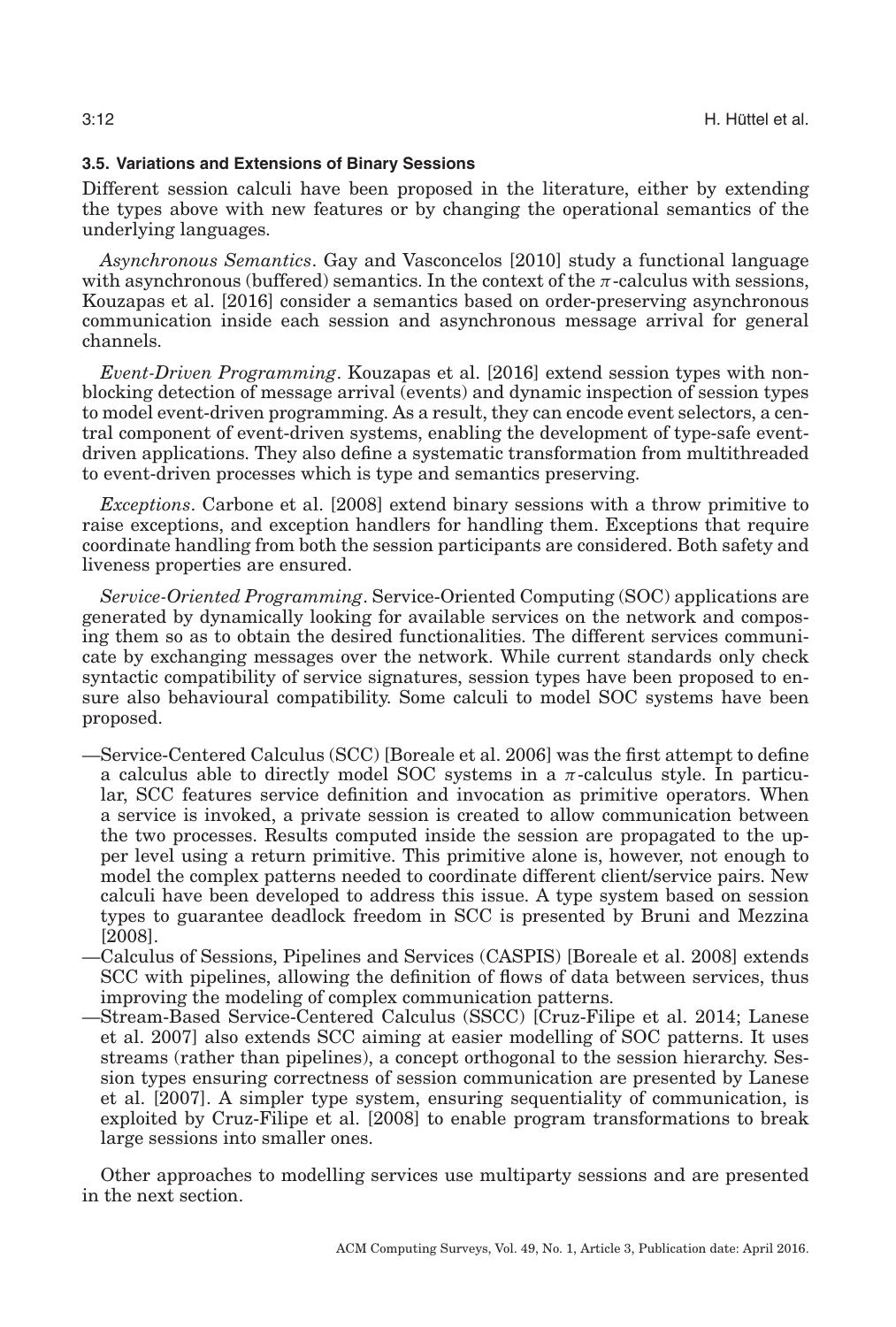## **4. MULTIPARTY SESSIONS**

<span id="page-12-0"></span>Binary session types, described in the previous section, are restricted to communication patterns involving exactly two participants. Multiparty session types drop this restriction. In many cases, it is possible to describe and reason about multiparty conversation patterns by means of a composition of binary sessions. However, there are also patterns involving more than two communicating parties for which binary sessions do not suffice, and multiparty session types are needed.

## **4.1. Global and Local Types**

<span id="page-12-1"></span>Consider by way of example an extension of the ATM example from Section [3,](#page-6-0) where the ATM establishes a different session with the bank central server reporting any operation that the client chooses. Intuitively, the ATM needs to contact the bank only after the client has made a choice and never before. Unfortunately, since sessions are binary, such a constraint cannot be imposed at type level. For example, a well-typed implementation of the ATM could be a process that, independently from which branch is selected, always reports to the bank that the client has made a deposit.

To address this problem, Honda et al. [\[2008\]](#page-32-11) propose a generalisation of binary session types called multiparty session types. Multiparty session types provide for *global descriptions* of interactive behaviour. Under this paradigm, a software architect prepares a *global view* of all the message exchanges that take place, instead of separately defining the behaviour of each individual channel endpoint (as in binary session types, where we only specify the behaviour of each side of a binary session). The local behaviour of each endpoint can be mechanically obtained from the global description by applying a *projection* operation. A global description is therefore a "formal blueprint" of how a communicating system should behave and it provides a concise specification of how messages flow within the system. This should have a major impact on software quality, since a global description will:

- (1) decrease the risk of introducing programming errors;
- (2) make it easier to detect such errors (both manually and by automatic means), and
- (3) guarantee the absence of deadlocks.

One can use global descriptions at different levels of abstraction, ranging from abstract descriptions of *protocols* (multiparty session types, described below) to descriptions of concrete implementations (as done, e.g., by Carbone and Montesi [\[2013\]](#page-30-11)). As an example, the following is a global type describing a session with three participants— Client, ATM, and Bank—where the ATM correctly reports to the bank all the choices made by the client:

Client 
$$
\rightarrow
$$
 ATM(string). rec  $a$ .

$$
\text{Client} \rightarrow \text{ATM} \left\{ \begin{aligned} &\text{deposit}: \text{Client} \rightarrow \text{ATM(nat)}. \text{ATM} \rightarrow \text{Bank} \{\text{deposit}: a\}, \\ &\text{with} &\text{draw}: \text{Client} \rightarrow \text{ATM(nat)}. \\ &\text{ATM} \rightarrow \text{Bank} \left\{ \text{with} &\text{draw}: \text{ATM} \rightarrow \text{Client} \left\{ \text{disperse}: a, \atop \text{overdrift}: a \right\} \right\}, \\ &\text{balance}: \text{ATM} \rightarrow \text{Client(nat)}. \text{ATM} \rightarrow \text{Bank} \{\text{balance}: a\}, \\ &\text{quit}: \text{ATM} \rightarrow \text{Bank} \{\text{quit}: \text{ end}\}. \end{aligned} \right\}.
$$

The multiparty session type above (or simply *global type*) specifies in which order the implementation of the client, the ATM, and the bank have to exchange messages and the order of requests that are involved. The key operations in a global type are interactions such as

$$
Client \rightarrow ATM(string)
$$

ACM Computing Surveys, Vol. 49, No. 1, Article 3, Publication date: April 2016.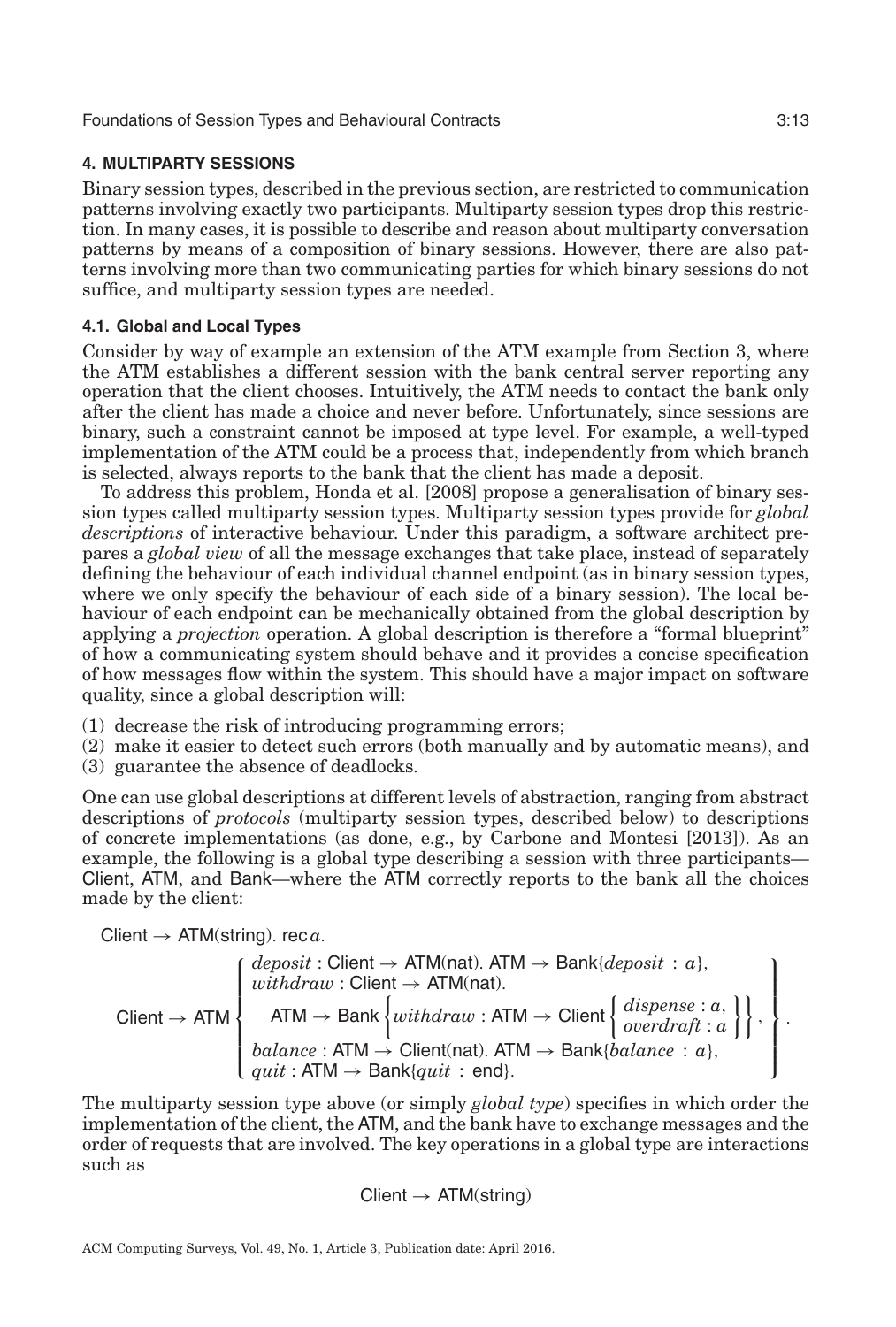in which a sender (Client) sends a message of some type (string) to a receiver (ATM), and choices such as

$$
ATM \rightarrow Client(dispense : \dots, overdraft : \dots)
$$

in which a sender (ATM) asks a receiver (Client) to select a certain branch.

Global types are used for checking programs running in parallel, each implementing one of the roles specified in the type, for example, Client, ATM, and Bank. In order to realise that, a notion of projection from global types to local types is defined. For example, the local type corresponding to ATM in the interaction above would be

Client ?string. rec *a*.Client &  $\sqrt{ }$  $\int$  $\begin{bmatrix} \frac{1}{2} & \frac{1}{2} & \frac{1}{2} & \frac{1}{2} & \frac{1}{2} & \frac{1}{2} & \frac{1}{2} & \frac{1}{2} & \frac{1}{2} & \frac{1}{2} & \frac{1}{2} & \frac{1}{2} & \frac{1}{2} & \frac{1}{2} & \frac{1}{2} & \frac{1}{2} & \frac{1}{2} & \frac{1}{2} & \frac{1}{2} & \frac{1}{2} & \frac{1}{2} & \frac{1}{2} & \frac{1}{2} & \frac{1}{2} & \frac{1}{2} & \frac{1}{2} & \frac{1}{2$ *deposit* : Client ?nat. Bank ⊕ {*deposit* : *a*}, *withdraw* : Client ?nat. Bank ⊕ *withdraw* : Client ⊕ *dispense* : *a*, *overdraft* : *a*  $\mathbf{1}$ *balance* : Client !nat. Bank ⊕ {*balance* : *a*},  $uit :$  Bank  $\oplus$  {*quit* : end}.  $\mathbf{I}$  $\frac{1}{\sqrt{2\pi}}$  $\int$ .

Note how local types are slightly more complex than standard binary session types since each communication operation is now labeled with the party this role is supposed to communicate with (rather than ?nat we now write Client?nat).

An important question when dealing with multiparty sessions is that of finding a suitable language for describing these interactions. Honda et al. [\[2008\]](#page-32-11) present a generalisation of binary sessions to multiparty asynchronous sessions for the  $\pi$ -calculus. In contrast to the binary case, sessions are now established between multiple processes via multiparty synchronisation. Then private (in-session) communication is carried out, asynchronously, between session participants. Technically, sessions are established as follows:

$$
a_{2..n}?\tilde{s}.P_1 | a_2!\tilde{s}.P_2 | \cdots | a_n!\tilde{s}.P_n \rightarrow (\nu \tilde{s})(P_1 | \cdots | P_n | s_1 : \emptyset | \cdots | s_m : \emptyset).
$$

In the above, the term on the left-hand side of the reduction  $\rightarrow$  contains *n* processes running in parallel, each of them willing to establish a session on public channel *a*. Note how each participant is labelled with a role name  $(1, 2, \ldots, n)$ . Each label (where 1 is actually denoted by 2..*n*, to clarify the number of expected processes) corresponds to the unique role that a participant in the new session has to play. The session is established through a distributed synchronisation which creates the session (private) channels *s*1,..., *sm* and the corresponding FIFO queues (denoted in the reductum by  $s_1 : \emptyset, \ldots, s_m : \emptyset$ ). Once the connection is established, processes  $P_1, \ldots, P_n$  can asynchronously communicate by using the queues corresponding to one of the channels  $s_1,\ldots,s_m$ .

Coppo et al. [\[2016\]](#page-31-14) simplify the approach of Honda et al. [\[2008\]](#page-32-11), by making the number of session channels created upon session initiation no longer arbitrary but dependent on the number of session roles. In particular, session initiation creates a session channel for each ordered pair of roles.

#### **4.2. Conversation Types**

<span id="page-13-0"></span>Conversation types [Caires and Vieira [2010\]](#page-30-12) extend (binary) session types to deal with multiparty interaction. Although conversation types were originally introduced to type terms in the Conversation Calculus [Vieira et al. [2008\]](#page-35-9), the approach carries over to a more foundational setting, namely to a modest extension of the  $\pi$ -calculus in which communication actions are *labelled*. Given that a session type characterises the usage of a single channel by two parties, it seems natural to consider that a multiparty extension of a session type characterises the usage of a single channel by multiple parties. To motivate the underlying model, consider the following example where three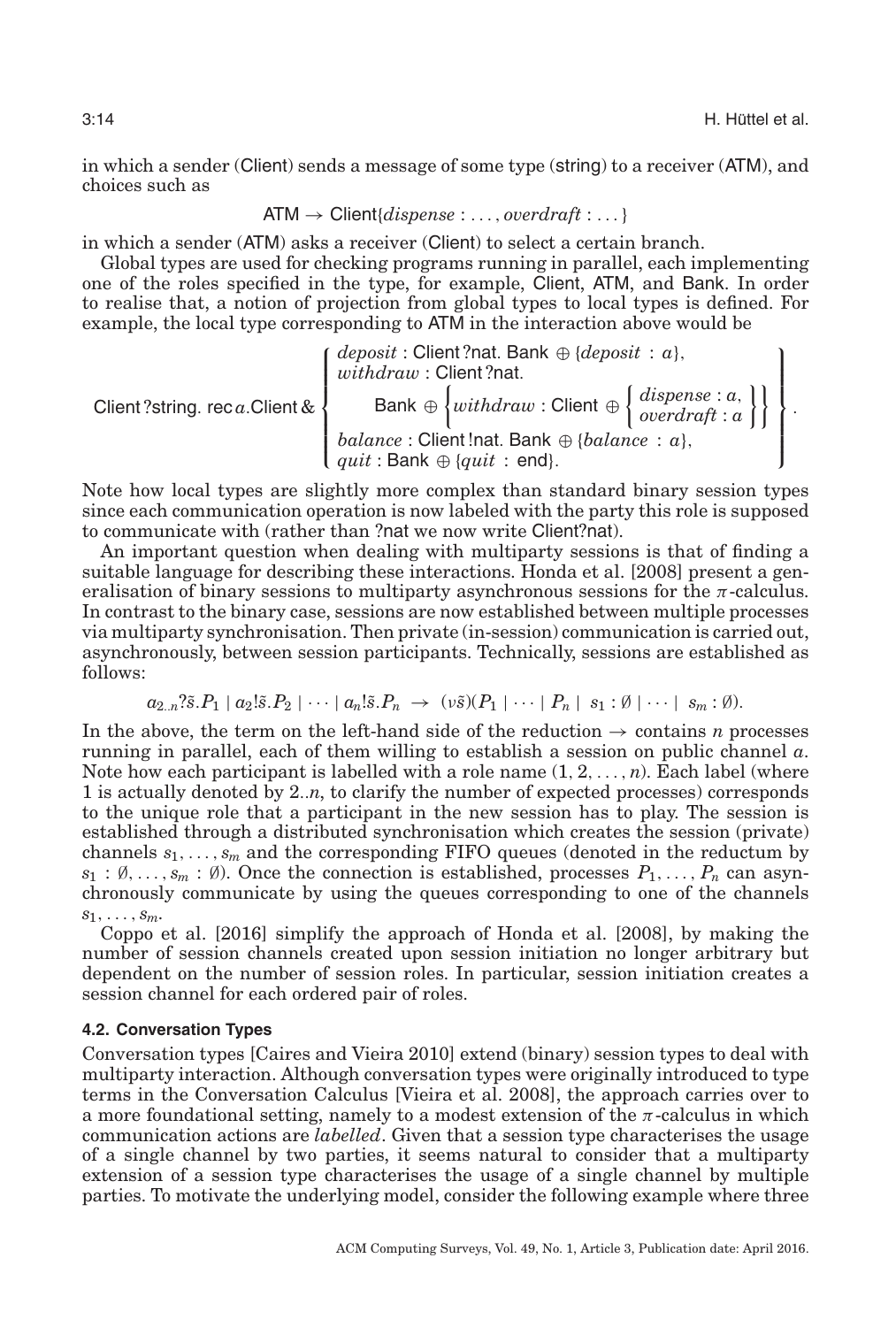(concurrent) threads interact in a channel *bank*: the leftmost thread sends 100, the middle thread sends true, and the rightmost thread sequentially receives two values.

#### *bank*!100 | *bank*!true | *bank*?*x*.*bank*?*y*

Looking at the specification one may immediately identify a potential communication problem: two threads are simultaneously trying to send a message, a communication *race*. As a consequence, the receiving process may actually receive first either value 100 or value true, making it impossible to (statically) characterise how the received values can be used. Now consider that we extend the specification above, by adding labels to communication actions.

## *bank*!*deposit*(100) | *bank*!*letOverdraft*(true) | *bank*?*deposit*(*x*).*bank*?*letOverdraft*(*y*)

Thanks to the labels we may now distinguish two synchronisations, given the order imposed by the receiving process: First, a *deposit* labelled message is exchanged and then a *letOverdraft* labelled message. Labels thus allow one to recover pairwise linear interactions, even if multiple parties share a single communication medium. The use of labels allow one to avoid communication errors and race errors.

Let us now turn to a typing characterisation of the system given in (1). The leftmost process uses channel *bank* to output an integer, which we may characterise with the (session) type !Int.end. Extending the type with the corresponding label we then have the conversation type !*deposit*(Int).end, and likewise for the process in the middle we have !*letOverdraft*(Bool).end. On the receiving end, the rightmost process may be characterised by type ?*deposit*(Int).?*letOverdraft*(Bool).end. The sequential exchange of messages *deposit* and *letOverdraft* in channel *bank* is captured by conversation type τ*deposit*(Int).τ *letOverdraft*(Bool).end, where each τ captures a message exchange internal to the characterised system.

We may draw a comparison between the conversation types described above and the local and global types of Honda et al. [\[2008\]](#page-32-11), described in Section [4.1.](#page-12-1) The conversation types include at the same level both the type of interactions internal to the system (via  $\tau$ ), specified in global types by Honda et al. [\[2008\]](#page-32-11), and interactions between the system and the external environment (via output ! and input ?), corresponding to local types in Honda et al. [\[2008\]](#page-32-11). For the sake of illustration consider the system below, consisting of part of (1):

## *bank*!*letOverdraft*(true) | *bank*?*deposit*(*x*).*bank*?*letOverdraft*(*y*)

Channel *bank* is used according to type ?*deposit*(Int).τ *letOverdraft*(Bool).end, saying that first a *deposit* message is received after which message *letOverdraft* is exchanged. Such type is obtained as a behavioural combination of two (local) types, namely !*letOverdraft*(Bool).end and ?*deposit*(Int).?*letOverdraft*(Bool).end. Notice that the τ combines the (dual) output and input descriptions for message *deposit*, while the reception of message *letOverdraft* is left at the interface level, open to synchronise with an output originating from the external environment.

This ability to *merge* behaviours (or, symmetrically, the ability to *split* behaviours into smaller pieces), defined in an algebraic way by Caires and Vieira [\[2010\]](#page-30-12), allows one to compositionally characterise systems. In fact, the behaviour of a system can be obtained by merging the behaviours of its components. Furthermore, the ability of splitting behaviours allows one to address configurations in which parties engage dynamically in conversations: A participant may decide to split its behaviour in two parts, execute one of them, and delegate the second one to a participant which joins the conversation dynamically. This possibility is the key to model multiparty interaction. Indeed, since the underlying model (the labelled  $\pi$ -calculus) does not support atomic

(1)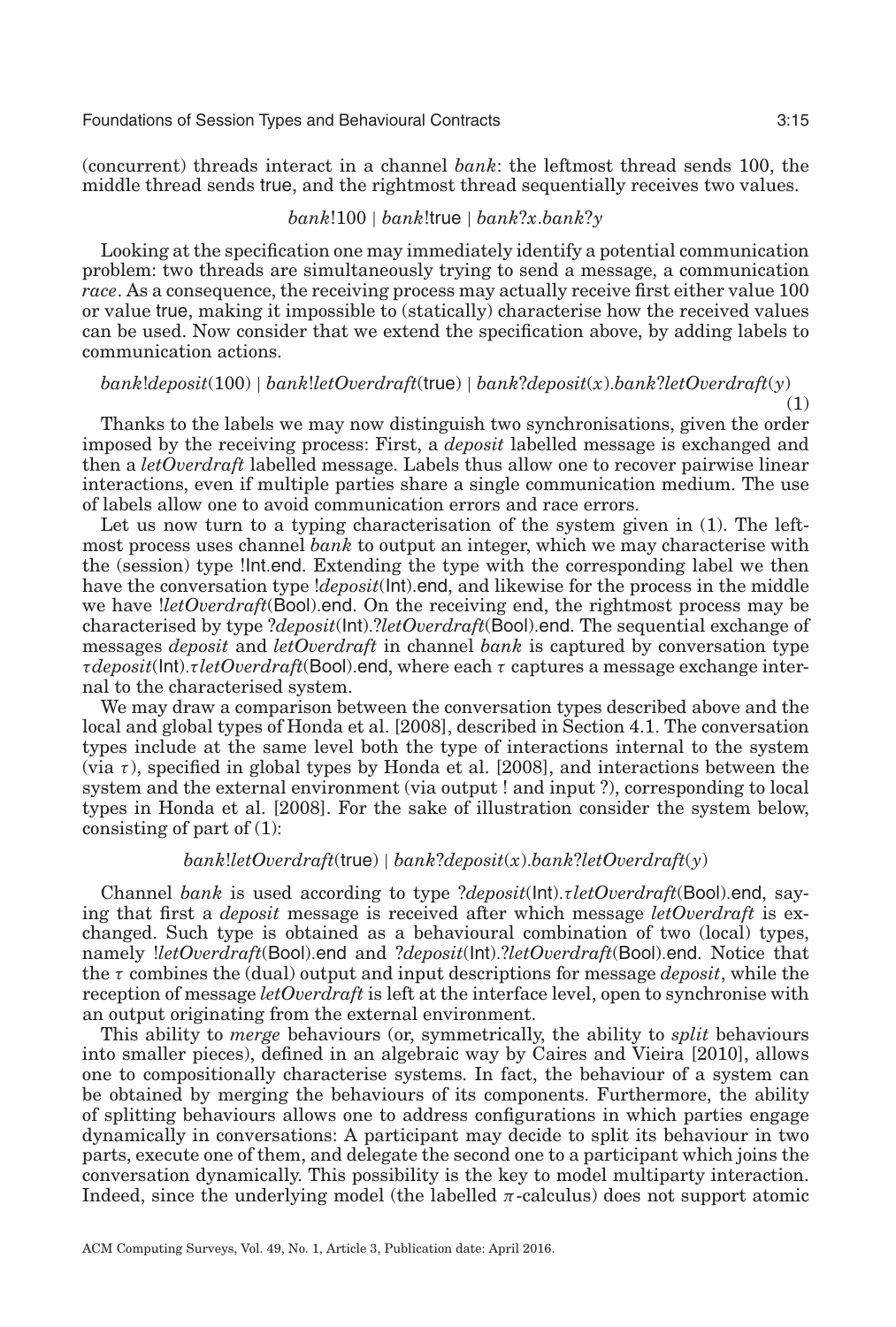multiparty synchronisation, the way in which multiparty interaction is modelled is by allowing multiple parties to join an ongoing conversation (realised by channel name passing). Using the terminology from session types, conversation joining is supported by channel *delegation*, only now delegation is partial: The delegating party will still have access to the communicated channel.

Baltazar et al. [\[2012a\]](#page-29-8) introduce a novel type construct to capture the idea that some behaviours are not necessarily carried out immediately and can actually take place *sometime* in the future. Type  $\Diamond$ *letOverdraft*(Bool) says that the output of message  $letOverdraff$  will happen sometime but not necessarily immediately. The  $\diamond$  type constructor is related to the "eventually" operator from temporal logic and satisfies expected laws such as  $B \leq \Diamond B$  (see Baltazar et al. [\[2012a\]](#page-29-8)).

When composing the (sometime) output of message *letOverdraft* and the (immediate) output of message *deposit* we obtain the type !*deposit*(Int).✸!*letOverdraft*(Bool).end that composed with the dual (sequential) capabilities ?*deposit*(Int).?*letOverdraft*(Bool).end yields the global protocol

<span id="page-15-0"></span>τ*deposit*(Int).τ *letOverdraft*(Bool).end

#### **4.3. Multiparty Contracts**

Contracts for multiparty process composition were initially investigated by Bravetti and Zavattaro [\[2007\]](#page-30-13) using a *choreography language* to describe the globally observable behaviour of correctly interacting peers. A choreography language, like WS-CDL [Kavantzas et al. [2005\]](#page-33-14) or its formalization [Busi et al. [2005\]](#page-30-14), is a language having an interaction, namely a communication between two participants, as the main building block. Below we use choreography languages to write contracts, that is, abstract descriptions of program behaviour. A contract written in a choreography language is called a *choreography*. Choreography languages can also be used to write global types, as seen in Section [4.1,](#page-12-1) or as a programming language, as done, for example, by Carbone and Montesi [\[2013\]](#page-30-11). As a simple example of choreography, consider the binary interaction between the client (denoted by C) and the ATM (denoted by A) described in Section [3.4](#page-10-0) expressed in the choreography language proposed by Bravetti and Zavattaro [\[2007\]](#page-30-13). In that example, we showed an ATM contract allowing potential clients to repeatedly perform *deposit*, *withdraw*, or *balance* operations, and a client contract simply performing a *balance* followed by a *withdraw* request. The combination of these two local behaviours generates the following choreography:

 $auth_{C\rightarrow A}$ ; *balance*<sub>C→A</sub>; *amount*<sub>A→C</sub>; *withdraw*C→A; *amount*C→A; (*dispense*A→<sup>C</sup> + *overdraft*A→C); *quit*C→<sup>A</sup>

The notation  $auth_{\mathbb{C}\rightarrow\mathbb{A}}$  expresses an interaction on the operation *auth* having C for sender and A for receiver.

A choreography can also be used to model a multiparty interaction, and indeed this is its most common use. As an example, we can describe the behaviour of the client role (C), the ATM role (A), and the bank role (B), discussed in Section [4,](#page-12-0) at least for the *balance* and *withdraw* operations.

 $\mathit{auth}_{\mathsf{C}\rightarrow\mathsf{A}}; (with draw_{\mathsf{C}\rightarrow\mathsf{A}}; amount_{\mathsf{C}\rightarrow\mathsf{A}}; getAmount_{\mathsf{A}\rightarrow\mathsf{B}}; provAmount_{\mathsf{B}\rightarrow\mathsf{A}};$  $(dispense_{A\rightarrow C} + overdraft_{A\rightarrow C})$ 

+ *balance*C→A; *askAmount*A→B; *repAmount*B→A; *amount*A→<sup>C</sup> ∗ ; *quit*C→<sup>A</sup>

A notion of *conformance* is then introduced as a relation among a local contract *L*, a multiparty contract *H*, and a role *R*, formalising the possibility to implement the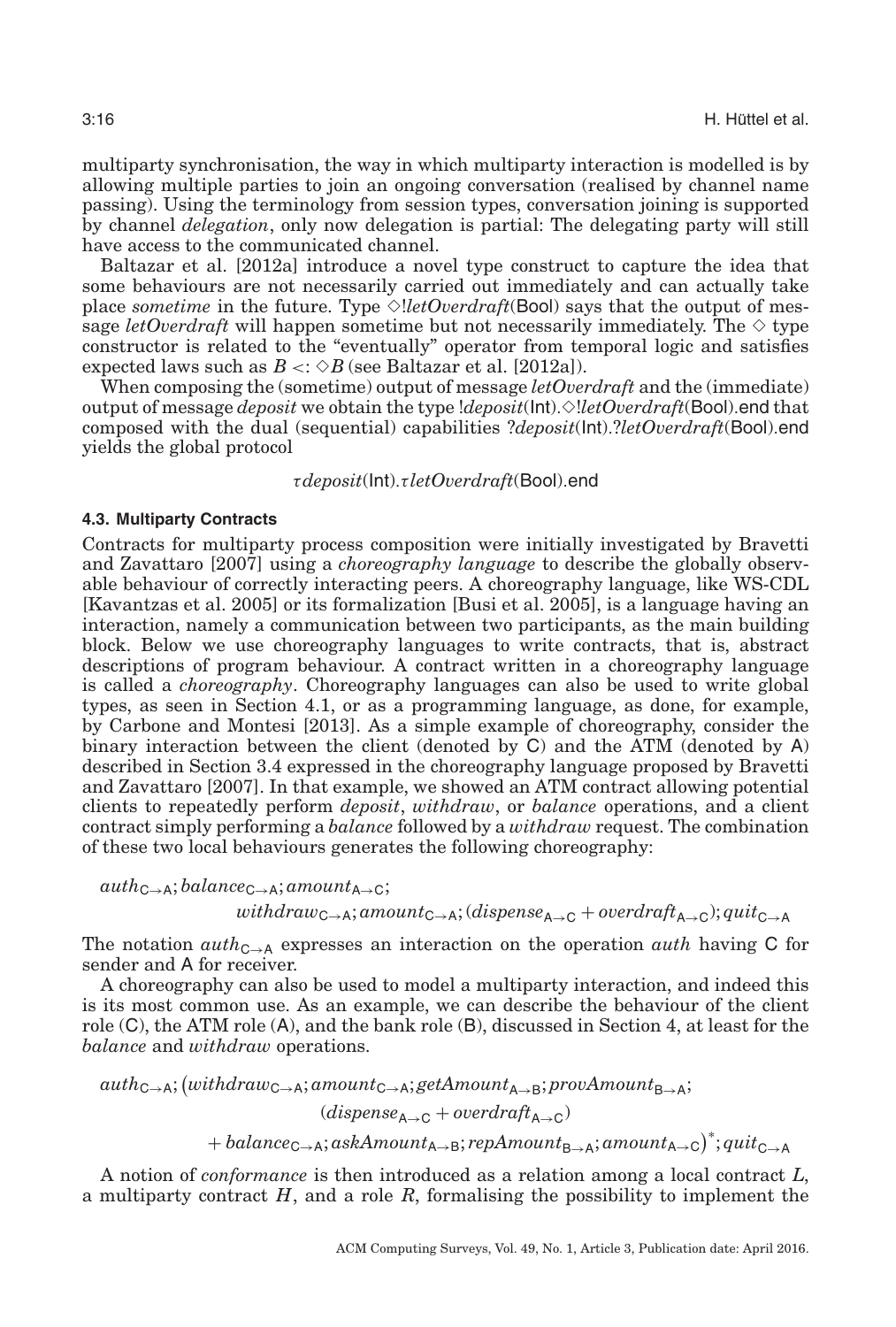multiparty contract *H* by adopting a peer following the local contract *L* to realise the role *R*. For instance, a peer following the local contract

!*auth*; (!*withdraw*; !*amount*; (?*dispense*+?*overdraft*)+!*balance*; ?*amount*) <sup>∗</sup>; !*quit* (2)

could be used to realise the client role C in the multiparty contract above. Note that local contracts are based on send and receive operations and indeed coincide with binary contracts (see Section [3.4\)](#page-10-0).

The theories for multiparty contracts formalise the notion of conformance above. For instance, Bravetti and Zavattaro [\[2007\]](#page-30-13) introduce a notion of correctness for implementations of choreographies based on the following intuition: a system is correct if, for every reachable state, it is always possible for the peers to reach a successful state. This notion of correctness assumes fairness, as it is always considered possible to exit from loops if this is necessary to reach a successful state. Under this assumption, it allows one to check whether the parallel composition of peers following some given local contracts is a good implementation of a choreography. A (sound but not complete) decidable characterisation of conformance is then obtained as a combination of the above notion of correctness and refinement of local contracts.

A theory of multiparty contracts based on this approach has been proposed by Bravetti and Zavattaro [\[2008b\]](#page-30-15); this theory has been subsequently extended by considering a stronger notion of correctness according to which output actions cannot wait indefinitely [Bravetti and Zavattaro [2009b\]](#page-30-16), by considering asynchronous instead of synchronous communication [Bravetti and Zavattaro [2008a\]](#page-30-17), and by taking a language independent approach by representing processes as labelled transition systems [Bravetti and Zavattaro [2009a\]](#page-30-18). A technique to generate local contracts for peers conformant to a given choreography based on a notion of projection similar to the one studied for multiparty session types has been developed by Lanese et al. [\[2008\]](#page-33-15).

Castagna et al. [\[2012\]](#page-30-19) present a choreography language (they call "global types" their choreographies, but a way to actually type processes using them is not described) featuring also interactions with multiple targets, representing a multicast, and a shuffling operator to specify that two behaviours can be interleaved arbitrarily. The article characterises which choreographies can be implemented without cover channels, that is, by using only interactions explicit in the choreography.

An alternative graphical model for the specification of choreographies—*collaboration diagrams*—was proposed by Bultan and Fu [\[2007\]](#page-30-20), where the notion of realisability corresponds to the possibility of correctly implementing a given collaboration diagram as a parallel composition of services.

## **4.4. Extensions of Multiparty Session Types**

We present below approaches that extend multiparty session types and the related theory in different directions.

*Exceptions*. Carbone [\[2009\]](#page-30-21) extends the work on exceptions for binary session types (Section [3.5\)](#page-11-0) to deal with multiparty interactions. The article shows by way of an example how to project a choreography with exceptions to derive the description of single endpoints. This work has been refined by Capecchi et al. [\[2010\]](#page-30-22), where asynchronous exceptions that can be thrown to any subset of the participants of a multiparty session are considered. Operators dealing with exceptions are also available in the Conversation Calculus [Vieira et al. [2008\]](#page-35-9).

*Assertions*. Bocchi et al. [\[2010\]](#page-29-9) describe an approach to add assertions about data values to multiparty session types. Assertions concern the content of the exchanged messages, the choice of subconversations to follow, and invariants on recursions. This approach is further described in Section [6.2.](#page-22-0)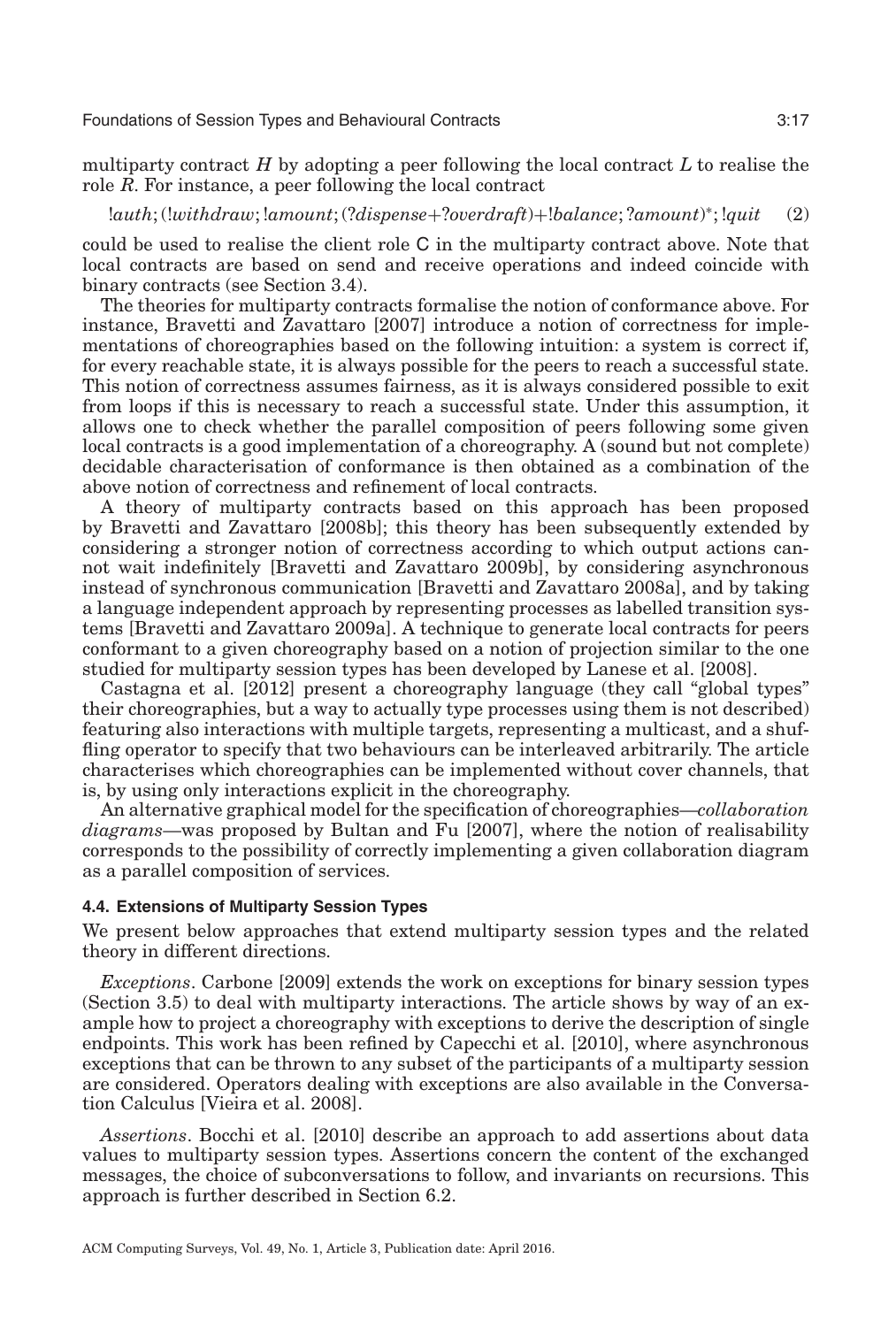*Parametricity*. Yoshida et al. [\[2010\]](#page-35-10) extend multiparty session types with dependent types and primitive recursion, allowing one to describe systems which are parametric on the number of participants. Indices are used to identify participants, and a foreach construct is used to let the number of interactions depend on the parameters.

Denielou and Yoshida [\[2011\]](#page-31-15) give another extension of the  $\pi$ -calculus with multiparty sessions where it is possible for participants to dynamically join and leave a session.

*Compositionality*. Montesi and Yoshida [\[2013\]](#page-33-16) extend Carbone and Montesi [\[2013\]](#page-30-11) to a calculus that supports compositionality of choreographies. The key feature of the approach consists in adding  $\pi$ -calculus sends and receives to the choreography language. This goes in the direction of conversation types, described in Section [4.2.](#page-13-0)

*Message-Passing Interface (MPI)*. Multiparty session types are also used for typing MPI programs. Honda et al. [\[2012\]](#page-32-12) extend the work on parametric multiparty session types to describe the interactions within high-performance computing (HPC) programs. This work includes primitives for expressing collective operations idiomatic in HPC programs, such as scatter, for distributing an array amongst the participants, or reduce, for computing an operation depending on values contributed by a group of participants, as well as collective choices and loops. Traditionally, the branch and select primitives are dual and involve a participant that offers a menu of choices, from which the other chooses one. In HPC programs the idiom differs and participants choose a (same) path based only on local information gathered from previous interactions. No specific communication is needed for selecting a branch.

Following Honda et al. [\[2012\]](#page-32-12) and López et al. [\[2015\]](#page-33-17) introduce a dependent functional type constructor and a notion of refinement types on protocols. This way, protocols can be parametric, for instance, on the size of the problem, and restrictions can be imposed on the exchanged data. As an example,  $\prod p : \text{Iisize} : \{n : \text{nat} \mid n\%p =$ 0}.scatter(0, MPI FLOAT, *size*) denotes a protocol parametric on the number of participants (*p*) and on the size of the problem (*size*) that scatters a float array in chunks of  $size/p$  among its participants. For that to succeed, the size of the problem must be a multiple of the number of participants.

Ng and Yoshida [\[2014\]](#page-34-18) define *Pabble*, a protocol description language with dependent types. The language can describe an overall interaction topology designed for a variable number of participants arranged in multiple dimensions. These parameterised protocols in turn automatically generate local protocols for type checking parameterised MPI programs for communication safety and deadlock freedom. The theory underlying Pabble guarantees the termination of endpoint projection and of type checking algorithms.

*Synthesis*. The approaches described until now are top-down: A global description is specified, and local descriptions are derived from it. Lange and Tuosto [\[2012\]](#page-33-18) explore a bottom-up approach by defining type systems that make it possible (under certain conditions) to synthesise a multiparty global type, given a collection of local session types that describe endpoint behaviours (that is, local types).

*Choreographic Programming*. Carbone and Montesi [\[2013\]](#page-30-11) use global types to type multiparty processes written in a choreography language and then project the choreography language on an endpoint language which extends the  $\pi$ -calculus with multiparty sessions. A main feature of the approach is that communications which are not in a causal dependence can be swapped, even if syntactically written in a sequence. The choreography language has no parallel composition operator: parallel composition is implicit. The approach allows one to type (thus guaranteeing deadlock freedom) also multiparty processes not typable according to Honda et al. [\[2008\]](#page-32-11).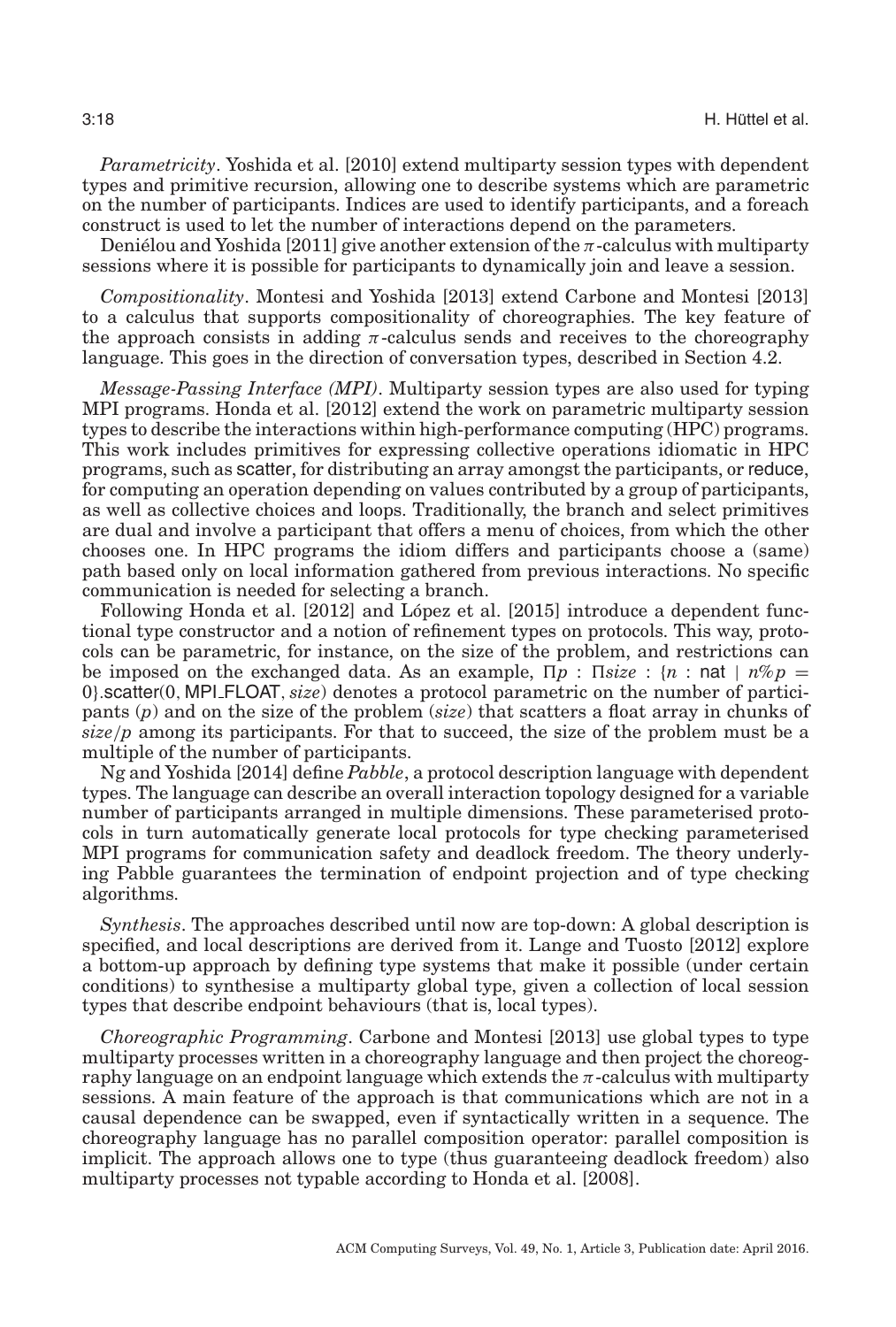## **5. EXTENSIONS TO TYPE THEORIES**

This section introduces further extensions to the theory of behavioural types, namely subtyping and polymorphism for session types, and contract refinement.

#### **5.1. Subtyping for Session Types**

The first formulation of subtyping for binary session types is by Gay and Hole [\[1999\]](#page-32-13), and an extended and refined presentation is available in Gay and Hole [\[2005\]](#page-32-7). It extends the formulation of Pierce and Sangiorgi [\[1996\]](#page-34-0) dealing with single inputs/outputs to the sequences of inputs/outputs described by session types. The idea is to define the subtype relation on binary session types coinductively using a definition reminiscent of that of the simulation preorder for transition systems. For nonrecursive session types an inductive definition in the form of inference rules suffices. In this case, the inference rules for input and output are as follows:

<span id="page-18-1"></span><span id="page-18-0"></span>
$$
\frac{T \leq U \qquad V \leq W}{?T.V \leq ?U.W} \qquad \qquad \frac{U \leq T \qquad V \leq W}{!T.V \leq !U.W}
$$

Subtyping is given the usual meaning, namely that  $T_1 \n\t\leq T_2$  indicates that any value of type  $T_1$  can be safely used in a context in which a value of type  $T_2$  is expected. With this intuition in mind, consider a channel *x* with type ?*U*.*W*. A process that uses *x* can safely read values of type *U* and, after this, *x* has type *W*. Consider now a channel *x* from which one can receive values of a more specialized type  $T$  (i.e.,  $T \leq U$ ) and that, after this, has type *V* where  $V \leq W$ . This x', which has type  $?T.V$ , can safely be used instead of  $x$ , since  $x'$  will not carry any values that  $x$  would not carry—and the same is the case after any input. Therefore the subtype relation should be covariant for input.

On the other hand, consider a process that uses a channel  $\gamma$  with type  $\langle T.V. \text{On this} \rangle$ channel, the process can safely send a value of type *T* and, after that, *y* has type *V* . If we have a channel  $\gamma'$  that can be used for sending values of a more specialized type  $U$  $(i.e., U \leq T)$  and that afterwards has the more specialized type *W*, then nothing bad will happen if we use *y* instead of *y* , since any value of type *U* that can be sent using *y* can also be sent using *y*. For this reason the subtype relation should be contravariant for output.

Now the context uses not  $T_1$  but the dual of  $T_1$  and hence the contravariant/covariant inversion with respect to the  $\lambda$ -calculus. In summary: Input operations  $(?, \&)$  are covariant, and output operations  $(l, \oplus)$  are contravariant. Continuations are always covariant.

Combining the usual subsumption rule with the typing rules for linear input/output of Section [3.3,](#page-9-0) one obtains the following rules:

$$
\frac{\Gamma, x: T_2 \vdash P \qquad T_3 \leq T_1}{\Gamma, y: T_3, x: !T_1.T_2 \vdash x!y.P}
$$
\n
$$
\frac{\Gamma, x: T_2, y: T_3 \vdash P \qquad T_1 \leq T_3}{\Gamma, x: ?T_1.T_2 \vdash x?y.P}
$$

Behavioural techniques for subtyping, based on *web contracts* for binary sessions (see Section [5.3\)](#page-19-0), are developed by Barbanera and de'Liguoro [\[2010\]](#page-29-10). This approach aims at a semantic characterisation of the notion of *subcontract* in a language of session behaviours, which can be understood as behavioural types expressed in a process language. The subcontracts are inspired by Castagna et al. [\[2009a\]](#page-30-23). The thus-obtained subtyping relations are sound with respect to the original session subtyping of Gay and Hole [\[2005\]](#page-32-7), in contrast to the fair subtyping discussed next.

The work on *fair subtyping* by Padovani [\[2011\]](#page-34-19) extends the notion of subtyping from dyadic to (higher-order) multiparty sessions and also follows an approach based on contracts. In this case, too, the approach is inspired by behavioural techniques for processes (fair testing pre-order) similar to those adopted for multiparty contracts and discussed in Section [5.3.](#page-19-0) A challenging aspect of this work is the treatment of subtyping

ACM Computing Surveys, Vol. 49, No. 1, Article 3, Publication date: April 2016.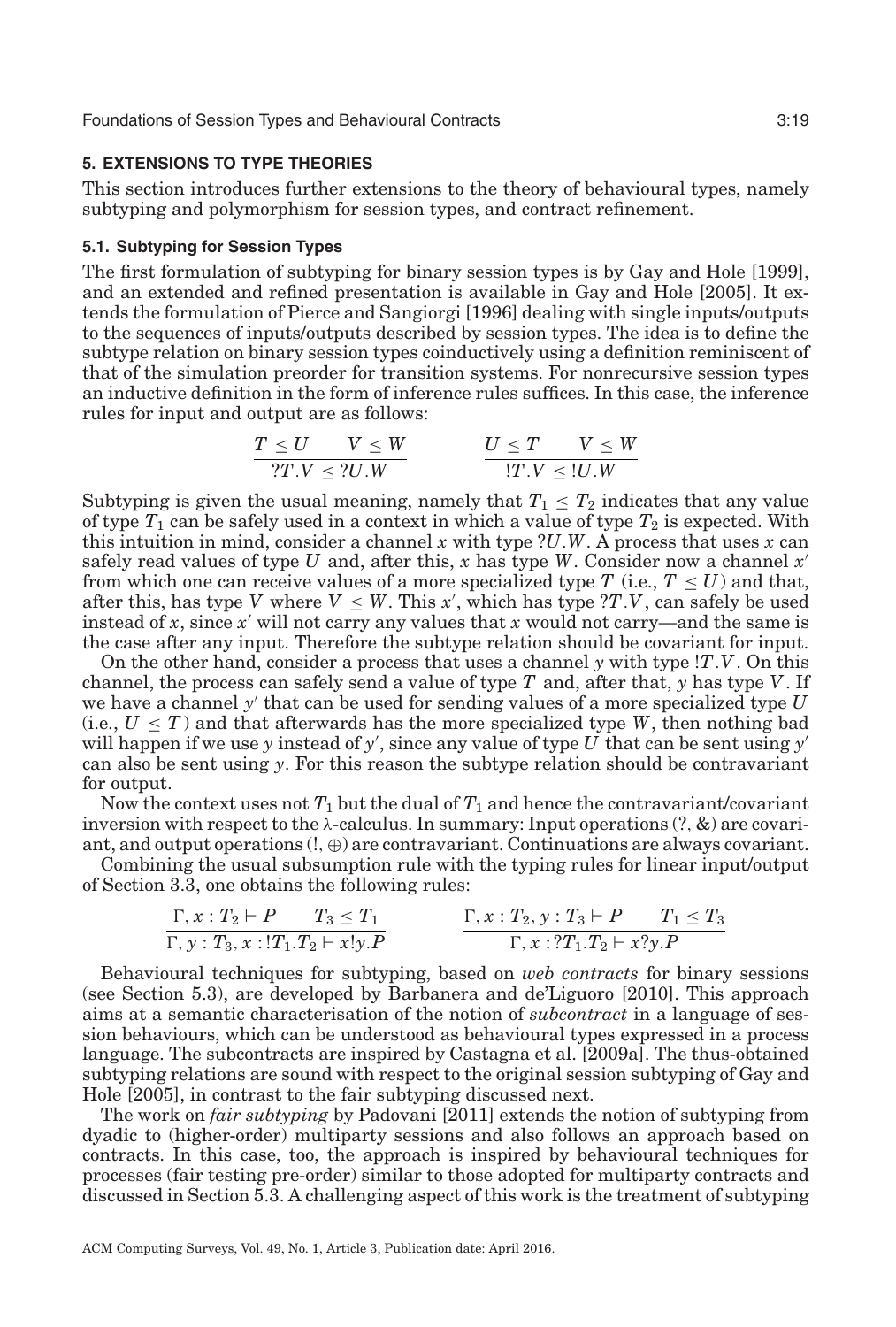for (potentially) infinite sessions in conjunction with a *fairness* guarantee. Simply put, fairness here means that liveness and termination are preserved by subtyping. A syntactic axiomatisation and algorithms to decide fair subtyping are obtained.

In the quest for more flexible compositions of processes that retain the required safety properties, another kind of subtyping has been proposed by Mostrous and Yoshida [\[2009\]](#page-34-20) for binary sessions and by Mostrous et al. [\[2009\]](#page-34-21) for multiparty sessions. This is based on the *reordering* of communications within a session rather than on the possibility of sending and receiving different types. For such reorderings to be meaningful, communications need to be buffered, which means that input is *nonblocking* (or *asynchronous*). Because of this, it becomes possible to send values (and choice labels) in advance of inputs (or branchings), which opens significant possibilities for optimisation. A typical situation is when a type records that a value is to be sent after one or more input actions, and the implementation does not introduce a causal dependency between the input and the subsequent outputs: This form of subtyping allows a process to send such outputs in advance, providing for more efficient communication. The intuitive idea can be understood by a simple example. Channel *x* in process *x*?*y*.*x*!5 may be assigned a type !nat.?bool.end (a supertype of type ?bool.!nat.end), allowing the process to safely interact with process *x*?*z*.*x*!true.

#### **5.2. Polymorphism for Session Types**

The first study of polymorphic sessions and specifically bounded polymorphism is by Gay [\[2008\]](#page-32-14). This work combines subtyping and polymorphism in the style of system F with subtyping,  $F_{\leq 1}$ . In particular, the usual branching and selection session types are extended with a payload type that also specifies a bound, leading to types of the shape below, where type variables  $X_i$  are bounded by types  $T_i$  and may appear in the  $U_i$ :

$$
\&\{l_i(X_i \leq T_i): U_i\}_{i \in I} \qquad \qquad \oplus \{l_i(X_i \leq T_i): U_i\}_{i \in I}
$$

The above type is assigned to terms of the shape  $x \triangleright \{l_i(X_i \leq T_i) : P_i\}_{i \in I}$  for branching and to  $x \triangleleft l(B)$ . P for selection. As can be seen, type instantiation is "piggybacked" into selection and branching. This provides for a simpler language, avoiding additional constructs.

The above work is adapted to an object-oriented setting by Dezani-Ciancaglini et al. [\[2006\]](#page-31-16). A notable aspect of this work is that choice (selection and branching) is not based on labels but rather it is guided by the class of a communicated object, which leads to a better integration with the object-oriented paradigm. This makes bounded polymorphism more challenging because subtyping can introduce ambiguity in the type-driven choice of a branch. Goto et al. [\[2016\]](#page-32-15) define a polymorphic system for multiparty sessions in the style of contracts, with the distinguishing feature that type instantiation can affect multiple participants. We should also mention that logical interpretations of sessions, detailed in the next section, introduce polymorphism with universal quantification as input and existential quantification as output of a type.

## **5.3. Refinement for Contracts**

<span id="page-19-0"></span>A notion corresponding to subtyping appears in the study of contracts, namely that of *refinement*. Using an adapted testing-based equivalence, Castagna and Padovani [\[2009\]](#page-30-8) provide a semantic account of how contracts can be related in terms of the final outcome (deadlock, success or indefinite progress) of every subcomponent involved in the contracts.

As in Castagna et al. [\[2009b\]](#page-30-7), the refinement relation defined on contracts as formalized by Padovani [\[2010a\]](#page-34-22) allows for safe replacement of services. The refinement relation coincides with the well-known *must testing* preorder [De Nicola and Hennessy [1984\]](#page-31-17); this was proved by Bernardi [\[2013\]](#page-29-11), which also introduces refinements for clients.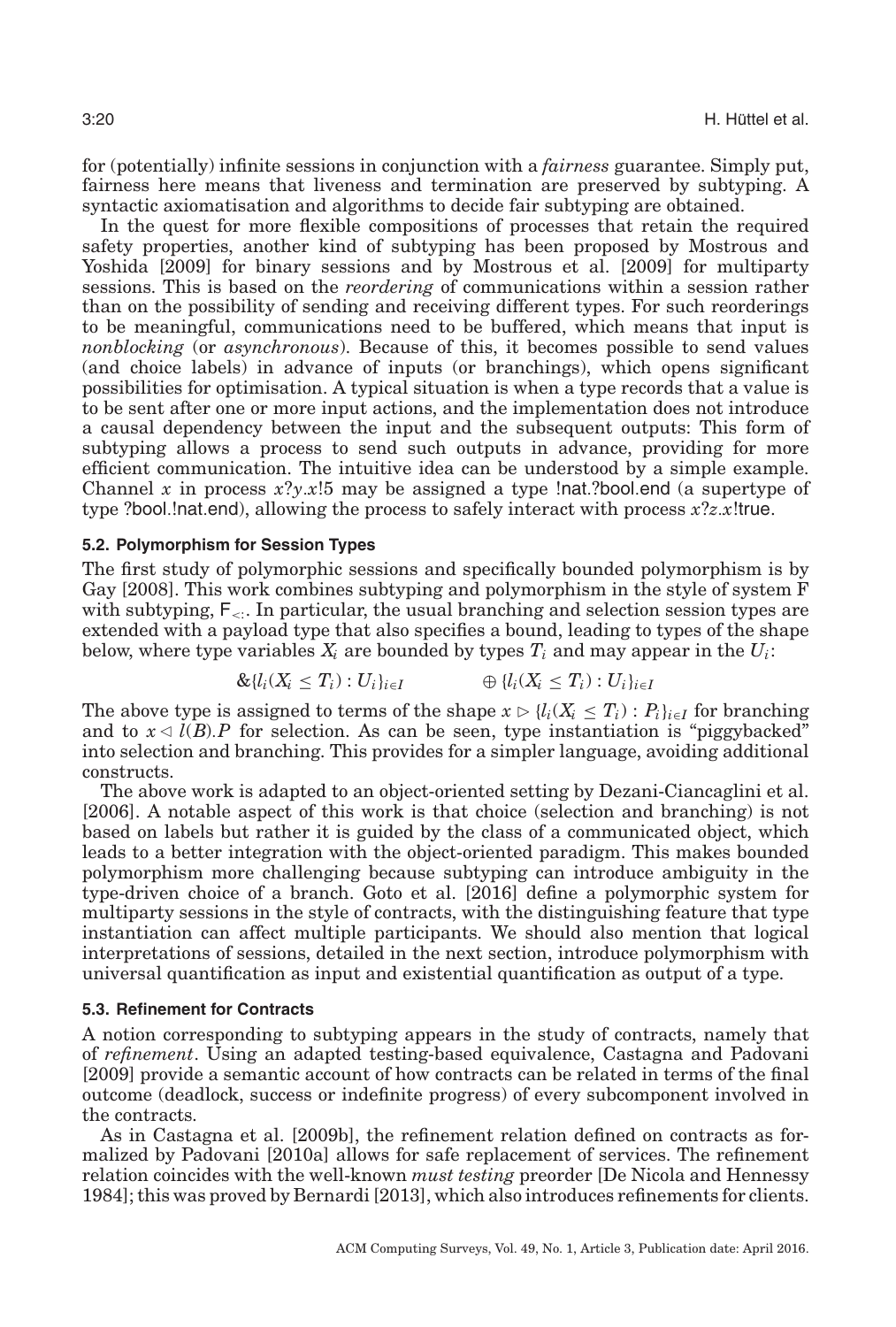Bravetti and Zavattaro [\[2008b\]](#page-30-15) consider the impact of fairness on contract refinement, showing a reduction of the notion of contract refinement to *should testing* [Rensink and Vogler [2007\]](#page-34-23) in place of must testing. Fairness is useful in case of infinite behaviour in which it is necessary to assume the possibility to exit from loops in order to guarantee completion. For instance, fairness needs to be considered to prove that the contract

# !*auth*; (!*withdraw*; !*amount*) <sup>∗</sup>; !*quit*

refines the client behaviour of contract (2) in Section [4.3.](#page-15-0) In fact, a peer following this restricted behaviour (no balance requests could be issued) can be used to implement the choreography presented in Section [4.3](#page-15-0) because correctness continues to be guaranteed.

Barbanera and de'Liguoro [\[2010\]](#page-29-10) take inspiration from the work on refinement for contracts and use it to give a new account of the behavioural semantics of session types, using the notions of compliance and subbehaviour from the work on contracts. Bernardi and Hennessy [\[2013\]](#page-29-12) show that the refinement relation for servers equals the must testing preorder only if contracts are finite state and that the refinements for clients coincide only in languages as restricted as the finite part of session behaviours of Barbanera and de'Liguoro [\[2010\]](#page-29-10).

## **6. LOGICS**

<span id="page-20-0"></span>This section introduces a linear logic interpretation of session types and different works on the logical refinement of session types and behavioural contracts.

## <span id="page-20-1"></span>**6.1. Linear Logic Foundations of Session Types**

Linearity is an important and recurring theme in concurrency and, in particular, in (behavioural) type systems for process calculi; already Honda [\[1993\]](#page-32-16) mentions linear logic as a source of inspiration for some aspects of session types. Caires and Pfenning [\[2010\]](#page-30-24) introduce a Curry-Howard style interpretation of binary session types in intuitionistic linear logic that exposes a deep correspondence between linear logic propositions and session types. The correspondence faithfully interprets the communication discipline of session-typed processes as reductions in logical derivations and, conversely, as for the Curry-Howard isomorphism.

The basic correspondence between linear logic propositions and session types as described in Section [3.2](#page-7-0) is as follows.

| Proposition Session type |                                                  |  |
|--------------------------|--------------------------------------------------|--|
|                          | $\Omega$ $\overline{\Omega}$ $\overline{\Omega}$ |  |

| $T \multimap S$ | ?T S         | (input)                                         |
|-----------------|--------------|-------------------------------------------------|
| $T\otimes S$    | !T.S         | (output)                                        |
| $S \& T$        | $S \& T$     | (choice offer)                                  |
| $S \oplus T$    | $S \oplus T$ | (choice selection)                              |
|                 | end          | (termination)                                   |
| !S              | $\hat{S}$    | (shared channel type for sessions of type $S$ ) |

In traditional functional interpretations of (intuitionistic) linear logic, an object of type  $A \rightarrow B$  is a linear function that, when given an argument of type A, returns a result whose type is *B* [Girard and Lafont [1987\]](#page-32-17). In the interpretation an object of type  $x:A \rightarrow B$  implements on channel *x* a session that first receives on *x* a session (channel) of type *A* and afterwards behaves as *B*. Here *B* specifies a continuation session behaviour on *x* that somehow relies on the input session. These basic ideas can be explained by looking at the typing rules. Under the intuitionistic system processes are typed using judgements of the form

$$
\Gamma; \Delta \vdash P :: z{:}A.
$$

ACM Computing Surveys, Vol. 49, No. 1, Article 3, Publication date: April 2016.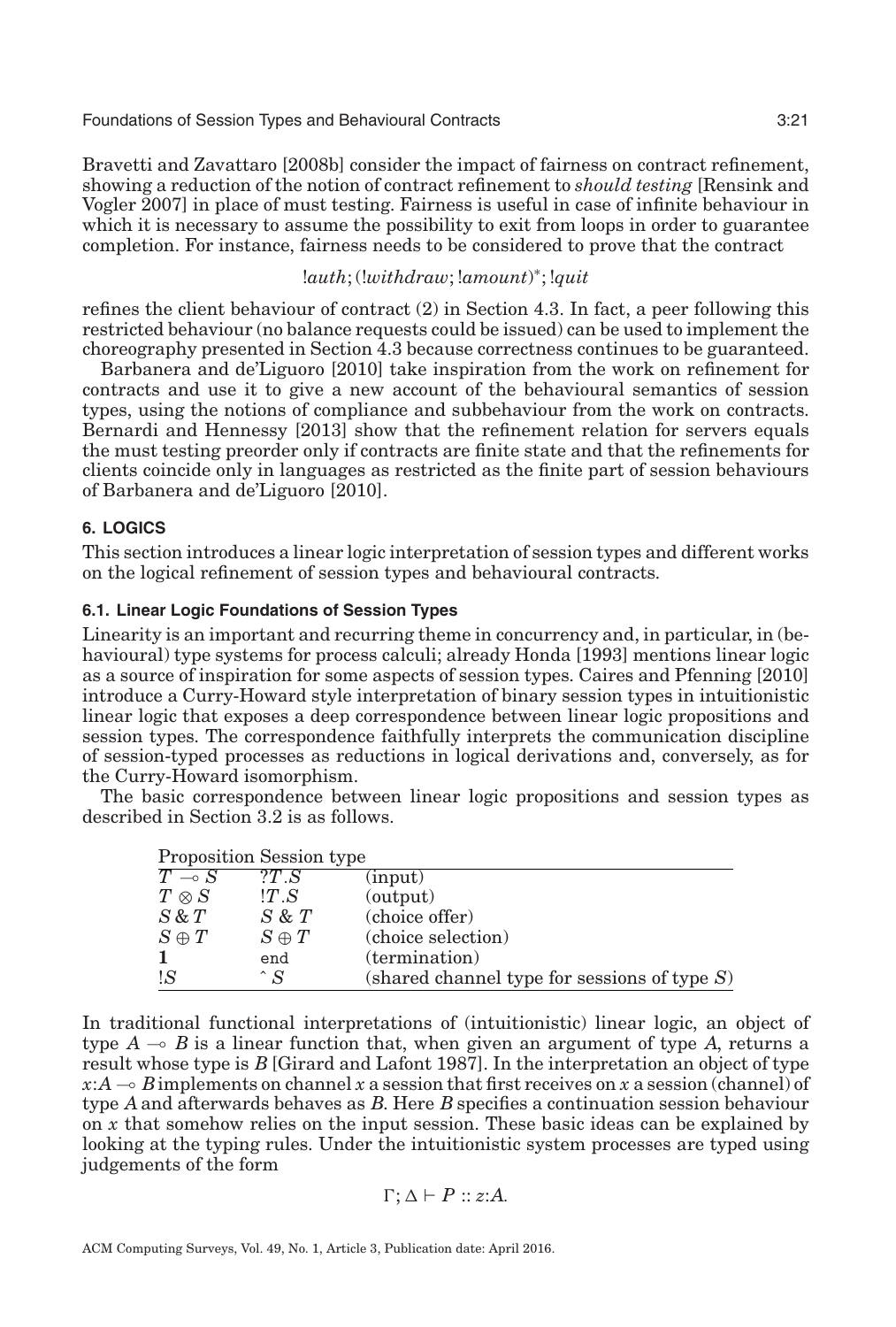Here  $\Gamma$  and  $\Delta$  are typing contexts:  $\Gamma$  declares the shared channels (subject to contraction and weakening) while  $\Delta$  declares the session channels (subject to the strict linear discipline). The *z*:*A* on the right is a singleton typing context, declaring exactly a distinguished session. The judgement above may be naturally read as: process *P* when composed with shared servers complying with  $\Gamma$  and (open) sessions complying with  $\Delta$ will safely provide a session of type *A* at channel *z*. The rules for output and input are as follows:

$$
\frac{\Gamma;\Delta\vdash P::y:A\qquad \Gamma;\Delta'\vdash Q::x:B}{\Gamma;\Delta,\Delta'\vdash (vy)x!y.(P\mid Q)::x:A\otimes B)}\qquad\qquad \frac{\Gamma;\Delta,y:A\vdash P::x:B}{\Gamma;\Delta\vdash x?y.P::x:A\multimap B}.
$$

Note that the continuation process in the output case mentions two subprocesses *P* and *Q*, where *Q* is the session continuation process (on *x*) while *P* is the process that implements the session channel output in the communication (on *y*). This formulation subsumes the usual rule for output, given that  $P$  can just act as a forwarder process (implementing the identity or copycat session), so the rule describes *bound output* as in the internal mobility discipline introduced by Sangiorgi [\[1996\]](#page-35-11).

Process composition is typed by a cut rule, which combines parallel composition and channel restriction:

$$
\frac{\Gamma;\Delta \vdash P :: x:A \qquad \Gamma;\Delta', x:A\vdash Q :: T}{\Gamma;\Delta,\, \Delta' \vdash (vx)(P\mid Q) :: T}
$$

It is useful to consider a simple example. We describe a client process that wishes to deposit money to a bank account via an ATM machine. The client does so by sending to the ATM her authentication information, after which she may send the amount she wishes to deposit. The ATM will then send back a receipt of the operation. From the point of view of the client, the session protocol followed by the ATM can be described by the following type:

ATMProto 
$$
\triangleq
$$
auth  $\multimap$  amount  $\multimap$  (receipt  $\otimes$  1)

Here auth, amount, and receipt are types that represent shareable values of basic data types (e.g., strings and integers). If we assume that *s* is the session channel along which the client and the ATM interact, then the following process implements the client:

$$
\mathsf{BClntBody}_s \triangleq s!id.s!n.s?r.\mathbf{0}
$$

The process above specifies a client that first sends her authentication information *id*, then the amount  $n$  to be deposited, and, finally, receives the appropriate receipt. The following judgement is derivable.

$$
\cdot; s{:}ATMProto \vdash BClntBody_s :: -: 1
$$

The ATM code is as follows:

ATMBody<sub>s</sub> 
$$
\triangleq
$$
 s?auth.s?amt.s!rc.0

By composing the two processes with the cut rule, we obtain the following:

$$
\cdot ; \cdot \vdash (\nu s)(\mathsf{ATMBody}_s \mid \mathsf{BClntBody}_s) :: -\mathbf{:1}
$$

It is also possible to develop the interpretation on top of a classical linear logic formulation [Wadler [2012;](#page-35-12) Caires et al. [2015\]](#page-30-25). The intuitionistic formulation seems particularly intuitive, notwithstanding the nonstandard look of typing rules, at least when compared with traditional session type systems.

The basic interpretation can be developed in many ways and applied in several interesting settings. Toninho et al. [\[2011\]](#page-35-13) and Pfenning et al. [\[2011\]](#page-34-24) enrich the type system based on pure linear logic with dependent types and modalities to control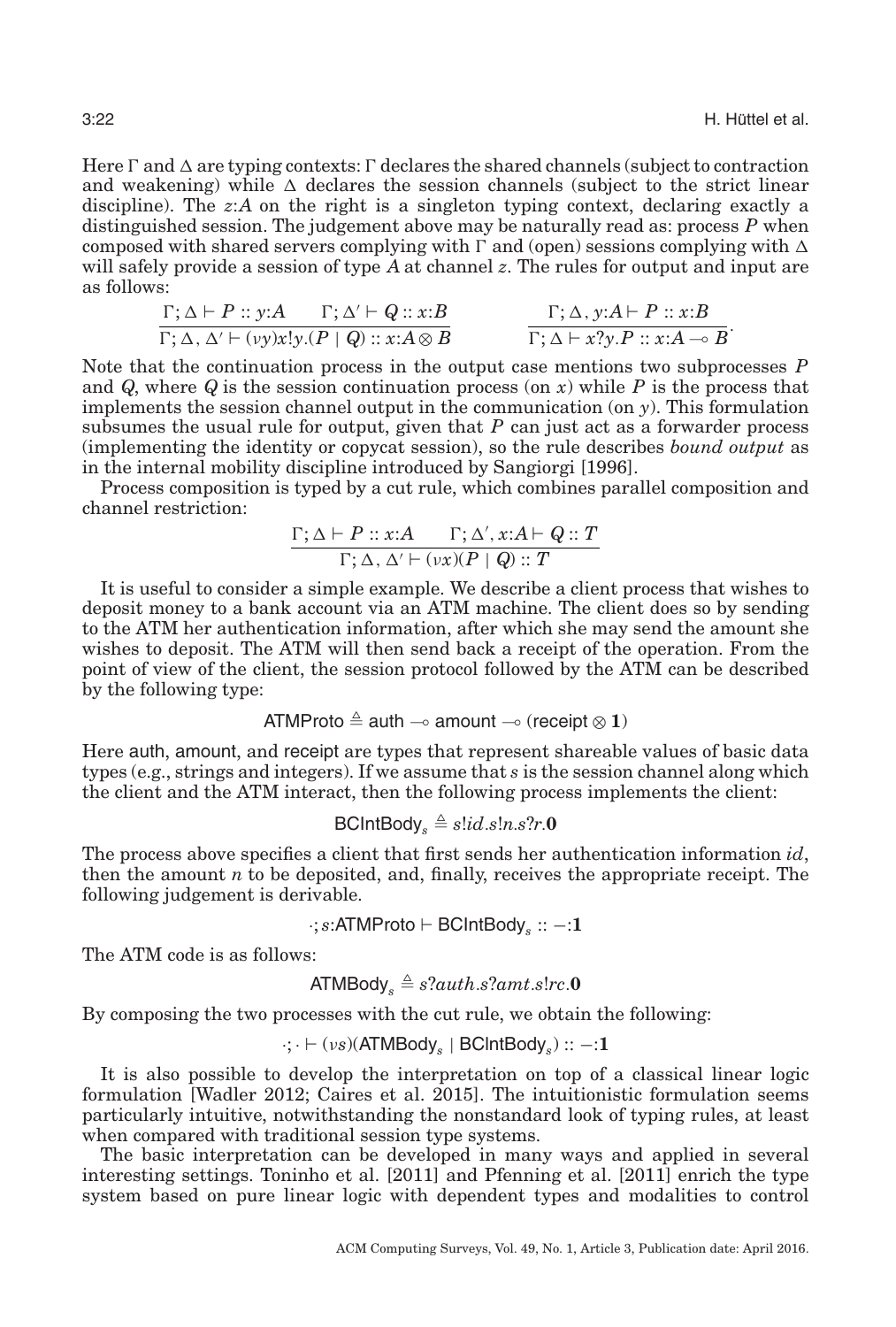how much information is communicated and show how the resulting framework can express proof-carrying code certified with digital signatures in a logically motivated way. Toninho et al. [\[2012\]](#page-35-14) also introduce typed encodings of the simply typed  $\lambda$ -calculus into session-typed  $\pi$ -calculus motivated by the linear logic interpretation. Interestingly, one of such encodings corresponds to parallel evaluation (futures). DeYoung et al. [\[2012\]](#page-31-18) show how a slight modification of the logical interpretation is enough to represent session-typed processes with asynchronous (or buffered) communication.

Wadler [\[2012\]](#page-35-12) establishes a connection between the presentation of session types of Gay and Vasconcelos [\[2010\]](#page-32-10) and linear logic and shows how a simple modification yields a process calculus free from deadlock; the deadlock freedom is a consequence of the correspondence with linear logic. Caires et al. [\[2013\]](#page-30-26) develop a complete theory of polymorphic session types based on second-order linear logic, which for the first time dissects the notion of behavioural polymorphism. Key technical results include session fidelity and global progress, and remarkably also relational parametricity, which is useful for reasoning about information hiding (in terms of hiding of local protocols). Toninho et al. [\[2013\]](#page-35-15) study a monadic integration of a functional language and a process language with session types, allowing one to express general higher-order session-typed processes.

## **6.2. Logically Refined Session Types and Behavioural Contracts**

In the setting of binary session types, Baltazar et al. [\[2012b\]](#page-29-13) develop a notion of refined session types using the multiplicative linear logic as the language of refinements. The process language extends the  $\pi$ -calculus with assume and assert commands that guide the refinements, allowing for fine-grained specifications of communication protocols in which refinement formulae are seen as logical resources rather than persistent truths. This work can be seen as a generalisation of the works on type and effect systems for correspondence assertions of Gordon and Jeffrey [\[2003\]](#page-32-18) and Bonelli et al. [\[2005\]](#page-29-14).

In the setting of multiparty sessions, Bocchi et al. [\[2010\]](#page-29-9) blend the theory of global types with a design-by-contract approach. In particular, this approach introduces global and local types where data are explicitly added to interactions and used to specify in a suitable logic assertions on the communicated values and invariants in recursions. The assertions are written in a classical first-order logic. The following shows an example of a global type with assertions.

<span id="page-22-0"></span>
$$
A \rightarrow B : \{x : \text{int} \mid x > 0\}
$$
\n
$$
B \rightarrow C : \{x \ge 5\} \, ge : C \rightarrow B : \{y : \text{int} \mid y\%2 = 0\},
$$
\n
$$
\{x < 5\} \, lt : B \rightarrow C : \{z : \text{bool} \mid z \iff x = 4\}
$$

The three participants A, B, and C follow the protocol described by the interactions in the global type, but, unlike other approaches, interactions also establish constraints that must hold for the data that are communicated. First, A sends to B a value *x* that must be strictly positive. Participants B and C then engage in a choice operation, governed by labels *ge* and *lt*; the actual choice depends on *x* being greater or equal to 5. Finally, if choice *gt* is selected (by B), participant C sends an even number back to B, otherwise it receives from B the result of the evaluation of  $x = 4$ .

Global assertions introduce two issues in the definition of projection:

—global types cannot be projected when one of the senders is not able to fulfill its obligations because of "lack of information," and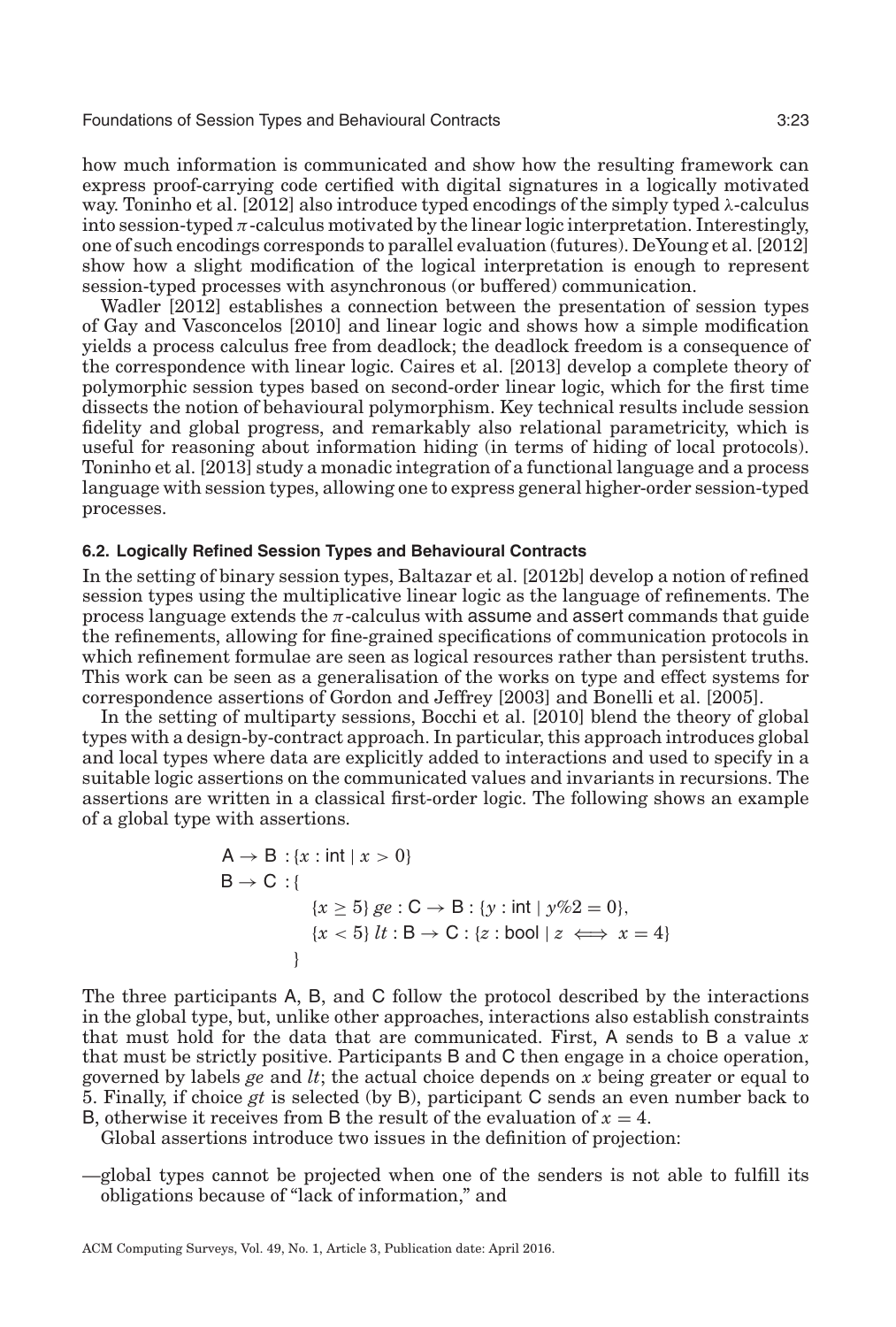—the choices that a participant makes should not ruin later choices made by other participants.

The first of these issues can be dealt with by restricting the attention to *history sensitive* global types. These are types such that, for each interaction, the sending participant knows all the (free) variables found in the assertion associated with the interaction. The second issue will not occur for *temporally satisfiable types*. These are types such that for each possible set of values that satisfy an assertion  $\phi$  and for all assertions  $\psi$  that occur later, there exists a set of values that satisfy  $\psi$ . Decidability of the assertion logic enables certain positive results. First, history sensitivity and temporal satisfiability are decidable and preserved by the projection operation. Second, it is possible to validate annotated processes (Bocchi et al. [\[2010\]](#page-29-9) use a version of the  $\pi$ -calculus with assertions) against local assertions. Finally, well-typed annotated processes are error free.

Bartoletti et al. [\[2012a\]](#page-29-15) use contracts at runtime to allow participants to interact. There, a participant declares its contract independently of the others and then advertises it; compatible advertised contracts can then be stipulated to form a multiparty agreement. This agreement establishes a session within which the participants of the stipulated contracts interact by performing the actions dictated by the agreement. Bartoletti et al. [\[2012b\]](#page-29-16) study the computational aspects of the framework in Bartoletti et al. [\[2012a\]](#page-29-15). A type system for ensuring honesty has been given by Bartoletti et al. [\[2013\]](#page-29-17), while Bartoletti et al. [\[2015\]](#page-29-18) give a contract model based on multiparty session types for the framework in Bartoletti et al. [\[2013\]](#page-29-17). A methodology for designing and composing services such that security policies are enforced locally is given by Bartoletti et al. [\[2008\]](#page-29-19). Safety properties are specified in contracts and a *call-bycontract mechanism* enforces them at composition time.

#### **7. CLASSES OF BEHAVIOURAL PROPERTIES**

<span id="page-23-0"></span>All type systems aim to capture a specific property for programs written in a particular language. For instance, the type systems in Section [6.1](#page-20-1) guarantee progress by construction. However, the study of a particular property is sometimes the main motivation for understanding particular behavioural features.

The study of program properties usually distinguishes between safety and liveness properties. A safety property expresses that an undesirable program event will never happen during a program execution (or, equivalently, the invariant property of the undesirable event always being absent), whereas a liveness property describes that a desirable program event will occur eventually during the execution of the program. Type systems have traditionally been well suited for expressing safety properties; a particular challenge has been how to use behavioural types also to express liveness properties. We recall below the main safety properties ensured by the approaches described until now, and then we describe some approaches aimed at liveness properties.

## **7.1. Safety Properties**

<span id="page-23-1"></span>In all the approaches we have discussed, well-typed programs are exempt from a series of common programming errors and, in general, enjoy various desirable properties.

First, interactions are free from *communication errors*. A classical example of such an error is a mismatch in the type of an exchanged message, as in  $x^{\text{+}}!5$ *x*<sup>−</sup>?*y*.(if *y* then ... else ...) where one process sends an integer but the receiver expects a Boolean. Other communication errors arise when two parallel processes try to interact on a given channel in a noncompatible way, for instance, by performing two outputs  $x^{+1}$ :5 | *x*<sup>−</sup>!7 or a selection and an input  $x^{+}$   $\triangleleft$  *quit* | *x*<sup>−</sup>?*y*. In general, the duality constraint that relates the session types associated with two peers of a session channel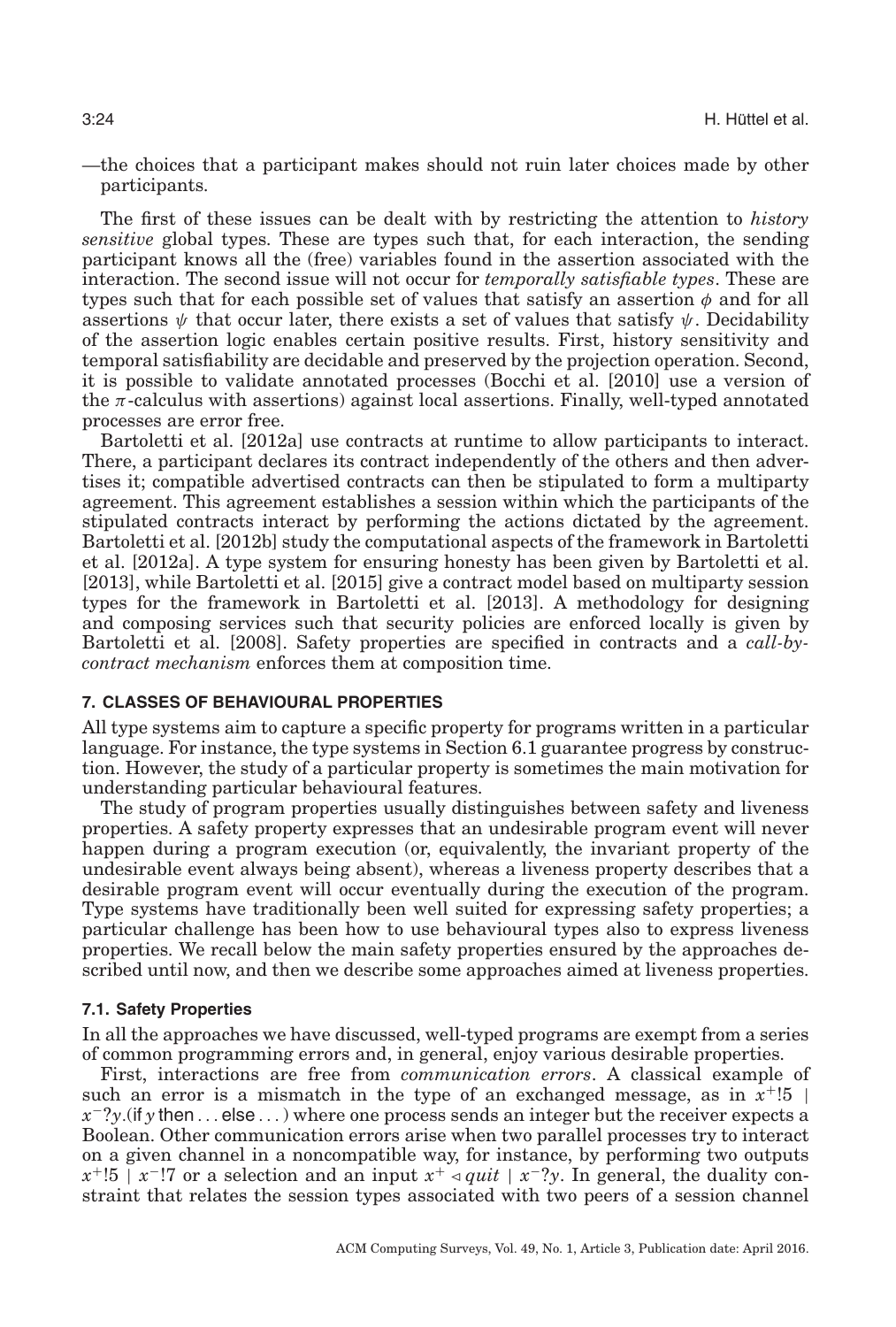ensures that communication is *half duplex*, namely that at no time the interacting processes simultaneously send messages to each other. Limited forms of *full-duplex* communication can be achieved by means of relaxed subtyping relations [Mostrous et al. [2009\]](#page-34-21).

Because of linearity constraints, communications on session channels are guaranteed to be *race free*. An example of race is given by two processes competing for a given resource, for example, two outputs competing for a same input  $x^{+1}$ :  $5 \mid x^{+1}$ :  $7 \mid x^{-2}y$ . In turn, race freedom implies an interesting *confluence* result on session communications that is directly related to partial confluence discussed in Kobayashi et al. [\[1999\]](#page-33-1). These properties are particularly relevant since they ensure the deterministic outcome for a whole family of concurrent computations.

The approaches discussed so far also guarantee that communications inside a single session do not block. However, deadlocks involving more than one session are possible in many of them. This is not the case for contracts, since only one session is considered. This is also not the case for the systems discussed in Section [6.1,](#page-20-1) where deadlock freedom is a consequence of the properties of the logic. Additionally, when interactions are guaranteed to be finite, deadlock freedom coincides with lock freedom [Kobayashi [2002\]](#page-33-19), a liveness property ensuring that each pending communication eventually completes (under a fair scheduling). A system where a participant diverges without ever reaching a state where a given action *a* is enabled is deadlock free, since it never gets stuck, but not lock free, since the action complementary to *a* never gets executed.

## **7.2. Channel Activeness/Responsiveness**

In communication-centred applications, such as web services or distributed protocols, it is important that every request from a client is handled by a server. From the client's point of view, it is important that every valid request gets handled eventually by the server and, moreover, that the client eventually obtains an answer. From the server's point of view, it is important that whenever a request is received, the client will respect the communication protocol.

This notion has been dealt with using behavioural types. Acciai and Boreale [\[2008\]](#page-29-20) define the usage of a channel *r* to be *responsive* if a communication on *r* is guaranteed to happen eventually. Gamboni and Ravara [\[2010\]](#page-32-19) call this property *activeness* and instead define responsiveness as an additional property. According to them, a channel endpoint *c* is *active* in the process *P* if *P* is guaranteed to eventually perform an input on *c*. The endpoint *c* is instead said to be *responsive* if, every time the process receives (respectively, sends) a message on that channel, it is guaranteed to be active and responsive on the channels received (respectively, sent) via *c*, in the terms specified by a *channel type* of a process.

Acciai and Boreale [\[2008\]](#page-29-20) define a type system for guaranteeing responsiveness, using a combination of techniques for deadlock and livelock avoidance together with ones used for describing linearity and receptiveness [Sangiorgi [1999\]](#page-35-16). The setting is a monadic synchronous  $\pi$ -calculus. The idea of the type system is to build a dependency graph whose vertices are responsive names of processes. In this graph, there is an edge from name *a* to name *b* if an output action involving *a* is dependent upon an input action on the name *b*. The type system then checks if the dependency graph is acyclic. Gamboni and Ravara [\[2010\]](#page-32-19) work with the full synchronous polyadic  $\pi$ -calculus; in this case, the type system uses a notion of process types that specialise channel types to represent the interface between a process and its environment. The type algebra covers spatial, logical, and dynamical aspects of process types [Gamboni [2010\]](#page-32-20), and the causal relations between channel usages are captured by *behavioural statements* embedded in process and channel types. These express the usage of channel endpoints between a process and its environment.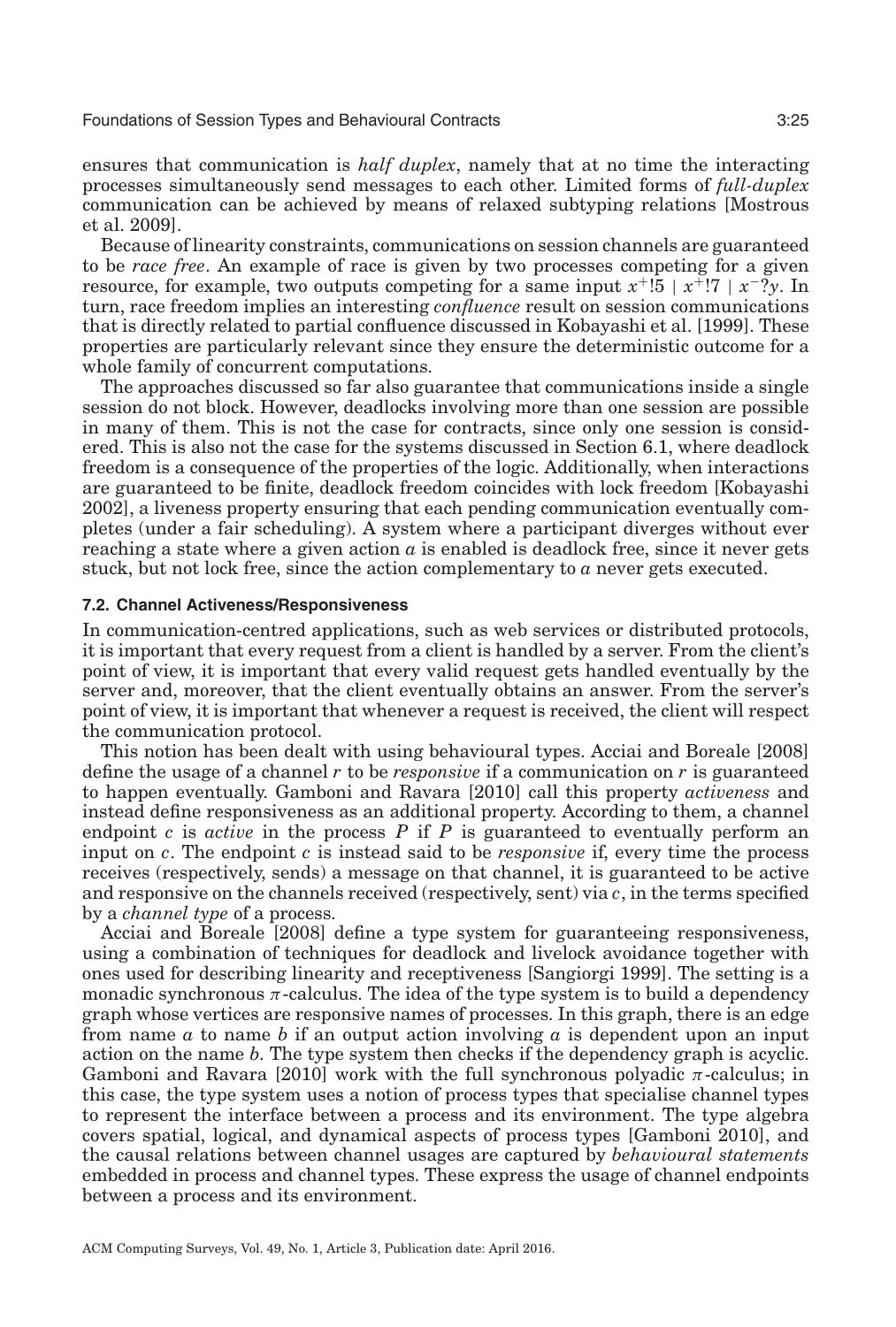## **7.3. Capturing Properties Using Spatial Types**

<span id="page-25-0"></span>To achieve a proof system for properties such as race freedom, unique receptiveness [Sangiorgi [1999\]](#page-35-16), and deadlock freedom, Acciai and Boreale [\[2010\]](#page-29-21) describe a type system for the  $\pi$ -calculus that uses notions from spatial logic as well as a notion of behaviour. Names bound by restriction are typed with formulae from a "shallow" spatial logic (talking only about the next possible action), and processes are typed with terms from a CCS-like process calculus.

The type system allows model checking of spatial formulae. The importance of spatial logic in this setting is that the logical formulae impose constraints on the permissible spatial structure of processes; the structure of a  $\pi$ -calculus process and its type will be essentially the same. The class of properties that can be captured using this approach includes safety properties and some liveness properties.

## **7.4. Termination and Deadlock Freedom**

The notions of termination and deadlock freedom are central in the theory of concurrent processes: Nontermination is sometimes desirable—for instance, we would not want an operating system to terminate—and in other settings termination must be ensured requests in service-oriented applications should clearly be fulfilled.

Yoshida et al. [\[2004\]](#page-35-17) and Berger et al. [\[2005\]](#page-29-22) use the  $\pi$ -calculus to encode the simply typed  $\lambda$ -calculus. The goal is to show strong normalisation for this calculus by means of the combination of a  $\pi$ -calculus type system that will provide a sound characterisation of strong normalisation and a typed version of Milner's encoding of the  $\lambda$ -calculus. In this work, type judgments are of the form  $\Gamma \vdash P \triangleright A$ , where *A* is an *action type*. An action type should be thought of as a finite directed graph whose vertices are names annotated with an input/output polarity and whose edges describe the causal input/output dependencies between names. The underlying idea of the type system is to ensure strong normalisation by ensuring that action types do not have cyclic dependencies between inputs and outputs and that inputs and outputs alternate.

Kobayashi [\[1998\]](#page-33-20) uses a similar notion of causality in the form of tag orderings and graph types to prove deadlock freedom. Kobayashi [\[2002\]](#page-33-19) uses behavioural types very similar to session types to reason about global properties of systems, in particular lock freedom. Termination of processes has also been tackled using conventional type systems; see, for example, the works by Sangiorgi [\[2006\]](#page-35-18) and Demangeon et al. [\[2010\]](#page-31-19). Type systems of this kind have also been employed to ensure deadlock freedom and lock freedom (the latter, as already said, is the property that under a fair scheduling each pending communication eventually completes), in a series of articles by Kobayashi and coauthors, for example, Kobayashi [\[1998,](#page-33-20) [2005\]](#page-33-21). Different type systems may also be combined; for example, the most powerful system for lock freedom [Kobayashi and Sangiorgi [2010\]](#page-33-22) combines those for deadlock freedom and termination. Another relevant application area for these types has been security; see, for example, the system proposed by Haack and Jeffrey [\[2005\]](#page-32-21) for secrecy and authenticity.

## **7.5. Progress for Session Type Systems**

An important kind of liveness property is that of progress for sessions: throughout a session, every process involved will never get stuck, since for every top-level input (respectively output) there will eventually appear a matching top-level output (respectively input). The notion of progress is close to the notion of lock freedom [Kobayashi [2002\]](#page-33-19); however, the former has been defined for session calculi, while the latter for  $\pi$ -calculus, hence the two are not easy to compare. A discussion about this is presented in Padovani [\[2013b\]](#page-34-25).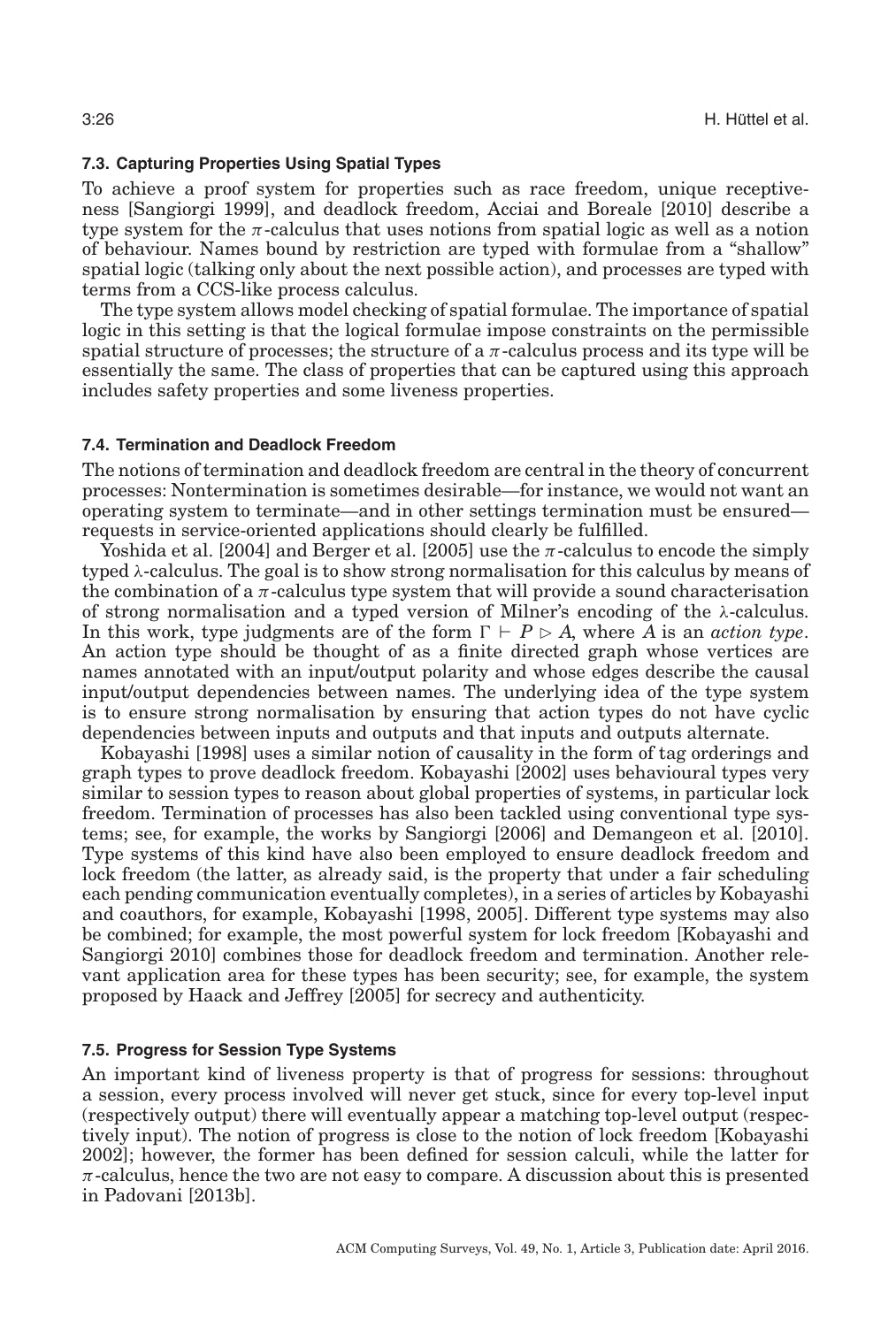Session type systems can assure a local progress property *within a single session*, but they fall short in assuring progress when several (possibly multiparty) sessions are interleaved with each other. This follows from the fact that each session is typed in isolation, and the session type associated with a session endpoint is usually unrelated with the session types of session endpoints that are interleaved with it. More refined type systems that assure the progress property in presence of interleaved sessions are given by Dezani-Ciancaglini et al. [\[2007\]](#page-31-20) for synchronous binary sessions and by Coppo et al. [\[2016\]](#page-31-14) for asynchronous multiparty sessions. The basic idea of these type systems is to keep track of the dependencies between different sessions: a dependency  $a \lt b$  indicates that there is an input action performed on a session opened on the service name *a* that blocks some other action performed on sessions opened on the service name *b*. Progress is guaranteed provided that  $\prec$  is acyclic. This dependency-based mechanism is quite conservative and there exist practically relevant session patterns that yield circular dependencies but have progress. In particular, *nested sessions*, whereby all the input actions pertaining the session are completely nested within the actions of other sessions, have progress even if involved in circular dependencies. For this reason, the type system by Coppo et al. [\[2016\]](#page-31-14) discriminates services whose sessions are nested and tolerates circular dependencies involving only them without compromising progress. Identifying session dependencies and properly classifying services requires a fair amount of type information associated with processes. Coppo et al. [\[2013\]](#page-31-21) provide an inference algorithm for the type system.

All the above type systems that capture progress use whole sessions as units for determining dependencies between services. This means that circular dependencies are introduced by interleaving of sessions that block each other on input actions at different stages of their evolution; such circular dependencies render many processes with progress ill typed. Another consequence is that these type systems impose very restrictive constraints on session delegation. To overcome these limits, Padovani [\[2013b\]](#page-34-25) and Vieira and Vasconcelos [\[2013\]](#page-35-19) propose more refined type systems where dependency information concerns the single actions described in session types rather than whole sessions. Padovani [\[2014\]](#page-34-26) proposes a type system ensuring deadlock and lock freedom of linear  $\pi$ -calculus processes. Thanks to the encoding of binary sessions into the linear  $\pi$ -calculus [Dardha et al. [2012\]](#page-31-22), this type system can be used for reasoning about progress of interleaved binary sessions with better accuracy compared to Padovani [\[2013b\]](#page-34-25). All of these works have been inspired from the type system for lock-free processes by Kobayashi [\[2002\]](#page-33-19). Finally, the systems described in Section [6.1](#page-20-1) also ensure progress, while that in Section [7.3](#page-25-0) ensure progress on the client side.

#### **8. RELATING APPROACHES**

<span id="page-26-0"></span>Given the quantity and variety of approaches to session types and behavioural contracts highlighted by the previous sections, an obvious question to ask is how the various notions are related. This includes the study of how approaches to session types and behavioural contracts relate to conventional types and to communicating automata.

The relation between different approaches to session types and behavioural contracts has been studied by a number of authors. Bernardi and Hennessy [\[2012\]](#page-29-23) use (a subset of) contracts by Castagna et al. [\[2009b\]](#page-30-7) to define a fully abstract model of session types ordered by their subtyping relation. Bernardi [\[2013\]](#page-29-11) shows that the same model can be defined in terms of must testing refinements for services and clients and extends the model to higher-order session types. While session types can be embedded in contracts, the existence of the converse embedding is still an open question.

Another issue that has been studied is whether session types can be captured using conventional type systems. Padovani [\[2010b\]](#page-34-5) presents a session type system where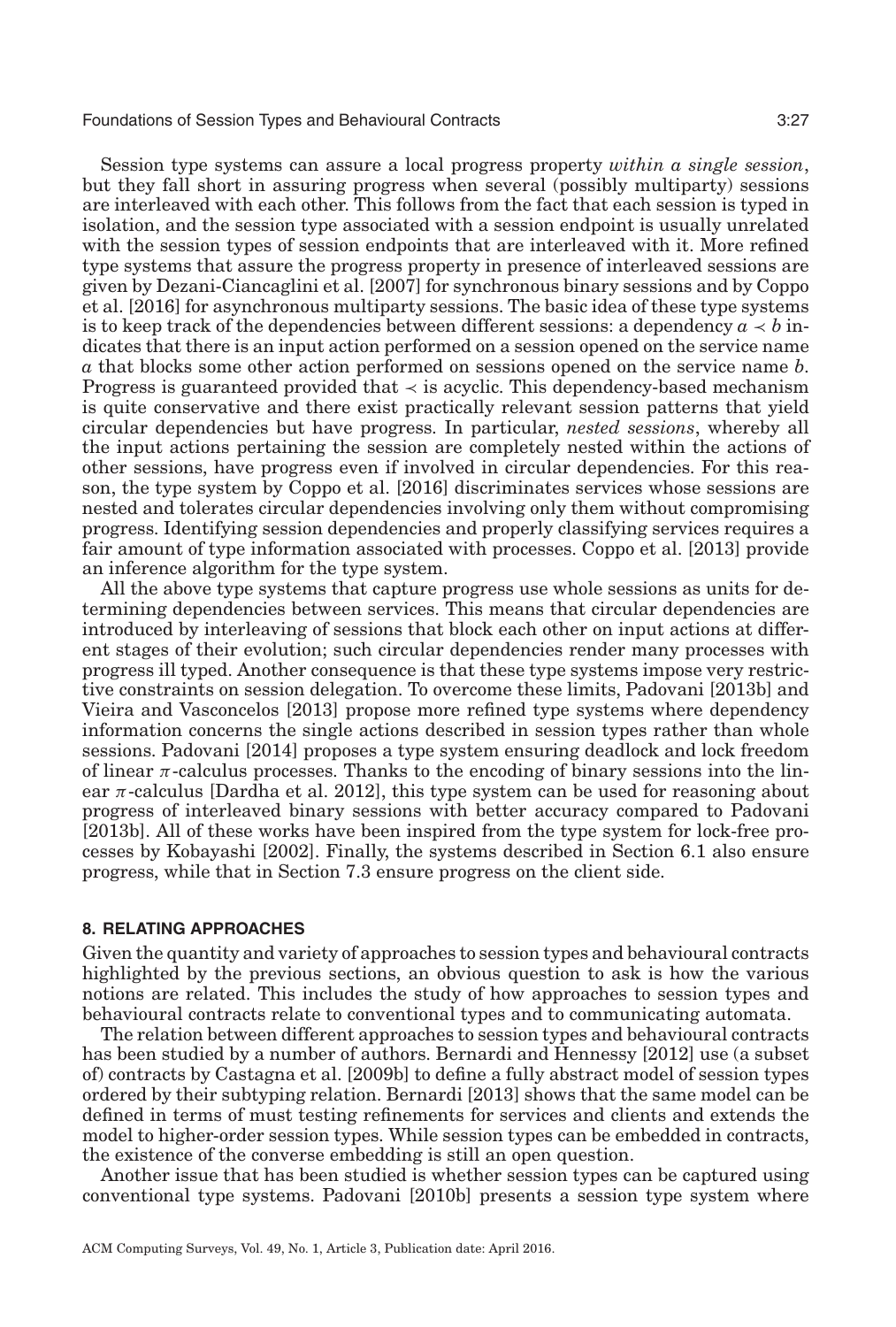choices are modelled using intersection and union types and discusses the differences with the usual approach.

An encoding of session types into usage types extended with variant types is hinted at in Kobayashi et al. [\[1996\]](#page-33-23) and described in greater detail in the extended version of Kobayashi [\[2003\]](#page-33-0), but its properties are not discussed. Demangeon and Honda [\[2011\]](#page-31-23) present a translation of binary session types into linear types for a polyadic  $\pi$ -calculus with directed choice and show that this translation is fully abstract. Dardha et al. [\[2012\]](#page-31-22) show a translation from a  $\pi$ -calculus with binary session types to a  $\pi$ -calculus with standard linear, union, and variant types. The translation is robust, as proved by extending it to deal with subtyping, polymorphism, and higher-order features. Furthermore, it allows one to prove many results for session types as corollaries of correspond-ing results for standard types. Gay et al. [\[2014\]](#page-32-22) present an encoding of a  $\pi$ -calculus with binary session types [Gay and Hole [2005\]](#page-32-7) to a  $\pi$ -calculus with the generic type system [Igarashi and Kobayashi [2004\]](#page-32-5) (thus, the target language has no extra features, contrary to the works just presented). The encoding deals with session type environments, polarities (which distinguish session channels endpoints), and labelled sums. They show forward and reverse operational correspondences for the encoding, as well as typing correspondences. Session subtyping, however, is only faithfully encoded if the target language also has record constructors (and the corresponding subtyping rules).

Hüttel [\[2011\]](#page-32-23) proposes a general type system for  $\psi$ -calculi that also makes it possible to obtain type/effect systems as instances, including a version of the system of Gordon and Jeffrey [\[2003\]](#page-32-18) for correspondence types. Huttel [\[2013\]](#page-32-24) proposes a similar approach to provide a general type system for a class of resource-aware type systems including both conventional type systems for linear names [Kobayashi et al. [1999\]](#page-33-1) and the action types of Berger et al. [\[2005\]](#page-29-22).

Communicating automata are finite state machines that communicate by exchanging messages via half-duplex channels (i.e., channels that provide communication in both directions, but only in one direction at a time). Gouda et al. [\[1984\]](#page-32-25) show that a subclass of communicating automata composed by just two machines ensures freedom from deadlocks and from orphan messages. The first results about equivalence between session types and communicating automata come from Villard [\[2011\]](#page-35-20), which uses systems of communicating automata as contract specifications. Villard proves that the two-machine subclass of communicating automata characterises exactly binary session type behaviours. Denielou and Yoshida [\[2013\]](#page-31-24) explore this connection further in ´ the multiparty case. Since a generalization of the notion of half-duplex does not work, they propose instead the definition of a multiparty compatibility property which allows for a sound and complete characterisation of the class of communicating automata that can be expressed by the language of multiparty session types [Honda et al. [2008\]](#page-32-11).

#### **9. ALGORITHMS**

<span id="page-27-0"></span>Central concerns for type systems are the problems of *type checking* and *type inference*. The former asks whether  $\Gamma \vdash P$  holds, given a typing context  $\Gamma$  and a process P. The latter asks whether one can find a typing context  $\Gamma$  for given P such that  $\Gamma \vdash P$  holds. Given that one checks or infers the typing context, one could speak of "typing checking" and "typing inference" instead of "type checking" and "type inference." Nevertheless, we stick to the latter terminology, since it is the one used in the literature on the topic.

Decidability of type checking is a relevant property for session types; however, the topic is explicitly mentioned in a few articles only. One of the first works to explicitly describe a type checking algorithm is by Bonelli et al. [\[2005\]](#page-29-14). Giunti [\[2011\]](#page-32-26) proposes a type checking algorithm for a version of session types for the  $\pi$ -calculus similar to that of Giunti and Vasconcelos [\[2016\]](#page-32-9).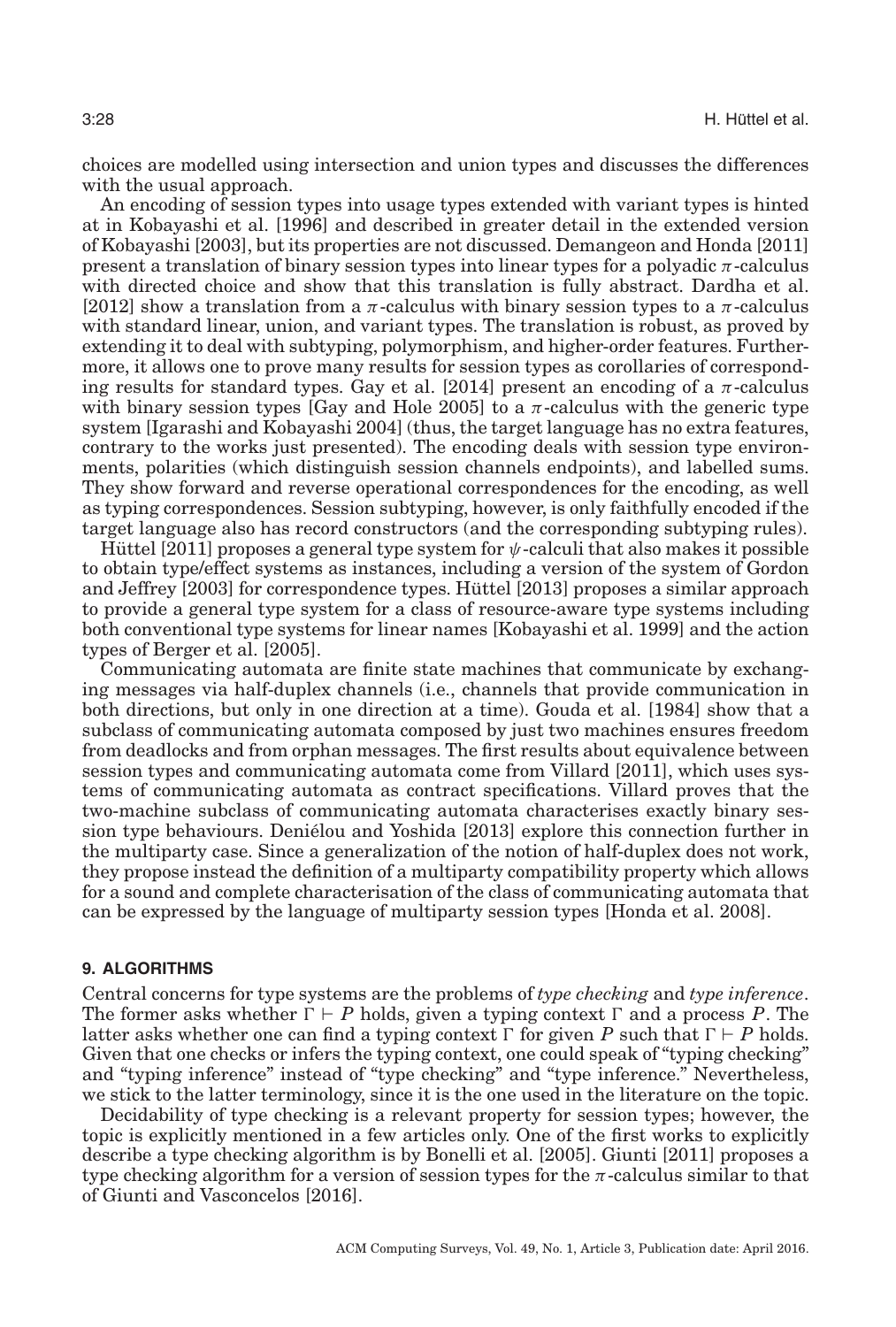There is as yet little work on type inference for behavioural types. For linear type disciplines, Igarashi and Kobayashi [\[2000\]](#page-32-27) describe a type inference algorithm for linear types in the  $\pi$ -calculus with subtyping. Kobayashi et al. [\[2000\]](#page-33-5) describe a type inference algorithm for a type system that guarantees deadlock freedom; in this system types are process-like terms called usages. In the setting of session types, Mezzina [\[2008\]](#page-33-24) presents an algorithm for type inference for a service calculus obtained as a simplification of SCC [Boreale et al. [2006\]](#page-29-6). Tasistro et al. [\[2012\]](#page-35-21) describe a polymorphic type system for binary session types without recursion or branching/selection and provide an algorithm for type inference for this system. Imai et al. [\[2010\]](#page-32-28) describe a strategy for type inference in a binary session type system in a version of the  $\pi$ calculus with branching and selection. The underlying idea is to develop a type-safe representation in Haskell of session types and to use this together with Haskell type inference.

For type systems incorporating a notion of subtyping, type checking relies on subtyping being decidable. Therefore algorithms for deciding the subtype relation are particularly relevant. In the setting of binary session types, the first work in this direction is by Gay and Hole [\[2005\]](#page-32-7), which defines subtyping for binary session types (see Section [5.1\)](#page-18-1). This article also presents algorithms for deciding subtyping and for performing type checking.

In the approach that uses processes as types, using a CCS-like type language leads to undecidability issues related to model checking and equivalence and preorder check-ing. This has been studied by Hüttel et al. [\[2009\]](#page-32-29), who show that all preorders are undecidable, even for a class of CCS processes with recursive definitions and parallel composition only, that is, without restriction or communication. For the type systems using spatial logic studied by Acciai and Boreale [\[2010\]](#page-29-21), the related model checking problem is undecidable, even for a class of processes equivalent to Petri nets [Acciai et al. [2010\]](#page-29-24).

In the setting of contract refinement, the decidability of service refinement [Padovani [2010a\]](#page-34-22) follows from the decidability of the must testing preorder on finite-state processes [Cleaveland and Hennessy [1993\]](#page-31-25). The addition of the fairness assumption in the context of contracts was considered by Bravetti and Zavattaro [\[2008b,](#page-30-15) [2009b\]](#page-30-16), where a reduction of the proposed contract refinement relation to should testing (instead of must testing) is presented; an algorithm for checking conformance in this case is obtained by composing the presented reduction to the algorithm for checking should testing [Rensink and Vogler [2007\]](#page-34-23).

In the setting of multiparty sessions, Padovani [\[2011\]](#page-34-19) considers fair subtyping and presents a number of algorithms: first, an algorithm for deciding whether a type is viable (only viable types can occur as types of correct sessions) and, second, algorithms for reducing a type to normal form and for deciding subtyping. The results are extended by Padovani [\[2013a\]](#page-34-27) to deal with open session types and a coarser equivalence relation, and an algorithm for deciding open fair subtyping in time  $\mathcal{O}(n^4)$  is presented.

Designing well-formed choreographies is not easy. Both the synchronisation part and the data part should satisfy some conditions. For the synchronisation part, Lanese et al. [2013\]](#page-33-25) propose an algorithm to enforce the conditions described by Lanese et al. [\[2008\]](#page-33-15). For the data part, instead, Bocchi et al. [\[2012\]](#page-29-25) propose three different algorithms for transforming inconsistent constraints on the communicated data as defined by Bocchi et al. [\[2010\]](#page-29-9) into consistent ones. The article also discusses their suitability and sketches a methodology based on the proposed algorithms.

#### **ACKNOWLEDGMENTS**

The authors are grateful for the contributions of Jakob Rehof and Bernardo Toninho.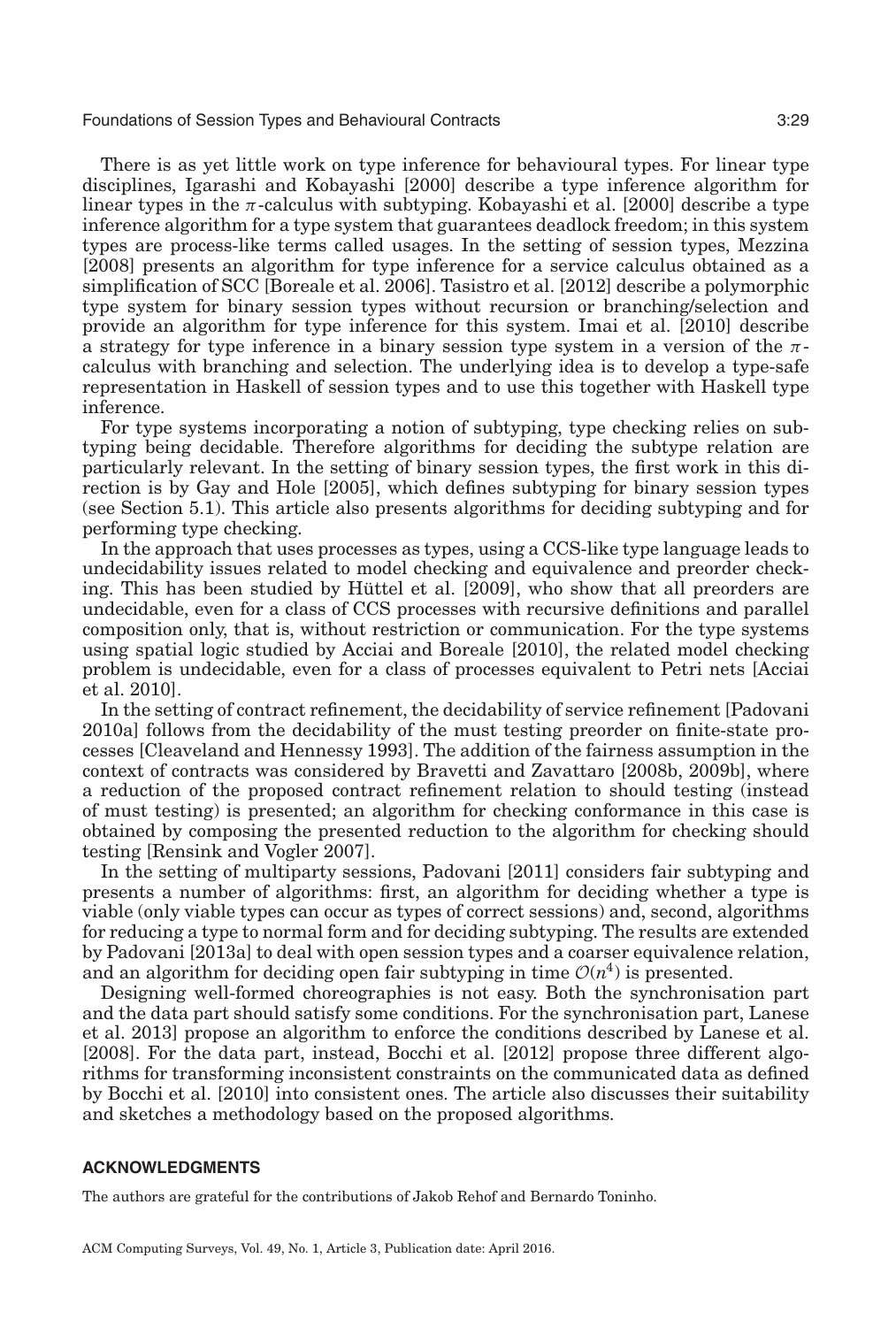## **REFERENCES**

<span id="page-29-4"></span>Martín Abadi and Luca Cardelli. 1996. *A Theory of Objects*. Springer, Berlin.

- <span id="page-29-20"></span>Lucia Acciai and Michele Boreale. 2008. Responsiveness in process calculi. *Theor. Comput. Sci.* 409, 1 (2008), 59–93.
- <span id="page-29-21"></span>Lucia Acciai and Michele Boreale. 2010. Spatial and behavioral types in the pi-calculus. *Inform. Comput.* 208, 10 (2010), 1118–1153.
- <span id="page-29-24"></span>Lucia Acciai, Michele Boreale, and Gianluigi Zavattaro. 2010. On the relationship between spatial logics and behavioral simulations. In *FOSSACS (LNCS)*, Vol. 6014. Springer, Berlin, 146–160.
- <span id="page-29-8"></span>Pedro Baltazar, Luís Caires, Vasco Thudichum Vasconcelos, and Hugo Torres Vieira. 2012a. A type system for flexible role assignment in multiparty communicating systems. In *TGC (LNCS)*, Vol. 8191. Springer, Berlin, 82–96.
- <span id="page-29-13"></span>Pedro Baltazar, Dimitris Mostrous, and Vasco Thudichum Vasconcelos. 2012b. Linearly refined session types. In *LINEARITY (EPTCS)*, Vol. 101. Open Publishing Association, Sydney, 38–49.
- <span id="page-29-10"></span>Franco Barbanera and Ugo de'Liguoro. 2010. Two notions of sub-behaviour for session-based client/server systems. In *PPDP*. ACM, New York, NY, 155–164.
- <span id="page-29-2"></span>Franco Barbanera, Mariangiola Dezani-Ciancaglini, and Ugo de'Liguoro. 1995. Intersection and union types: Syntax and semantics. *Inform. Comput.* 119, 2 (1995), 202–230.
- <span id="page-29-0"></span>Henk Barendregt, Mario Coppo, and Mariangiola Dezani-Ciancaglini. 1983. A filter lambda model and the completeness of type assignment. *J. Symb. Log.* 48, 4 (1983), 931–940.
- <span id="page-29-1"></span>Henk Barendregt, Wil Dekkers, and Richard Statman. 2013. *Lambda Calculus With Types*. Cambridge University Press, Cambridge.
- <span id="page-29-19"></span>Massimo Bartoletti, Pierpaolo Degano, Gian Luigi Ferrari, and Roberto Zunino. 2008. Semantics-based design for secure web services. *IEEE Trans. Software Eng.* 34, 1 (2008), 33–49.
- <span id="page-29-18"></span>Massimo Bartoletti, Julien Lange, Alceste Scalas, and Roberto Zunino. 2015. Choreographies in the wild. *Sci. Comput. Program.* 109 (2015), 36–60.
- <span id="page-29-17"></span>Massimo Bartoletti, Alceste Scalas, Emilio Tuosto, and Roberto Zunino. 2013. Honesty by typing. In *FMOODS/FORTE (LNCS)*, Vol. 7892. Springer, Berlin, 305–320.
- <span id="page-29-15"></span>Massimo Bartoletti, Emilio Tuosto, and Roberto Zunino. 2012a. Contract-oriented computing in CO2. *Sci. Ann. Comp. Sci.* 22, 1 (2012), 5–60.
- <span id="page-29-16"></span>Massimo Bartoletti, Emilio Tuosto, and Roberto Zunino. 2012b. On the realizability of contracts in dishonest systems. In *COORDINATION (LNCS)*, Vol. 7274. Springer, Berlin, 245–260.
- <span id="page-29-22"></span>Martin Berger, Kohei Honda, and Nobuko Yoshida. 2005. Genericity and the pi-calculus. *Acta Inf.* 42, 2–3 (2005), 83–141.
- <span id="page-29-11"></span>Giovanni Bernardi. 2013. *Behavioural Equivalences for Web Services*. Ph.D. Dissertation. Trinity College Dublin.
- <span id="page-29-23"></span>Giovanni Bernardi and Matthew Hennessy. 2012. Modelling session types using contracts. In *SAC*. ACM, New York, NY, 1941–1946.
- <span id="page-29-12"></span>Giovanni Bernardi and Matthew Hennessy. 2013. Compliance and testing preorders differ. In *SEFM Workshops (LNCS)*, Vol. 8368. Springer, Berlin, 69–81.
- <span id="page-29-5"></span>Giovanni Bernardi and Matthew Hennessy. 2014. Using higher-order contracts to model session types (extended abstract). In *CONCUR (LNCS)*, Vol. 8704. Springer, Berlin, 387–401.
- <span id="page-29-3"></span>Lorenzo Bettini, Sara Capecchi, Mariangiola Dezani-Ciancaglini, Elena Giachino, and Betti Venneri. 2008. Session and union types for object oriented programming. In *Concurrency, Graphs and Models (LNCS)*, Vol. 5065. Springer, Berlin, 659–680.
- <span id="page-29-9"></span>Laura Bocchi, Kohei Honda, Emilio Tuosto, and Nobuko Yoshida. 2010. A theory of design-by-contract for distributed multiparty interactions. In *CONCUR (LNCS)*, Vol. 6269. Springer, Berlin, 162–176.
- <span id="page-29-25"></span>Laura Bocchi, Julien Lange, and Emilio Tuosto. 2012. Three algorithms and a methodology for amending contracts for choreographies. *Sci. Ann. Comp. Sci.* 22, 1 (2012), 61–104.
- <span id="page-29-14"></span>Eduardo Bonelli, Adriana B. Compagnoni, and Elsa L. Gunter. 2005. Typechecking safe process synchronization. In *FGUC (ENTCS)*, Vol. 138. Elsevier, Amsterdam, 3–22.
- <span id="page-29-6"></span>Michele Boreale, Roberto Bruni, Luís Caires, Rocco De Nicola, Ivan Lanese, Michele Loreti, Francisco Martins, Ugo Montanari, Antonio Ravara, Davide Sangiorgi, Vasco Thudichum Vasconcelos, and ´ Gianluigi Zavattaro. 2006. SCC: A service centered calculus. In *WS-FM (LNCS)*, Vol. 4184. Springer, Berlin, 38–57.
- <span id="page-29-7"></span>Michele Boreale, Roberto Bruni, Rocco De Nicola, and Michele Loreti. 2008. Sessions and pipelines for structured service programming. In *FMOODS (LNCS)*, Vol. 5051. Springer, Berlin, 19–38.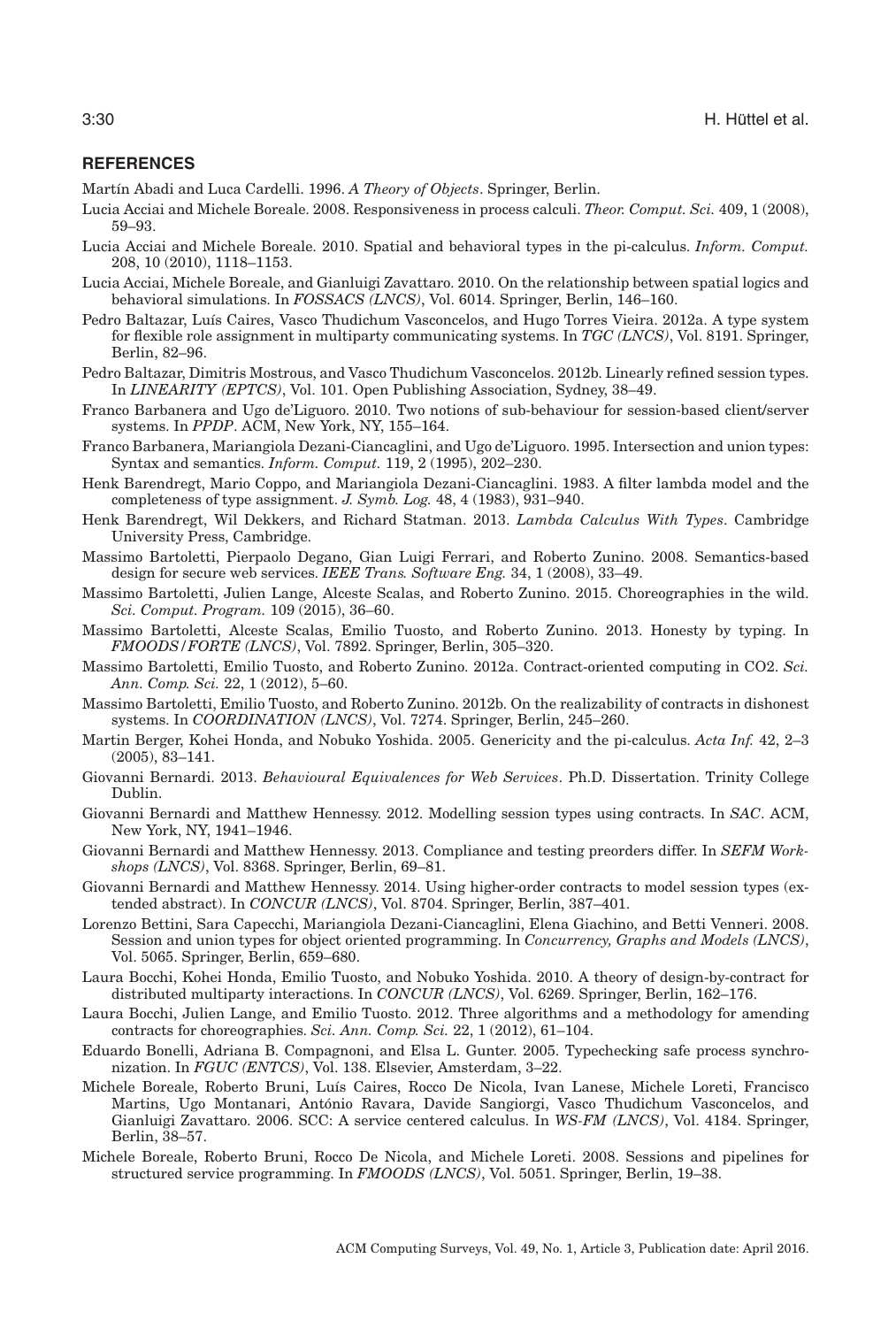- <span id="page-30-3"></span>Gérard Boudol. 1997. Typing the use of resources in a concurrent calculus. In *ASIAN (LNCS)*, Vol. 1345. Springer, Berlin, 239–253.
- <span id="page-30-13"></span>Mario Bravetti and Gianluigi Zavattaro. 2007. Towards a unifying theory for choreography conformance and contract compliance. In *Software Composition (LNCS)*, Vol. 4829. Springer, Berlin, 34–50.
- <span id="page-30-17"></span>Mario Bravetti and Gianluigi Zavattaro. 2008a. Contract compliance and choreography conformance in the presence of message queues. In *WS-FM (LNCS)*, Vol. 5387. Springer, Berlin, 37–54.
- <span id="page-30-15"></span>Mario Bravetti and Gianluigi Zavattaro. 2008b. A foundational theory of contracts for multi-party service composition. *Fundam. Inform.* 89, 4 (2008), 451–478.
- <span id="page-30-18"></span>Mario Bravetti and Gianluigi Zavattaro. 2009a. Contract-based discovery and composition of web services. In *SFM (LNCS)*, Vol. 5569. Springer, Berlin, 261–295.
- <span id="page-30-16"></span>Mario Bravetti and Gianluigi Zavattaro. 2009b. A theory of contracts for strong service compliance. *Math. Struct. Comput. Sci.* 19, 3 (2009), 601–638.
- <span id="page-30-0"></span>Ed Brinksma, Giuseppe Scollo, and Chris Steenbergen. 1995. Lotos specifications, their implementations and their tests. In *Conformance Testing Methodologies and Architectures for OSI Protocols*. IEEE Computer Society, Washington, DC, 468–479.
- <span id="page-30-5"></span>Antonio Brogi, Carlos Canal, and Ernesto Pimentel. 2004. Behavioural types and component adaptation. In *AMAST (LNCS)*, Vol. 3116. Springer, Berlin, 42–56.
- <span id="page-30-10"></span>Roberto Bruni and Leonardo Gaetano Mezzina. 2008. Types and deadlock freedom in a calculus of services, sessions and pipelines. In *AMAST (LNCS)*, Vol. 5140. Springer, Berlin, 100–115.
- <span id="page-30-20"></span>Tevfik Bultan and Xiang Fu. 2007. Specification of realizable service conversations using collaboration diagrams. In *SOCA*. IEEE Computer Society, Washington, DC, 122–132.
- <span id="page-30-14"></span>Nadia Busi, Roberto Gorrieri, Claudio Guidi, Roberto Lucchi, and Gianluigi Zavattaro. 2005. Choreography and orchestration: A synergic approach for system design. In *ICSOC (LNCS)*, Vol. 3826. Springer, Berlin, 228–240.
- <span id="page-30-2"></span>Luís Caires. 2008. Spatial-behavioral types for concurrency and resource control in distributed systems. *Theor. Comput. Sci.* 402, 2–3 (2008), 120–141.
- <span id="page-30-26"></span>Luís Caires, Jorge A. Pérez, Frank Pfenning, and Bernardo Toninho. 2013. Behavioral polymorphism and parametricity in session-based communication. In *ESOP (LNCS)*, Vol. 7792. Springer, Berlin, 330–349.
- <span id="page-30-24"></span>Lu´ıs Caires and Frank Pfenning. 2010. Session types as intuitionistic linear propositions. In *CONCUR (LNCS)*, Vol. 6269. Springer, Berlin, 222–236.
- <span id="page-30-25"></span>Luís Caires, Frank Pfenning, and Bernardo Toninho. 2015. Linear logic propositions as session types. (unpublished).
- <span id="page-30-1"></span>Luís Caires and João Costa Seco. 2013. The type discipline of behavioral separation. In POPL. ACM, New York, NY, 275–286.
- <span id="page-30-12"></span>Luís Caires and Hugo Torres Vieira. 2010. Conversation types. *Theor. Comput. Sci.* 411, 51–52 (2010), 4399–4440.
- <span id="page-30-22"></span>Sara Capecchi, Elena Giachino, and Nobuko Yoshida. 2010. Global escape in multiparty sessions. In *FSTTCS (LIPIcs)*, Vol. 8. Schloss Dagstuhl - Leibniz-Zentrum fuer Informatik, 338–351.
- <span id="page-30-21"></span>Marco Carbone. 2009. Session-based choreography with exceptions. In *PLACES (ENTCS)*. Elsevier, Amsterdam, 35–55.
- <span id="page-30-9"></span>Marco Carbone, Kohei Honda, and Nobuko Yoshida. 2008. Structured interactional exceptions in session types. In *CONCUR (LNCS)*, Vol. 5201. Springer, Berlin, 402–417.
- <span id="page-30-11"></span>Marco Carbone and Fabrizio Montesi. 2013. Deadlock-freedom-by-design: Multiparty asynchronous global programming. In *POPL*. ACM, New York, NY, 263–274.
- <span id="page-30-6"></span>Samuele Carpineti, Giuseppe Castagna, Cosimo Laneve, and Luca Padovani. 2006. A formal account of contracts for web services. In *WS-FM (LNCS)*, Vol. 4184. Springer, Berlin, 148–162.
- <span id="page-30-4"></span>Cyril Carrez, Alessandro Fantechi, and Elie Najm. 2003. Behavioural contracts for a sound assembly of components. In *FORTE (LNCS)*, Vol. 2767. Springer, Berlin, 111–126.
- <span id="page-30-23"></span>Giuseppe Castagna, Mariangiola Dezani-Ciancaglini, Elena Giachino, and Luca Padovani. 2009a. Foundations of session types. In *PPDP*. ACM, Berlin, 219–230.
- <span id="page-30-19"></span>Giuseppe Castagna, Mariangiola Dezani-Ciancaglini, and Luca Padovani. 2012. On global types and multiparty sessions. *Logical Methods Comput. Sci.* 8, 1, Article 24, 45 pages.
- <span id="page-30-7"></span>Giuseppe Castagna, Nils Gesbert, and Luca Padovani. 2009b. A theory of contracts for Web services. *ACM Trans. Program. Lang. Syst.* 31, 5, Article 19, 61 pages.
- <span id="page-30-8"></span>Giuseppe Castagna and Luca Padovani. 2009. Contracts for mobile processes. In *CONCUR (LNCS)*, Vol. 5710. Springer, Berlin, 211–228.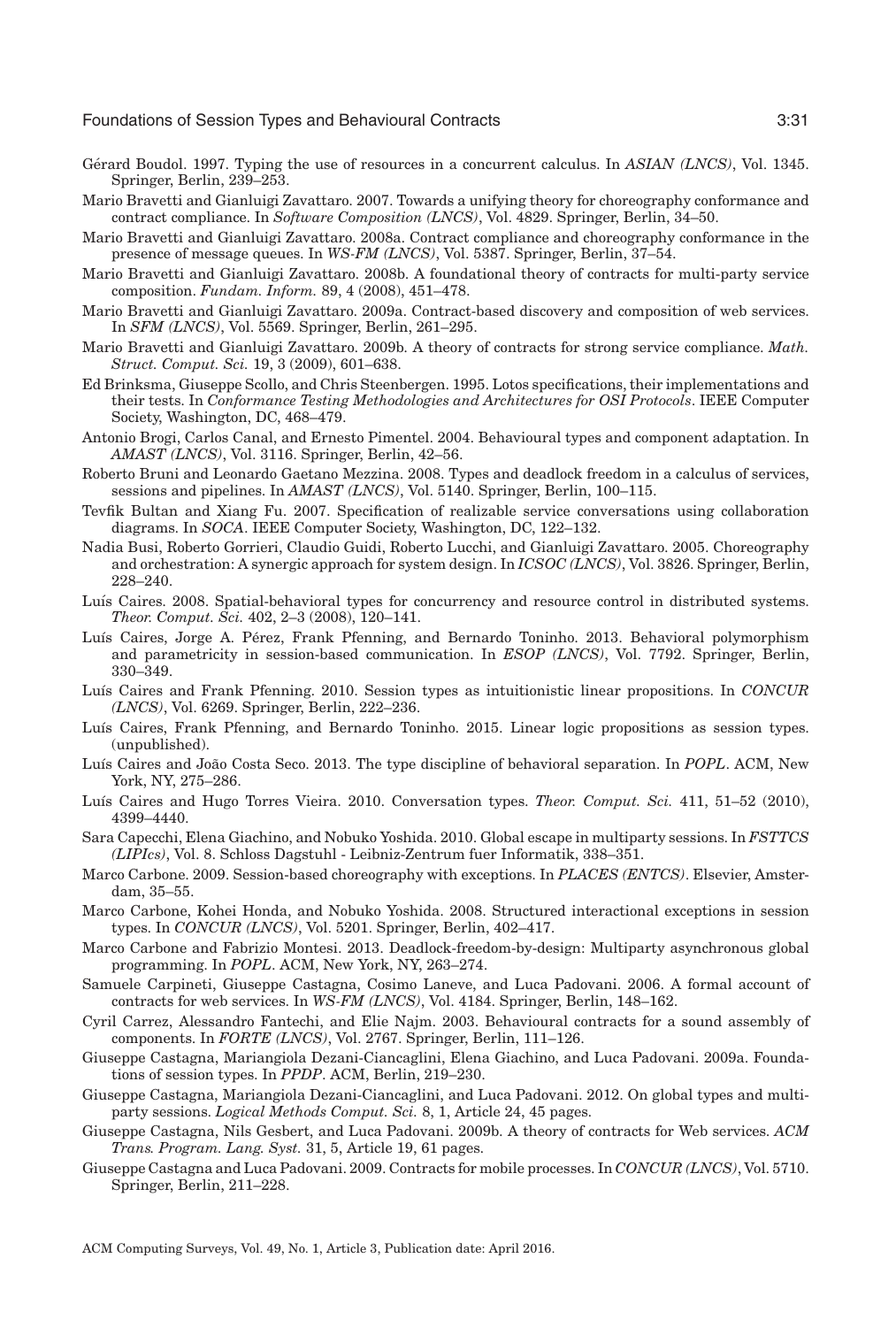- <span id="page-31-9"></span>Samir Chouali and Ahmed Hammad. 2011. Formal verification of components assembly based on SysML and interface automata. *ISSE* 7, 4 (2011), 265–274.
- <span id="page-31-8"></span>Samir Chouali, Sebti Mouelhi, and Hassan Mountassir. 2010. Adapting component behaviours using interface automata. In *EUROMICRO-SEAA*. IEEE Computer Society, Washington, DC, 119–122.
- <span id="page-31-25"></span>Rance Cleaveland and Matthew Hennessy. 1993. Testing equivalence as a bisimulation equivalence. *Formal Asp. Comput.* 5, 1 (1993), 1–20.
- <span id="page-31-6"></span>Jean-Louis Colaco, Marc Pantel, Fabien Dagnat, and Patrick Sallé. 1999. Static safety analysis for nonuniform service availability in actors. In *FMOODS (IFIP Conference Proceedings)*, Vol. 139. Kluwer, Amsterdam, 371–386.
- <span id="page-31-5"></span>Jean-Louis Colaço, Mark Pantel, and Patrick Sallé. 1997. A set-constraint-based analysis of actors. In *FMOODS*. Chapman & Hall, London, 1–16.
- <span id="page-31-21"></span>Mario Coppo, Mariangiola Dezani-Ciancaglini, Luca Padovani, and Nobuko Yoshida. 2013. Inference of global progress properties for dynamically interleaved multiparty sessions. In *COORDINATION (LNCS)*, Vol. 7890. Springer, Berlin, 45–59.
- <span id="page-31-14"></span>Mario Coppo, Mariangiola Dezani-Ciancaglini, Nobuko Yoshida, and Luca Padovani. 2016. Global progress for dynamically interleaved multiparty sessions. *Math. Struct. Comput. Sci.* 26 (2016), 238–302.
- <span id="page-31-1"></span>Mario Coppo and Alberto Ferrari. 1993. Type inference, abstract interpretation and strictness analysis. *Theor. Comput. Sci.* 121, 1&2 (1993), 113–143.
- <span id="page-31-13"></span>Luís Cruz-Filipe, Ivan Lanese, Francisco Martins, António Ravara, and Vasco Thudichum Vasconcelos. 2008. Behavioural theory at work: Program transformations in a service-centred calculus. In *FMOODS (LNCS)*, Vol. 5051. Springer, Berlin, 59–77.
- <span id="page-31-12"></span>Luís Cruz-Filipe, Ivan Lanese, Francisco Martins, António Ravara, and Vasco Thudichum Vasconcelos. 2014. The stream-based service-centered calculus: A foundation for service-oriented programming. *Formal Aspects Comput.* 26, 5 (2014), 865–918.
- <span id="page-31-22"></span>Ornela Dardha, Elena Giachino, and Davide Sangiorgi. 2012. Session types revisited. In *PPDP*. ACM, New York, NY, 139–150.
- <span id="page-31-7"></span>Luca de Alfaro and Thomas A. Henzinger. 2001. Interface automata. In *ESEC-FSE*. ACM, New York, NY, 109–120.
- <span id="page-31-17"></span>Rocco De Nicola and Matthew Hennessy. 1984. Testing equivalences for processes. *Theor. Comput. Sci.* 34 (1984), 83–133.
- <span id="page-31-4"></span>Robert DeLine and Manuel Fähndrich. 2004. Typestates for objects. In *ECOOP (LNCS)*, Vol. 3086. Springer, Berlin, 465–490.
- <span id="page-31-19"></span>Romain Demangeon, Daniel Hirschkoff, and Davide Sangiorgi. 2010. Termination in impure concurrent languages. In *CONCUR (LNCS)*, Vol. 6269. Springer, Berlin, 328–342.
- <span id="page-31-23"></span>Romain Demangeon and Kohei Honda. 2011. Full abstraction in a subtyped pi-calculus with linear types. In *CONCUR (LNCS)*, Vol. 6901. Springer, Berlin, 280–296.
- <span id="page-31-15"></span>Pierre-Malo Deniélou and Nobuko Yoshida. 2011. Dynamic multirole session types. In *POPL*. ACM, 435–446.
- <span id="page-31-24"></span>Pierre-Malo Denielou and Nobuko Yoshida. 2013. Multiparty compatibility in communicating automata: ´ Characterisation and synthesis of global session types. In *ICALP (2) (LNCS)*, Vol. 7966. Springer, Berlin, 174–186.
- <span id="page-31-18"></span>Henry DeYoung, Luís Caires, Frank Pfenning, and Bernardo Toninho. 2012. Cut reduction in linear logic as asynchronous session-typed communication. In *CSL (LIPIcs)*, Vol. 16. Schloss Dagstuhl - Leibniz-Zentrum fuer Informatik, 228–242.
- <span id="page-31-20"></span>Mariangiola Dezani-Ciancaglini, Ugo de'Liguoro, and Nobuko Yoshida. 2007. On progress for structured communications. In *TGC (LNCS)*, Vol. 4912. Springer, Berlin, 257–275.
- <span id="page-31-16"></span>Mariangiola Dezani-Ciancaglini, Elena Giachino, Sophia Drossopoulou, and Nobuko Yoshida. 2006. Bounded session types for object oriented languages. In *FMCO (LNCS)*, Vol. 4709. Springer, Berlin, 207–245.
- <span id="page-31-0"></span>Mariangiola Dezani-Ciancaglini, Furio Honsell, and Yoko Motohama. 2005. Compositional characterisations of *lambda*-terms using intersection types. *Theor. Comput. Sci.* 340, 3 (2005), 459–495.
- <span id="page-31-10"></span>Mariangiola Dezani-Ciancaglini, Nobuko Yoshida, Alexander Ahern, and Sophia Drossopoulou. 2005. L-doos: A distributed object-oriented language with session types. In *TGC (LNCS)*, Vol. 3705. Springer, Berlin, 299–318.
- <span id="page-31-3"></span>Joshua Dunfield. 2012. Elaborating intersection and union types. In *ICFP*. ACM, New York, NY, 17–28.
- <span id="page-31-2"></span>Joshua Dunfield and Frank Pfenning. 2003. Type assignment for intersections and unions in call-by-value languages. In *FoSSaCS (LNCS)*, Vol. 2620. Springer, Berlin, 250–266.
- <span id="page-31-11"></span>Cedric Fournet, C. A. R. Hoare, Sriram K. Rajamani, and Jakob Rehof. 2004. Stuck-free conformance. In ´ *CAV (LNCS)*, Vol. 3114. Springer, Berlin, 242–254.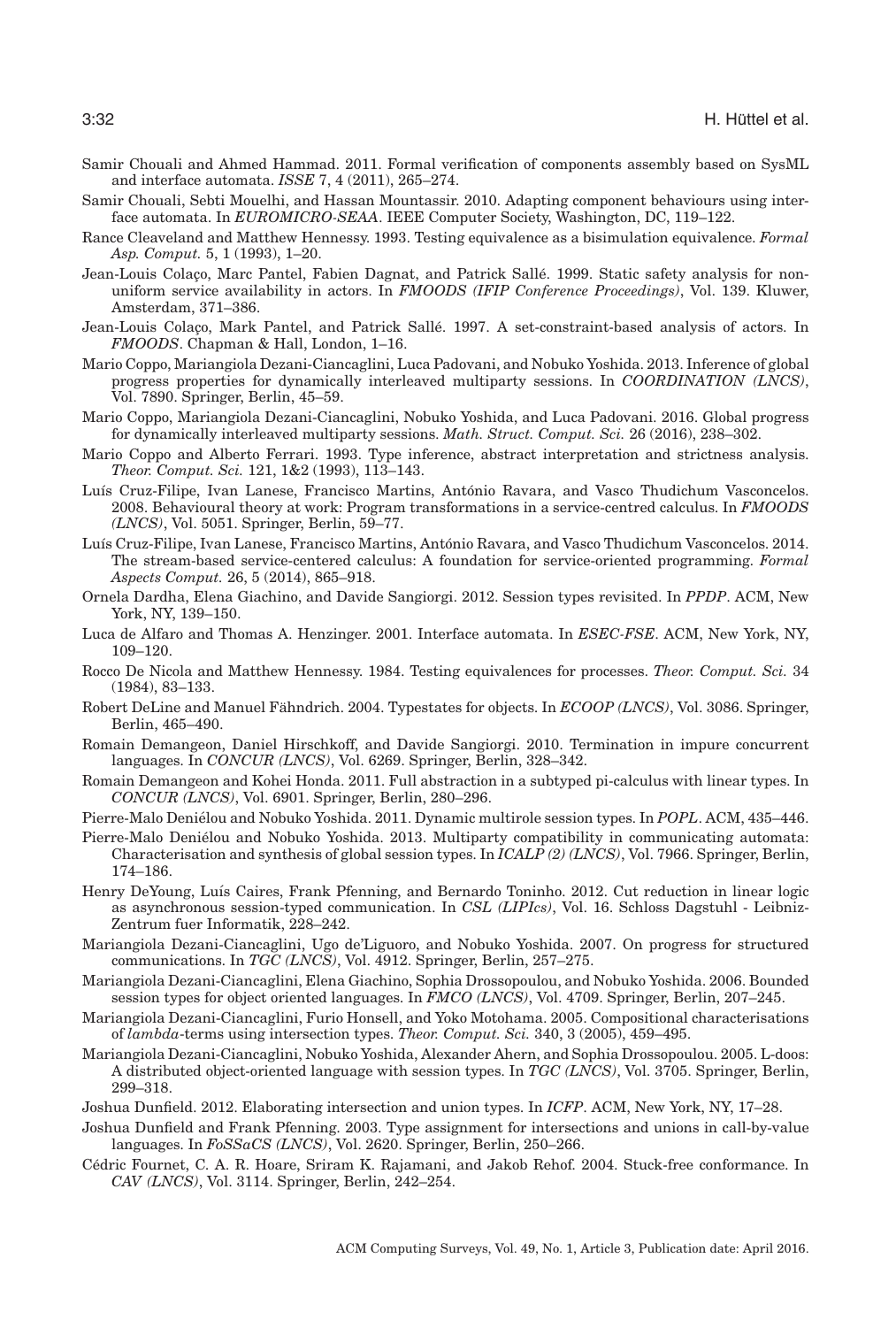<span id="page-32-0"></span>Tim Freeman and Frank Pfenning. 1991. Refinement types for ML. In *PLDI*. ACM, New York, NY, 268–277.

- <span id="page-32-20"></span>Maxime Gamboni. 2010. *Statically Proving Behavioural Properties in the* π*-Calculus via Dependency Analysis*. Ph.D. Dissertation. Instituto Superior Técnico, Technical University of Lisbon.
- <span id="page-32-19"></span>Maxime Gamboni and António Ravara. 2010. Responsive choice in mobile processes. In *TGC (LNCS)*, Vol. 6084. Springer, Berlin, 135–152.
- <span id="page-32-14"></span>Simon J. Gay. 2008. Bounded polymorphism in session types. *Math. Struct. Comput. Sci.* 18, 5 (2008), 895– 930.
- <span id="page-32-22"></span>Simon J. Gay, Nils Gesbert, and António Ravara. 2014. Session types as generic process types. In *EXPRESS/ SOS (EPTCS)*, Vol. 160. 94–110.
- <span id="page-32-13"></span>Simon J. Gay and Malcolm Hole. 1999. Types and subtypes for client-server interactions. In *ESOP (LNCS)*, Vol. 1576. Springer, Berlin, 74–90.
- <span id="page-32-7"></span>Simon J. Gay and Malcolm Hole. 2005. Subtyping for session types in the pi calculus. *Acta Inf.* 42, 2–3 (2005), 191–225.
- <span id="page-32-10"></span>Simon J. Gay and Vasco Thudichum Vasconcelos. 2010. Linear type theory for asynchronous session types. *J. Funct. Program.* 20, 1 (2010), 19–50.
- <span id="page-32-2"></span>Simon J. Gay, Vasco Thudichum Vasconcelos, Antonio Ravara, Nils Gesbert, and Alexandre Z. Caldeira. ´ 2010. Modular session types for distributed object-oriented programming. In *POPL*. ACM, New York, NY, 299–312.
- <span id="page-32-6"></span>Jean-Yves Girard. 1987. Linear logic. *Theor. Comput. Sci.* 50 (1987), 1–102.
- <span id="page-32-17"></span>Jean-Yves Girard and Yves Lafont. 1987. Linear logic and lazy computation. In *TAPSOFT(2) (LNCS)*, Vol. 250. Springer, Berlin, 52–66.
- <span id="page-32-26"></span>Marco Giunti. 2011. A type checking algorithm for qualified session types. In *WWV (EPTCS)*, Vol. 61. Open Publishing Association, 96–114.
- <span id="page-32-9"></span>Marco Giunti and Vasco Thudichum Vasconcelos. 2016. Linearity, session types and the Pi calculus. *Math. Struct. Comput. Sci.* 26 (2016), 206–237.
- <span id="page-32-18"></span>Andrew D. Gordon and Alan Jeffrey. 2003. Typing Correspondence Assertions for Communication Protocols. *Theor. Comput Sci.* 300, 1–3 (2003), 379–409.
- <span id="page-32-15"></span>Matthew Goto, Radha Jagadeesan, Alan Jeffrey, Corin Pitcher, and James Riely. 2016. An extensible approach to session polymorphism. *Mathematical Structures in Computer Science 26*, 465–509.
- <span id="page-32-25"></span>Mohamed G. Gouda, Eric G. Manning, and Yao-Tin Yu. 1984. On the progress of communications between two finite state machines. *Inform. Control* 63, 3 (1984), 200–216.
- <span id="page-32-21"></span>Christian Haack and Alan Jeffrey. 2005. Timed spi-calculus with types for secrecy and authenticity. In *CONCUR (LNCS)*, Vol. 3653. Springer, Berlin, 202–216.
- <span id="page-32-4"></span>Carl Hewitt, Peter Bishop, and Richard Steiger. 1973. A universal modular actor formalism for artificial intelligence. In *IJCAI*. William Kaufmann, 235–245.
- <span id="page-32-3"></span>C. A. R. Hoare. 1985. *Communicating Sequential Processes*. Prentice-Hall, Upper Saddle River, NJ.
- <span id="page-32-16"></span>Kohei Honda. 1993. Types for dyadic interaction. In *CONCUR (LNCS)*, Vol. 715. Springer, Berlin, 509–523.
- <span id="page-32-12"></span>Kohei Honda, Eduardo R. B. Marques, Francisco Martins, Nicholas Ng, Vasco Thudichum Vasconcelos, and Nobuko Yoshida. 2012. Verification of MPI programs using session types. In *EuroMPI (LNCS)*, Vol. 7490. Springer, Berlin, 291–293.
- <span id="page-32-8"></span>Kohei Honda, Vasco Thudichum Vasconcelos, and Makoto Kubo. 1998. Language primitives and type discipline for structured communication-based programming. In *ESOP (LNCS)*, Vol. 1381. Springer, Berlin, 122–138.
- <span id="page-32-11"></span>Kohei Honda, Nobuko Yoshida, and Marco Carbone. 2008. Multiparty asynchronous session types. In *POPL*. ACM, New York, NY, 273–284.
- <span id="page-32-23"></span>Hans Hüttel. 2011. Typed  $\psi$ -calculi. In *CONCUR (LNCS)*, Vol. 6901. Springer, Berlin, 265–279.
- <span id="page-32-24"></span>Hans Hüttel. 2013. Types for resources in  $\psi$ -calculi. In *TGC (LNCS)*, Vol. 8358. Springer, Berlin, 83–102.
- <span id="page-32-29"></span>Hans Huttel, Naoki Kobayashi, and Takashi Suto. 2009. Undecidable equivalences for basic parallel pro- ¨ cesses. *Inform. Comput.* 207, 7 (2009), 812–829.
- <span id="page-32-27"></span>Atsushi Igarashi and Naoki Kobayashi. 2000. Type reconstruction for linear pi-calculus with I/O subtyping. *Inform. Comput.* 161, 1 (2000), 1–44.
- <span id="page-32-5"></span>Atsushi Igarashi and Naoki Kobayashi. 2004. A generic type system for the pi-calculus. *Theor. Comput. Sci.* 311, 1–3 (2004), 121–163.
- <span id="page-32-1"></span>Atsushi Igarashi and Hideshi Nagira. 2007. Union types for object-oriented programming. *J. Object Technol.* 6, 2 (2007), 47–68.
- <span id="page-32-28"></span>Keigo Imai, Shoji Yuen, and Kiyoshi Agusa. 2010. Session type inference in Haskell. In *PLACES (EPTCS)*, Vol. 69. Open Publishing Association, 74–91.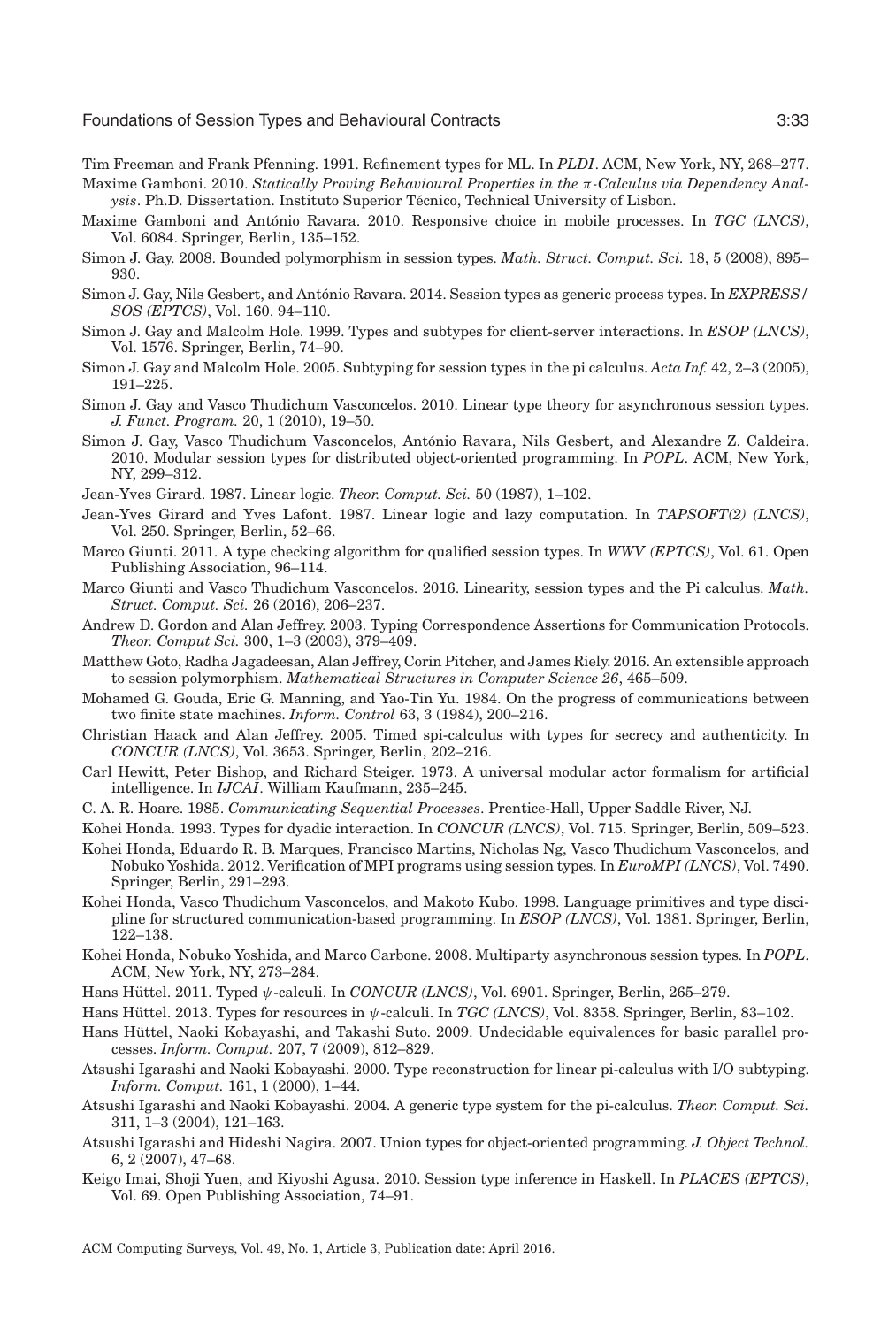- <span id="page-33-14"></span>Nickolas Kavantzas, David Burdett, Gregory Ritzinger, Tony Fletcher, Yves Lafon, and Charlton Barreto. 2005. *Web Services Choreography Description Language Version 1.0*. Technical Report. W3C. Retrieved from [http://www.w3.org/TR/ws-cdl-10/.](http://www.w3.org/TR/ws-cdl-10/)
- <span id="page-33-20"></span>Naoki Kobayashi. 1998. A partially deadlock-free typed process calculus. *ACM Trans. Program. Lang. Syst.* 20, 2 (1998), 436–482.
- <span id="page-33-4"></span>Naoki Kobayashi. 2000. Type systems for concurrent processes: From deadlock-freedom to livelock-freedom, time-boundedness. In *IFIP TCS (LNCS)*, Vol. 1872. Springer, Berlin, 365–389.
- <span id="page-33-19"></span>Naoki Kobayashi. 2002. A type system for lock-free processes. *Inform. Comput.* 177, 2 (2002), 122–159.
- <span id="page-33-0"></span>Naoki Kobayashi. 2003. Type systems for concurrent programs. In *Formal Methods at the Crossroads. From Panacea to Foundational Support*. LNCS, Vol. 2757. Springer, Berlin, 439–453. Extended version available at http://www-kb.is.s.u-tokyo.ac.jp/∼[koba/papers/tutorial-type-extended.pdf.](http://www-kb.is.s.u-tokyo.ac.jp/protect $
elax sim $koba/papers/tutorial-type-extended.pdf)
- <span id="page-33-21"></span>Naoki Kobayashi. 2005. Type-based information flow analysis for the pi-calculus. *Acta Inf.* 42, 4–5 (2005), 291–347.
- <span id="page-33-2"></span>Naoki Kobayashi and C.-H. Luke Ong. 2009. A type system equivalent to the modal mu-calculus model checking of higher-order recursion schemes. In *LICS*. IEEE Computer Society, Washington, DC, 179– 188.
- <span id="page-33-23"></span>Naoki Kobayashi, Benjamin C. Pierce, and David N. Turner. 1996. Linearity and the pi-calculus. In *POPL*. ACM, New York, NY, 358–371.
- <span id="page-33-1"></span>Naoki Kobayashi, Benjamin C. Pierce, and David N. Turner. 1999. Linearity and the pi-calculus. *ACM Trans. Program. Lang. Syst.* 21, 5 (1999), 914–947.
- <span id="page-33-5"></span>Naoki Kobayashi, Shin Saito, and Eijiro Sumii. 2000. An implicitly-typed deadlock-free process calculus. In *CONCUR (LNCS)*, Vol. 1877. Springer, Berlin, 489–503.
- <span id="page-33-22"></span>Naoki Kobayashi and Davide Sangiorgi. 2010. A hybrid type system for lock-freedom of mobile processes. *ACM Trans. Program. Lang. Syst.* 32, 5, Article 16 (2010), 49 pages.
- <span id="page-33-12"></span>Dimitrios Kouzapas, Raymond Hu, Nobuko Yoshida, and Kohei Honda. 2016. On asynchronous eventful session semantics. *Math. Struct. Comput. Sci.* 26 (2016), 303–364.
- <span id="page-33-15"></span>Ivan Lanese, Claudio Guidi, Fabrizio Montesi, and Gianluigi Zavattaro. 2008. Bridging the gap between interaction- and process-oriented choreographies. In *SEFM*. IEEE Computer Society, Washington, DC, 323–332.
- <span id="page-33-13"></span>Ivan Lanese, Francisco Martins, Vasco Thudichum Vasconcelos, and Antonio Ravara. 2007. Disciplining ´ orchestration and conversation in service-oriented computing. In *SEFM*. IEEE Computer Society, Washington, DC, 305–314.
- <span id="page-33-25"></span>Ivan Lanese, Fabrizio Montesi, and Gianluigi Zavattaro. 2013. Amending choreographies. In *WWV (EPTCS)*, Vol. 123. Open Publishing Association, 34–48.
- <span id="page-33-10"></span>Cosimo Laneve and Luca Padovani. 2007. The must preorder revisited. In *CONCUR (LNCS)*, Vol. 4703. Springer, Berlin, 212–225.
- <span id="page-33-11"></span>Cosimo Laneve and Luca Padovani. 2013. An algebraic theory for web service contracts. In *IFM (LNCS)*, Vol. 7940. Springer, Berlin, 301–315.
- <span id="page-33-18"></span>Julien Lange and Emilio Tuosto. 2012. Synthesising choreographies from local session types. In *CONCUR (LNCS)*, Vol. 7454. Springer, 225–239.
- <span id="page-33-6"></span>Edward A. Lee and Yuhong Xiong. 2004. A behavioral type system and its application in Ptolemy II. *Formal Asp. Comput.* 16, 3 (2004), 210–237.
- <span id="page-33-3"></span>Barbara Liskov and Jeannette M. Wing. 1994. A behavioral notion of subtyping. *ACM Trans. Program. Lang. Syst.* 16, 6 (1994), 1811–1841.
- <span id="page-33-17"></span>Hugo A. López, Eduardo R. B. Marques, Francisco Martins, Nicholas Ng, César Santos, Vasco Thudichum Vasconcelos, and Nobuko Yoshida. 2015. Protocol-based verification of message-passing parallel programs. In *OOPSLA*. ACM, New York, NY, 280–298.
- <span id="page-33-24"></span>Leonardo Gaetano Mezzina. 2008. How to infer finite session types in a calculus of services and sessions. In *COORDINATION (LNCS)*, Vol. 5052. Springer, Berlin, 216–231.
- <span id="page-33-8"></span>Robin Milner. 1992. Funtions as processes. *Math. Struct. Comput. Sci.* 2, 2 (1992), 119–141.
- <span id="page-33-7"></span>Robin Milner. 1993. The polyadic π-calculus: A tutorial. In *Logic and Algebra of Specification*. NATO ASI Series, Vol. 94. Springer, Berlin, 203–246.
- <span id="page-33-9"></span>Robin Milner, Joachim Parrow, and David Walker. 1992. A calculus of mobile processes, I. *Inform. Comput.* 100, 1 (1992), 1–40.
- <span id="page-33-16"></span>Fabrizio Montesi and Nobuko Yoshida. 2013. Compositional choreographies. In *CONCUR (LNCS)*, Vol. 8052. Springer, Berlin, 425–439.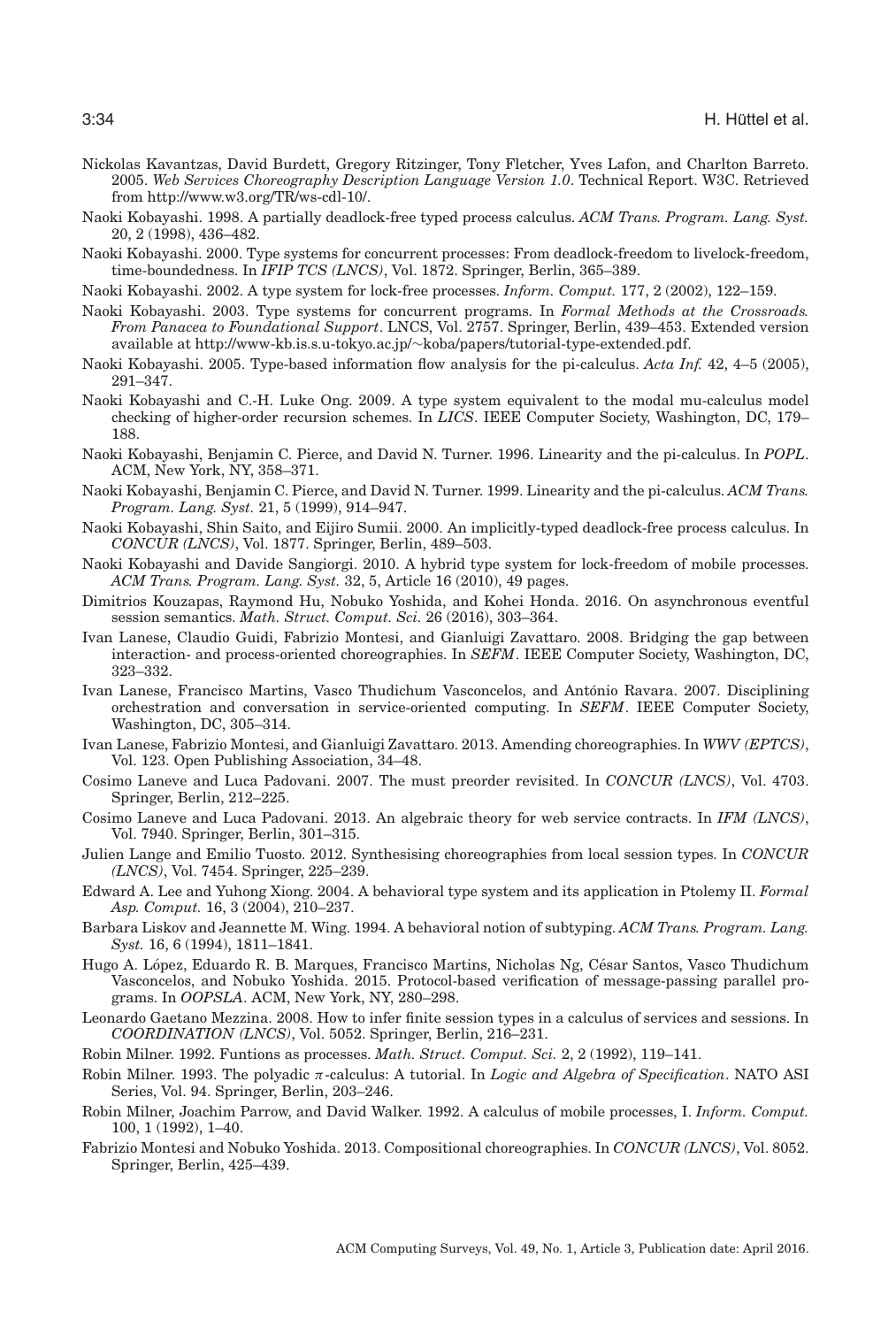- <span id="page-34-20"></span>Dimitris Mostrous and Nobuko Yoshida. 2009. Session-based communication optimisation for higher-order mobile processes. In *TLCA (LNCS)*, Vol. 5608. Springer, Berlin, 203–218.
- <span id="page-34-21"></span>Dimitris Mostrous, Nobuko Yoshida, and Kohei Honda. 2009. Global principal typing in partially commutative asynchronous sessions. In *ESOP (LNCS)*, Vol. 5502. Springer, Berlin, 316–332.
- <span id="page-34-2"></span>Mayur Naik and Jens Palsberg. 2005. A type system equivalent to a model checker. In *ESOP (LNCS)*, Vol. 3444. Springer, Berlin, 374–388.
- <span id="page-34-10"></span>Elie Najm and Abdelkrim Nimour. 1997. A calculus of object bindings. In *FMOODS*. Chapman & Hall, London.
- <span id="page-34-11"></span>Elie Najm, Abdelkrim Nimour, and Jean-Bernard Stefani. 1999a. Guaranteeing liveness in an object calculus through behavioural typing. In *FORTE (IFIP Conference Proceedings)*, Vol. 156. Kluwer, Amsterdam, 203–221.
- <span id="page-34-12"></span>Elie Najm, Abdelkrim Nimour, and Jean-Bernard Stefani. 1999b. Infinite types for distributed object interfaces. In *FMOODS (IFIP Conference Proceedings)*, Vol. 139. Kluwer, Amsterdam, 353–369.
- <span id="page-34-18"></span>Nicholas Ng and Nobuko Yoshida. 2014. Pabble: Parameterised scribble for parallel programming. In *PDP*. IEEE Computer Society, 707–714.
- <span id="page-34-6"></span>Flemming Nielson and Hanne Riis Nielson. 1993. From CML to process algebras. In *CONCUR (LNCS)*, Vol. 715. Springer, Berlin, 493–508.
- <span id="page-34-7"></span>Flemming Nielson and Hanne Riis Nielson. 1996. From CML to its process algebra. *Theor. Comput. Sci.* 155, 1 (1996), 179–219.
- <span id="page-34-8"></span>Flemming Nielson, Hanne Riis Nielson, and Chris Hankin. 1999. *Principles of Program Analysis*. Springer, Berlin.
- <span id="page-34-9"></span>Oscar Nierstrasz. 1995. Regular types for active objects. In *Object-Oriented Software Composition*. Prentice Hall International, Upper Saddle River, NJ, 99–121.
- <span id="page-34-22"></span>Luca Padovani. 2010a. Contract-based discovery of web services modulo simple orchestrators. *Theor. Comput. Sci.* 411, 37 (2010), 3328–3347.
- <span id="page-34-5"></span>Luca Padovani. 2010b. Session types = intersection types + union types. In *ITRS (EPTCS)*, Vol. 45. Open Publishing Association, 71–89.
- <span id="page-34-19"></span>Luca Padovani. 2011. Fair subtyping for multi-party session types. In *COORDINATION (LNCS)*, Vol. 6721. Springer, Berlin, 127–141.
- <span id="page-34-27"></span>Luca Padovani. 2013a. Fair subtyping for open session types. In *ICALP (2) (LNCS)*, Vol. 7966. Springer, Berlin, 373–384.
- <span id="page-34-25"></span>Luca Padovani. 2013b. From lock freedom to progress using session types. In *PLACES (EPTCS)*, Vol. 137. Open Publishing Association, 3–19.
- <span id="page-34-26"></span>Luca Padovani. 2014. Deadlock and lock freedom in the linear π-calculus. In *CSL-LICS*. ACM, New York, NY, 72:1–72:10.
- <span id="page-34-24"></span>Frank Pfenning, Luís Caires, and Bernardo Toninho. 2011. Proof-carrying code in a session-typed process calculus. In *CPP (LNCS)*, Vol. 7086. Springer, Berlin, 21–36.
- <span id="page-34-4"></span>Benjamin C. Pierce. 1991. *Programming with Intersection Types, Union Types, and Polymorphism*. Technical Report CMU-CS-91-106. CMU.
- <span id="page-34-0"></span>Benjamin C. Pierce and Davide Sangiorgi. 1996. Typing and subtyping for mobile processes. *Mathematical Struc. Comput. Sci.* 6, 5 (1996), 409–453.
- <span id="page-34-1"></span>Garrel Pottinger. 1980. A type assignment for the strongly normalizable lambda-terms. In *To H. B. Curry: Essays on Combinatory Logic, Lambda Calculus and Formalism*. Academic Press, New York, NY, 561– 577.
- <span id="page-34-13"></span>Franz Puntigam. 2001a. State inference for dynamically changing interfaces. *Comput. Lang.* 27, 4 (2001), 163–202.
- <span id="page-34-14"></span>Franz Puntigam. 2001b. Strong types for coordinating active objects. *Concurr. Comput.: Practice Exp.* 13, 4 (2001), 293–326.
- <span id="page-34-15"></span>Franz Puntigam and Christof Peter. 2001. Types for active objects with static deadlock prevention. *Fundam. Inform.* 48, 4 (2001), 315–341.
- <span id="page-34-17"></span>Antonio Ravara, Pedro Resende, and Vasco Thudichum Vasconcelos. 2012. An algebra of behavioural types. ´ *Inform. Comput.* 212 (2012), 64–91.
- <span id="page-34-16"></span>António Ravara and Vasco Thudichum Vasconcelos. 2000. Typing non-uniform concurrent objects. In *CON-CUR (LNCS)*, Vol. 1877. Springer, Berlin, 474–488.
- <span id="page-34-3"></span>Jakob Rehof. 2013. Towards combinatory logic synthesis. In *BEAT, Online Proceedings*. 47–58.
- <span id="page-34-23"></span>Arend Rensink and Walter Vogler. 2007. Fair testing. *Inform. Comput.* 205, 2 (2007), 125–198.